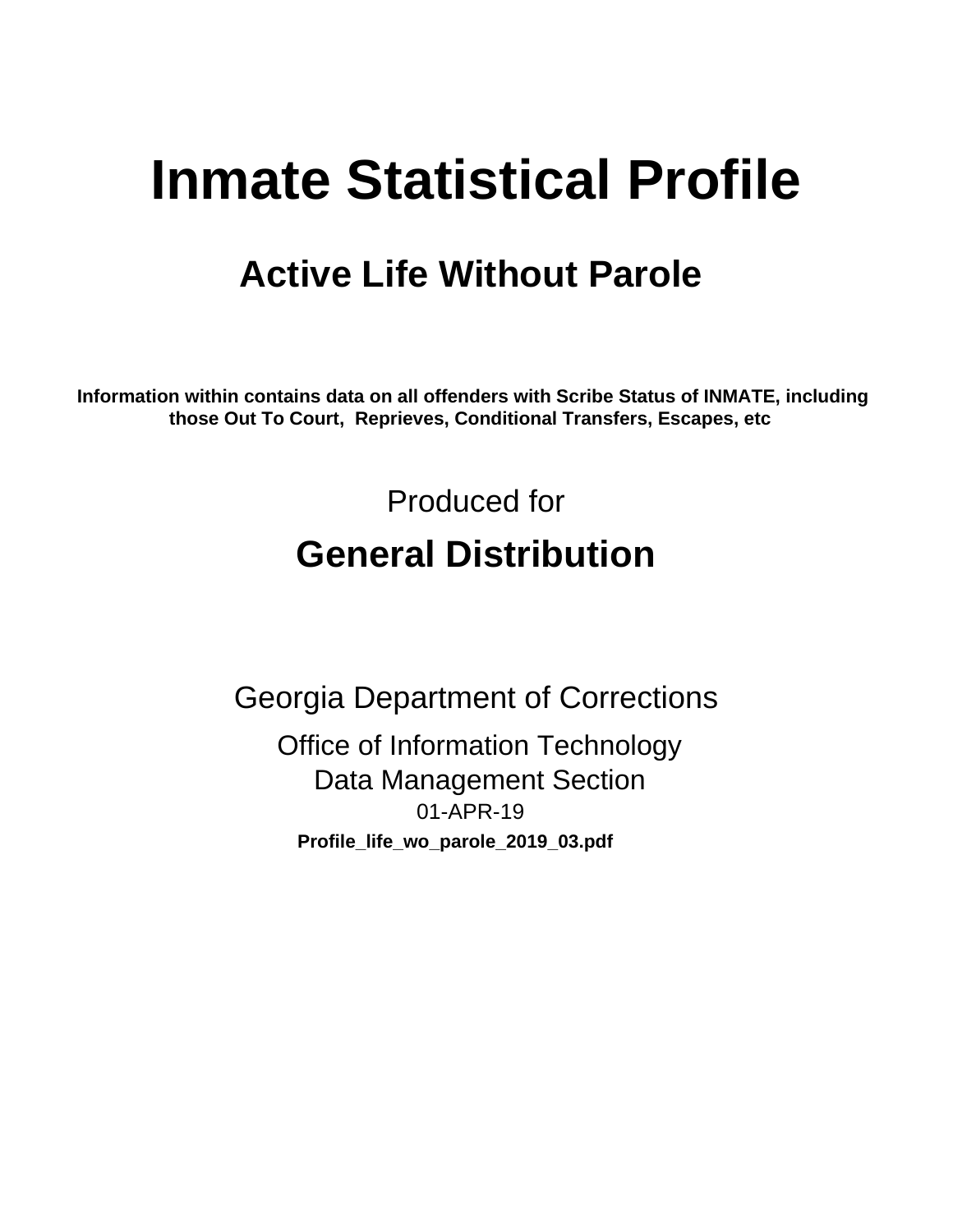## **Inmate Statistical Profile 01-APR-19**

Contents

**Active Life Without Parole** 

Produced for General Distribution

## **Table of Contents**

|    | <b>Demographic information</b>                                        |
|----|-----------------------------------------------------------------------|
|    | 4 Current age, broken out in ten year age groups                      |
|    | 5 Race group                                                          |
|    | 6 Marital status, self-reported at entry to prison                    |
|    | 7 Number of Inmates with Dependents, self-reported at entry to prison |
|    | 8 Religious affiliation, self-reported at entry to prison             |
|    | 9 Home county - self-reported at entry to prison                      |
|    | 13 Employment status before prison, self-reported at entry to prison  |
|    | 14 Age at admission                                                   |
|    | 16 Height, measured at entry to prison                                |
|    | 17 Weight, measured at entry to prison                                |
|    | 18 Military service                                                   |
|    | <b>Correctional information</b>                                       |
|    | 19 Type of admission to prison                                        |
|    | 20 Current / last supervision level                                   |
|    | 21 Current / last institution type                                    |
|    | 22 Institution type - transitional centers                            |
|    | 23 Institution type - county prisons                                  |
|    | 24 Institution type - state prisons                                   |
|    | 25 Institution type - private prisons                                 |
|    | 26 Institution type - inmate boot camp                                |
|    | 27 Number of disciplinary reports                                     |
|    | 28 Number of transfers                                                |
|    | 29 Number of escapes                                                  |
|    | 30 Time served in current (or last) institution                       |
|    | Educational, psychological and physical information                   |
| 31 | Highest grade level attained                                          |
|    | 32 Culture fair IQ scores                                             |
|    | 33 Wide Range Achievement Test (WRAT) reading score                   |
|    | 34 Wide Range Achievement Test (WRAT) math score                      |
|    | 35 Wide Range Achievement Test (WRAT) spelling score                  |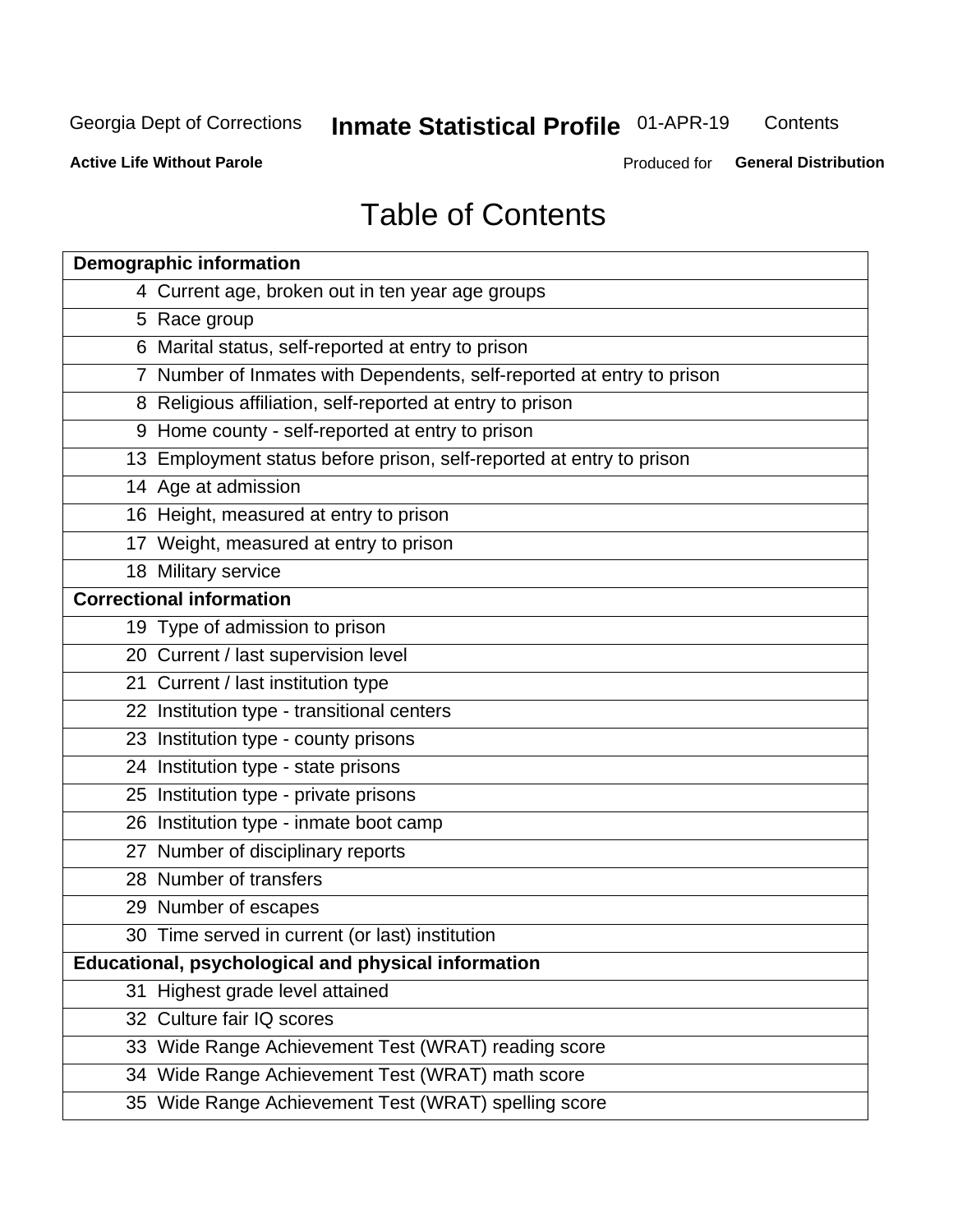## **Inmate Statistical Profile 01-APR-19**

Contents

**Active Life Without Parole** 

Produced for General Distribution

## **Table of Contents**

| Educational, psychological and physical information              |
|------------------------------------------------------------------|
| 36 Current / last mental health treatment level                  |
| 37 PULHESDWIT medical scale - 'P' overall condition ('P'hysical) |
| 38 PULHESDWIT medical scale - 'U' upper body                     |
| 39 PULHESDWIT medical scale - 'L' lower body                     |
| 40 PULHESDWIT medical scale - 'H' hearing                        |
| 41 PULHESDWIT medical scale - 'E' vision                         |
| 42 PULHESDWIT medical scale -'S' psychiatric                     |
| 43 PULHESDWIT medical scale - 'D' dental                         |
| 44 PULHESDWIT medical scale - 'W' work ability                   |
| 45 PULHESDWIT medical scale - 'I' impairment                     |
| 46 PULHESDWIT medical scale - 'T' transportability               |
| <b>Crimes and criminal history information</b>                   |
| 47 Number of prior Georgia incarcerations                        |
| 48 Prison sentence in years                                      |
| 49 Primary offense, broken out into felonies vs misdemeanors     |
| 50 Primary offense, broken out into six broad crime categories   |
| 51 Primary offense, detailed offense code                        |
| 52 County of conviction of primary offense                       |
| 56 Circuit of conviction of primary offense                      |
| 58 Years served (jail + prison) in this incarceration            |
| <b>Medical information</b>                                       |
| 59 Results of most recent HIV test                               |
| 60 Results of most recent tuberculosis test                      |
| 61 Results of most recent syphilis test                          |
| 62 Results of most recent Hepatitis-C test                       |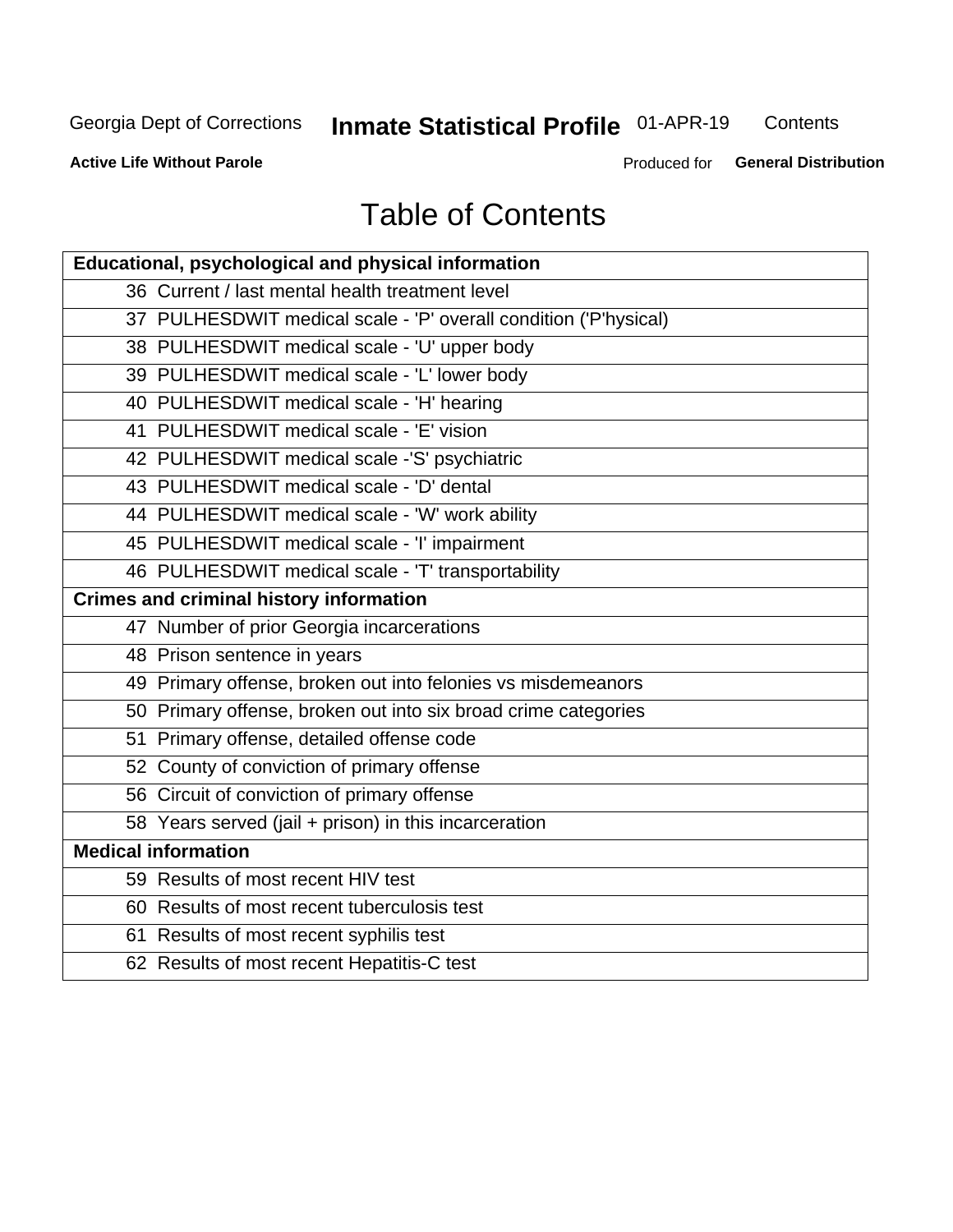### **Active Life Without Parole**

### Produced for General Distribution

### Current age, broken out in ten-year age groups

COL % - percent each COUNT is of its particular column

|                          |              | <b>Male</b> |         |                 | <b>Female</b> |          |              | <b>Total</b> |
|--------------------------|--------------|-------------|---------|-----------------|---------------|----------|--------------|--------------|
| <b>Current Age</b>       | <b>Count</b> | Col %       | Row %   | <b>Count</b>    | Col %         | Row %    | <b>Total</b> | Col %        |
| <b>Teens (1-19)</b>      |              | 0.13%       | 100.00% |                 |               |          |              | 0.13%        |
| <b>Twenties (20-29)</b>  | 243          | 16.33%      | 96.05%  | 10 <sup>1</sup> | 18.18%        | 3.95%    | 253          | 16.40%       |
| Thirties (30-39)         | 406          | 27.28%      | 95.31%  | 20 <sub>1</sub> | 36.36%        | 4.69%    | 426          | 27.61%       |
| <b>Forties (40-49)</b>   | 387          | 26.01%      | 96.51%  | 14              | 25.45%        | 3.49%    | 401          | 25.99%       |
| <b>Fifties (50-59)</b>   | 297          | 19.96%      | 97.38%  | 8               | 14.55%        | $2.62\%$ | 305          | 19.77%       |
| <b>Sixties (60-69)</b>   | 126          | 8.47%       | 97.67%  | 3               | 5.45%         | 2.33%    | 129          | 8.36%        |
| Seventy + (70 and above) | 27           | 1.81%       | 100.00% |                 |               |          | 27           | 1.75%        |
| <b>Total Reported</b>    | 1,488        | 100%        | 96.44%  | 55              | 100%          | 3.56%    | 1,543        | 100.0%       |

| المستحققات<br>m.      |      |         |      |
|-----------------------|------|---------|------|
| $f \wedge f \wedge f$ | ,488 | --<br>v | ,543 |

| <b>Mean</b><br>(average) | 42.95 | 40.11 | 42.85 |
|--------------------------|-------|-------|-------|
| Median (middle)          |       | 39    |       |
| Mode<br>(most frequent)  | 38    |       | 38    |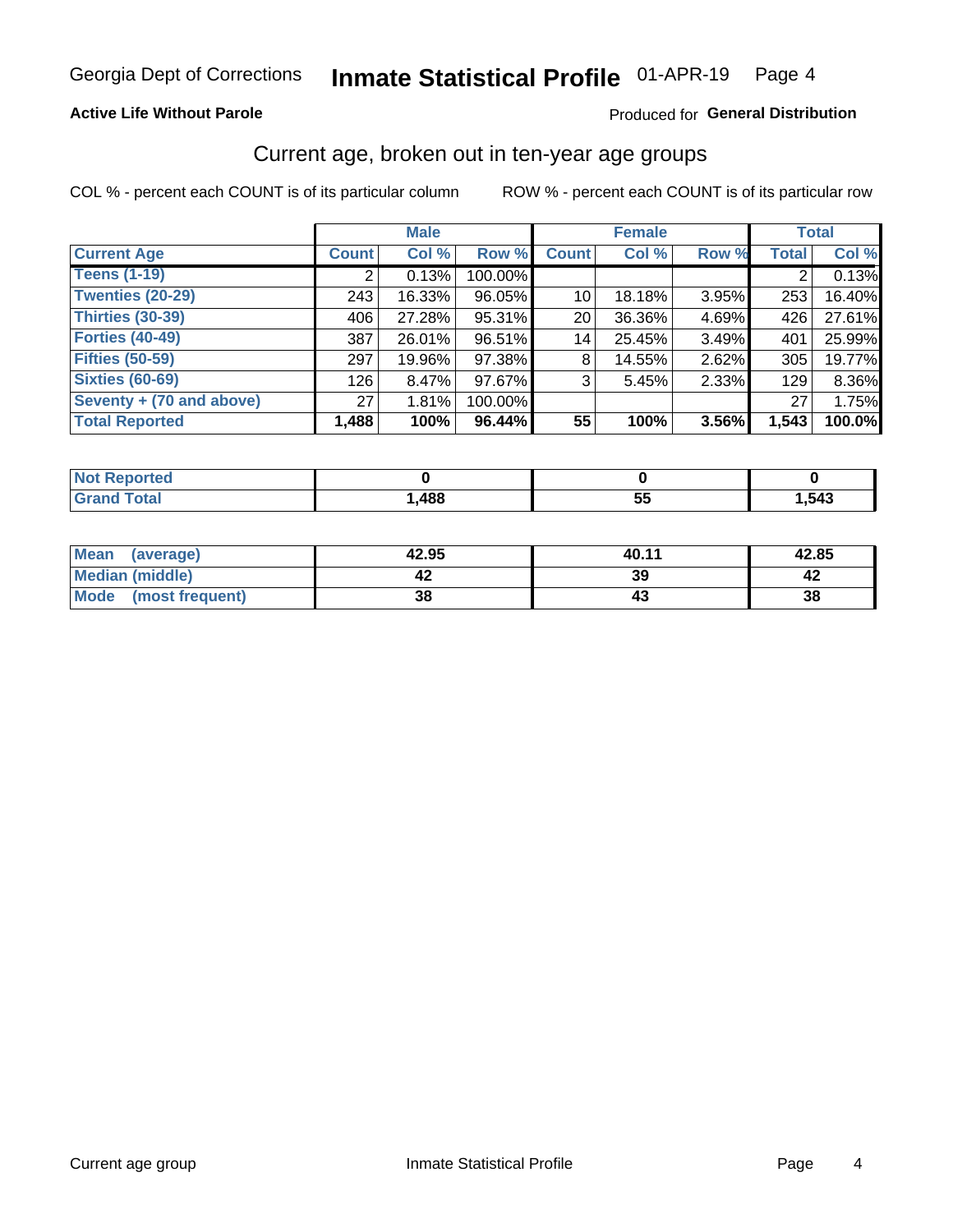#### Inmate Statistical Profile 01-APR-19 Page 5

### **Active Life Without Parole**

Produced for General Distribution

### Race group

COL % - percent each COUNT is of its particular column

|                              | <b>Male</b>  |         |             | <b>Female</b> |        |       | <b>Total</b> |        |
|------------------------------|--------------|---------|-------------|---------------|--------|-------|--------------|--------|
| <b>Race Group</b>            | <b>Count</b> | Col %   | Row % Count |               | Col %  | Row % | <b>Total</b> | Col %  |
| <b>White</b>                 | 316          | 21.24%  | 94.05%      | 20            | 36.36% | 5.95% | 336          | 21.78% |
| <b>Black</b><br>$\mathbf{2}$ | 1,134        | 76.21%  | $97.17\%$   | 33            | 60.00% | 2.83% | 1,167        | 75.63% |
| <b>Other</b><br>5.           | ◠            | .13%    | 100.00%     |               |        |       | 2            | .13%   |
| <b>Asian</b><br>6            | 5            | $.34\%$ | 100.00%     |               |        |       | 5            | .32%   |
| <b>Hispanic</b><br>10        | 31           | 2.08%   | 93.94%      | 2             | 3.64%  | 6.06% | 33           | 2.14%  |
| <b>Total Reported</b>        | 1,488        | 100%    | $96.44\%$   | 55            | 100%   | 3.56% | 1,543        | 100%   |

| rteo<br>N            |      |           |     |
|----------------------|------|-----------|-----|
| $C = 4 - 7$<br>_____ | ,488 | --<br>ູບປ | 543 |

| маст |  | M |  |  |  |
|------|--|---|--|--|--|
|------|--|---|--|--|--|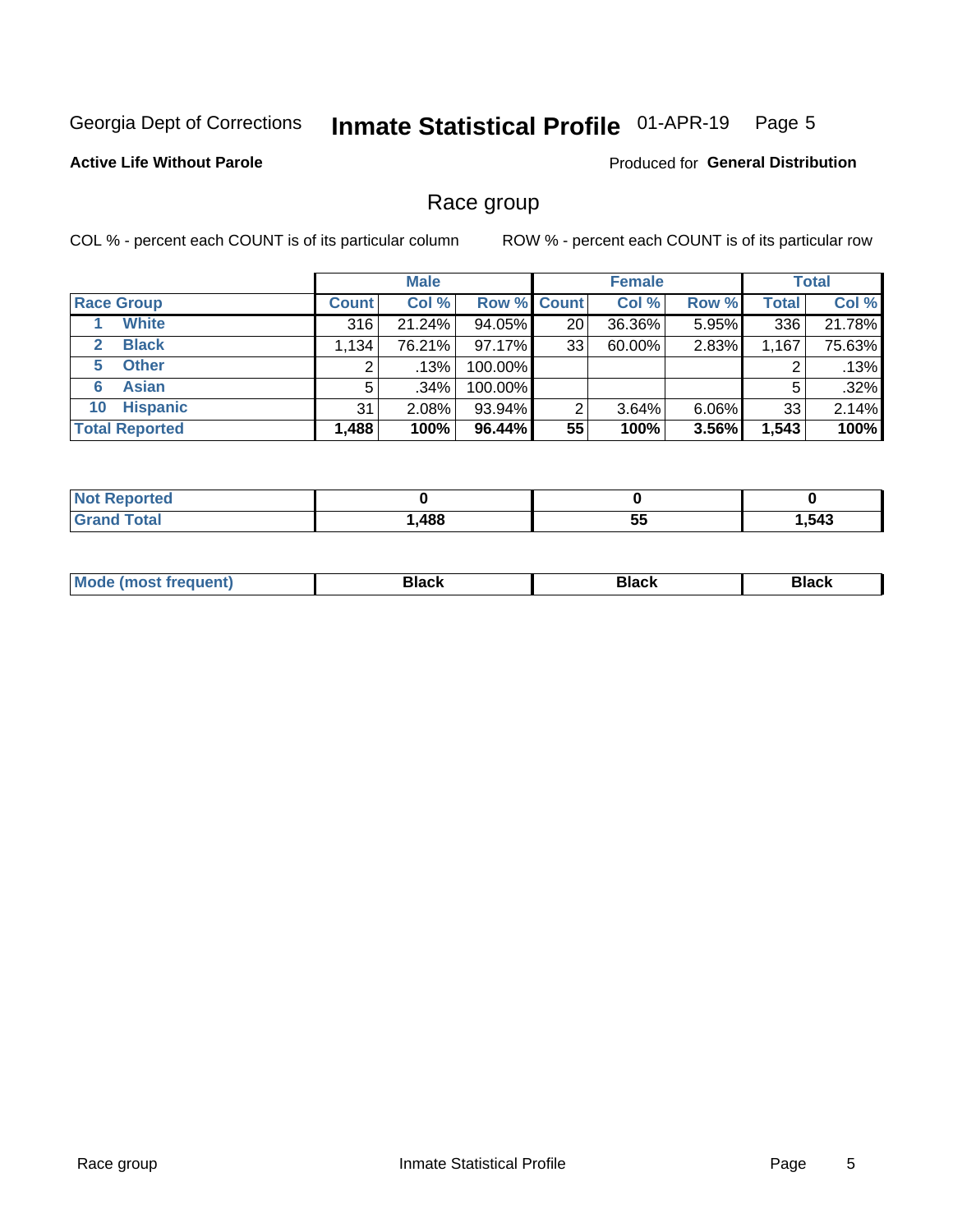#### Inmate Statistical Profile 01-APR-19 Page 6

#### **Active Life Without Parole**

### Produced for General Distribution

## Marital status, self-reported at entry to prison

COL % - percent each COUNT is of its particular column

|                            | <b>Male</b>     |        |        | <b>Female</b>   |        |          | <b>Total</b> |        |
|----------------------------|-----------------|--------|--------|-----------------|--------|----------|--------------|--------|
| <b>Marital Status</b>      | <b>Count</b>    | Col %  | Row %  | <b>Count</b>    | Col %  | Row %    | <b>Total</b> | Col %  |
| <b>Unknown</b><br>$\bf{0}$ | 18 <sub>1</sub> | 1.21%  | 94.74% |                 | 1.82%  | 5.26%    | 19           | 1.23%  |
| <b>Divorced</b><br>D       | 118             | 7.93%  | 96.72% | 4               | 7.27%  | 3.28%    | 122          | 7.91%  |
| <b>Married</b><br>M        | 207             | 13.91% | 95.39% | 10 <sup>1</sup> | 18.18% | 4.61%    | 217          | 14.06% |
| <b>Separated</b><br>S.     | 43              | 2.89%  | 87.76% | 6               | 10.91% | 12.24%   | 49           | 3.18%  |
| <b>Unmarried</b><br>U      | 1,065           | 71.57% | 97.44% | 28              | 50.91% | $2.56\%$ | 1,093        | 70.84% |
| <b>Widow</b><br>W          | 37              | 2.49%  | 86.05% | 6               | 10.91% | 13.95%   | 43           | 2.79%  |
| <b>Total Reported</b>      | 1,488           | 100%   | 96.44% | 55              | 100%   | 3.56%    | 1,543        | 100%   |

| <b>prted</b><br>NOT |              |     |      |
|---------------------|--------------|-----|------|
| <b>Total</b>        | AOC<br>, 100 | ູບພ | .543 |

|  | M | . | Unmarried | າmarried<br>_____ |
|--|---|---|-----------|-------------------|
|--|---|---|-----------|-------------------|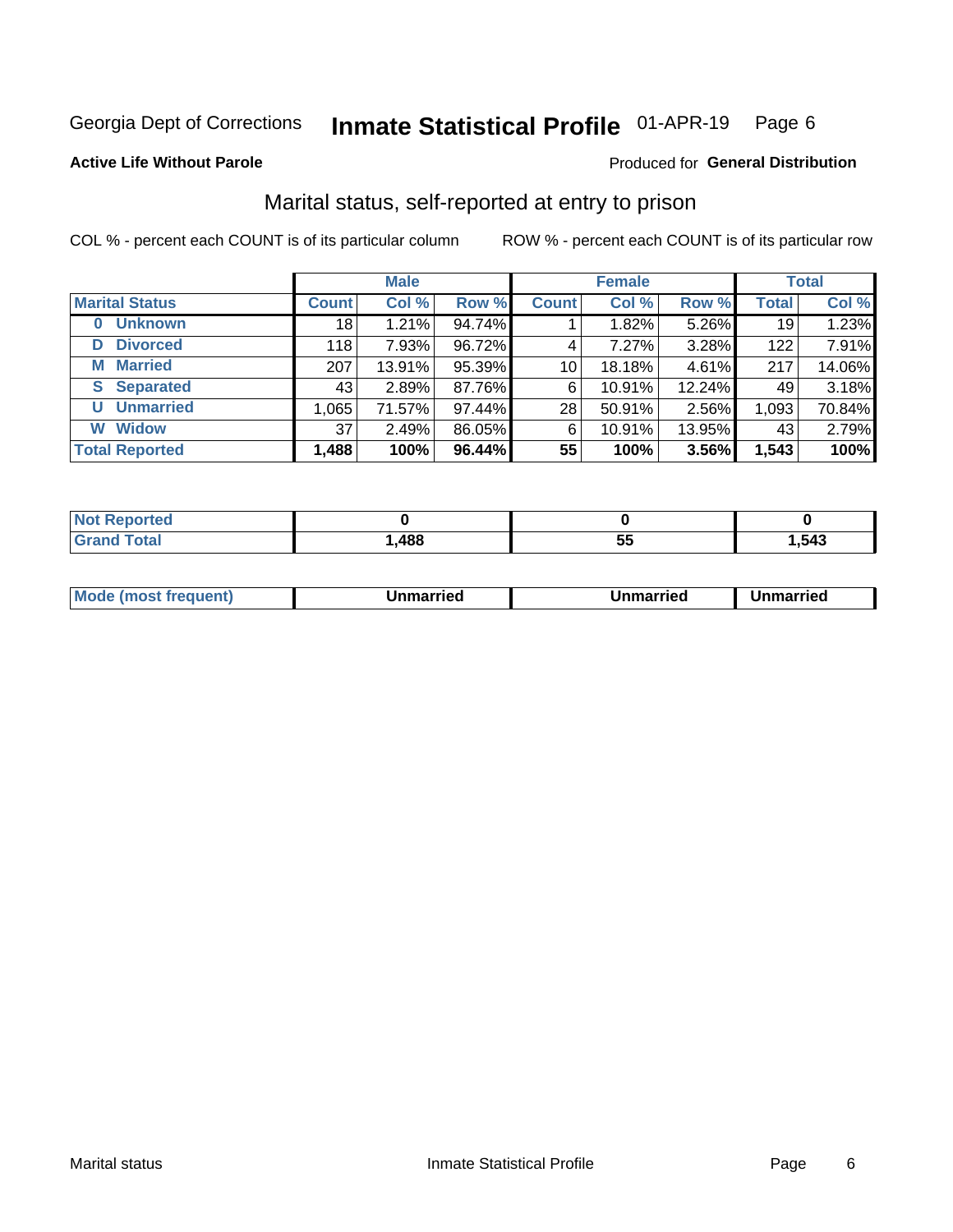#### Inmate Statistical Profile 01-APR-19 Page 7

### **Active Life Without Parole**

### Produced for General Distribution

### Number of Inmates with Dependents, Self-Reported at Entry to Prison

COL % - percent each COUNT is of its particular column

|                             |              | <b>Male</b> |         |              | <b>Female</b> |       |              | <b>Total</b> |
|-----------------------------|--------------|-------------|---------|--------------|---------------|-------|--------------|--------------|
| <b>Number of dependents</b> | <b>Count</b> | Col %       | Row %   | <b>Count</b> | Col %         | Row % | <b>Total</b> | Col %        |
| $\bf{0}$                    | 355          | 32.07%      | 94.92%  | 19           | 38.78%        | 5.08% | 374          | 32.35%       |
|                             | 260          | 23.49%      | 97.01%  | 8            | 16.33%        | 2.99% | 268          | 23.18%       |
| $\overline{2}$              | 196          | 17.71%      | 96.55%  |              | 14.29%        | 3.45% | 203          | 17.56%       |
| 3                           | 127          | 11.47%      | 93.38%  | 9            | 18.37%        | 6.62% | 136          | 11.76%       |
| 4                           | 81           | 7.32%       | 96.43%  | 3            | 6.12%         | 3.57% | 84           | 7.27%        |
| 5                           | 37           | 3.34%       | 94.87%  | 2            | 4.08%         | 5.13% | 39           | 3.37%        |
| $6\phantom{1}6$             | 24           | 2.17%       | 96.00%  |              | 2.04%         | 4.00% | 25           | 2.16%        |
| 7                           | 13           | 1.17%       | 100.00% |              |               |       | 13           | 1.12%        |
| 8                           | 6            | 0.54%       | 100.00% |              |               |       | 6            | 0.52%        |
| $\boldsymbol{9}$            | 3            | 0.27%       | 100.00% |              |               |       | 3            | 0.26%        |
| Over 10                     | 5            | 0.45%       | 100.00% |              |               |       | 5            | 0.43%        |
| <b>Total Reported</b>       | 1,107        | 100%        | 95.76%  | 49           | 100%          | 4.24% | 1,156        | 100%         |

| າດ,<br>აი<br>$ -$ |                  | 387  |
|-------------------|------------------|------|
| 488               | --<br>$\sim$<br> | .543 |

| Mean<br>(average)      | 72<br>I . / J | . 57 | ר ⊤<br>I . <i>I 4</i> |
|------------------------|---------------|------|-----------------------|
| <b>Median (middle)</b> |               |      |                       |
| Mode (most frequent)   |               |      |                       |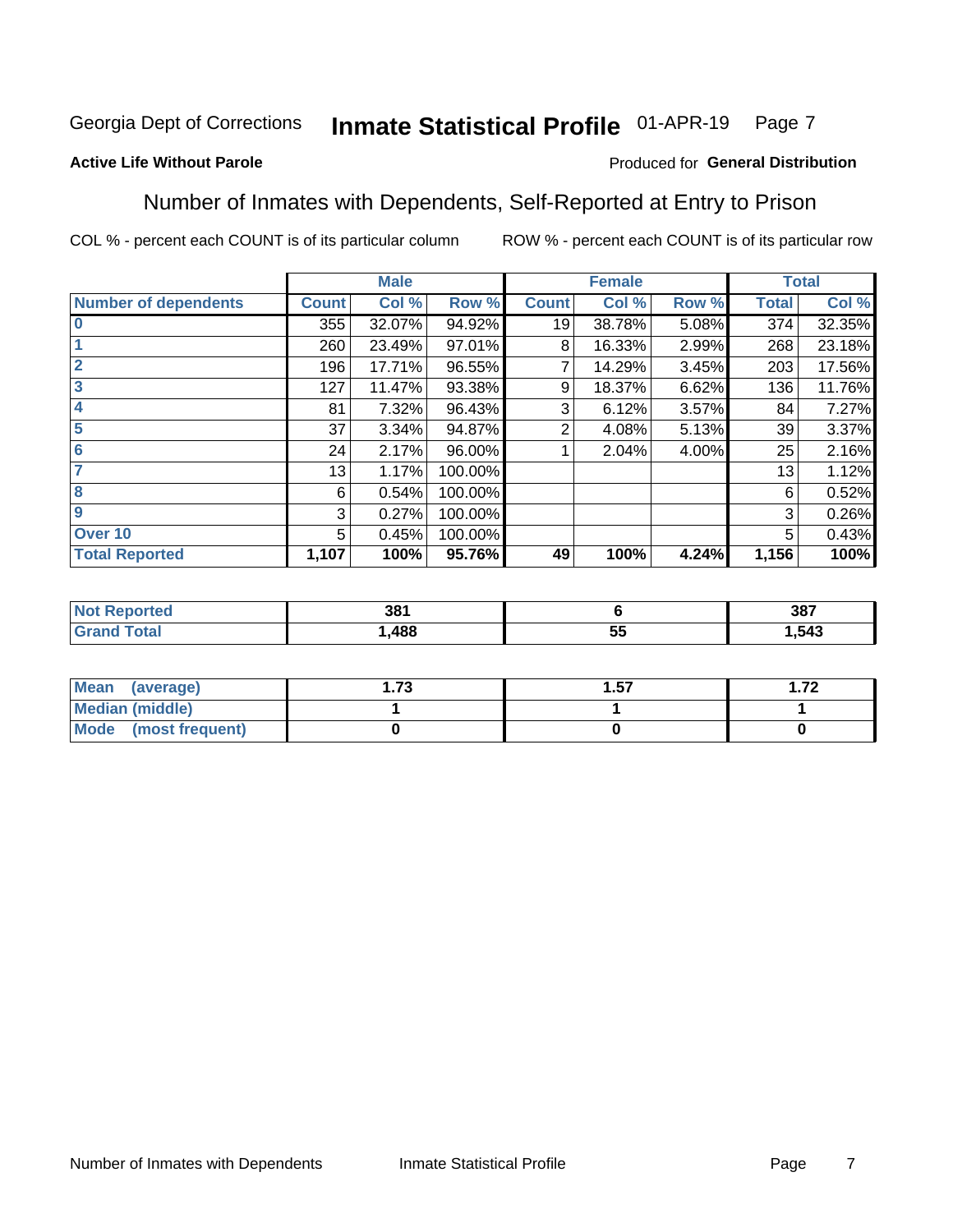#### Inmate Statistical Profile 01-APR-19 Page 8

#### **Active Life Without Parole**

#### Produced for General Distribution

## Religious affiliation, self-reported at entry to prison

COL % - percent each COUNT is of its particular column

|              |                              |              | <b>Male</b> |         |                | <b>Female</b> |        |       | <b>Total</b> |
|--------------|------------------------------|--------------|-------------|---------|----------------|---------------|--------|-------|--------------|
|              | <b>Religious Affiliation</b> | <b>Count</b> | Col %       | Row %   | <b>Count</b>   | Col %         | Row %  | Total | Col %        |
|              | <b>Islam</b>                 | 68           | 9.56%       | 97.14%  | 2              | 5.13%         | 2.86%  | 70    | 9.33%        |
| $\mathbf{2}$ | <b>Catholic</b>              | 22           | 3.09%       | 88.00%  | 3              | 7.69%         | 12.00% | 25    | 3.33%        |
| 3            | <b>Baptist</b>               | 384          | 54.01%      | 92.98%  | 29             | 74.36%        | 7.02%  | 413   | 55.07%       |
| 4            | <b>Methodist</b>             | 12           | 1.69%       | 92.31%  |                | 2.56%         | 7.69%  | 13    | 1.73%        |
| 7            | <b>Chc Of God</b>            | 2            | .28%        | 100.00% |                |               |        | 2     | .27%         |
| 8            | <b>Holiness</b>              | 20           | 2.81%       | 90.91%  | $\overline{2}$ | 5.13%         | 9.09%  | 22    | 2.93%        |
| 9            | <b>Jewish</b>                | 2            | .28%        | 100.00% |                |               |        | 2     | .27%         |
| 10           | <b>Anglican</b>              |              | .14%        | 100.00% |                |               |        |       | .13%         |
| 12           | <b>Hindu</b>                 | 2            | .28%        | 100.00% |                |               |        | 2     | .27%         |
| 16           | <b>Seven D Ad</b>            | 4            | .56%        | 100.00% |                |               |        | 4     | .53%         |
| 17           | <b>Jehovah Wt</b>            | 10           | 1.41%       | 100.00% |                |               |        | 10    | 1.33%        |
| 18           | <b>Latr Day S</b>            |              | .14%        | 100.00% |                |               |        |       | .13%         |
| 20           | <b>Other Prot</b>            | 76           | 10.69%      | 97.44%  | 2              | 5.13%         | 2.56%  | 78    | 10.40%       |
| 96           | <b>None</b>                  | 107          | 15.05%      | 100.00% |                |               |        | 107   | 14.27%       |
|              | <b>Total Reported</b>        | 711          | 100%        | 94.8%   | 39             | 100%          | 5.2%   | 750   | 100%         |

| ı teu<br>$\sim$ | ---- | 10       | 793  |
|-----------------|------|----------|------|
|                 | ,488 | --<br>JJ | .543 |

| <b>Mode</b><br>'most frequent) | aptist | 3aptist | 3aptist |
|--------------------------------|--------|---------|---------|
|                                |        |         |         |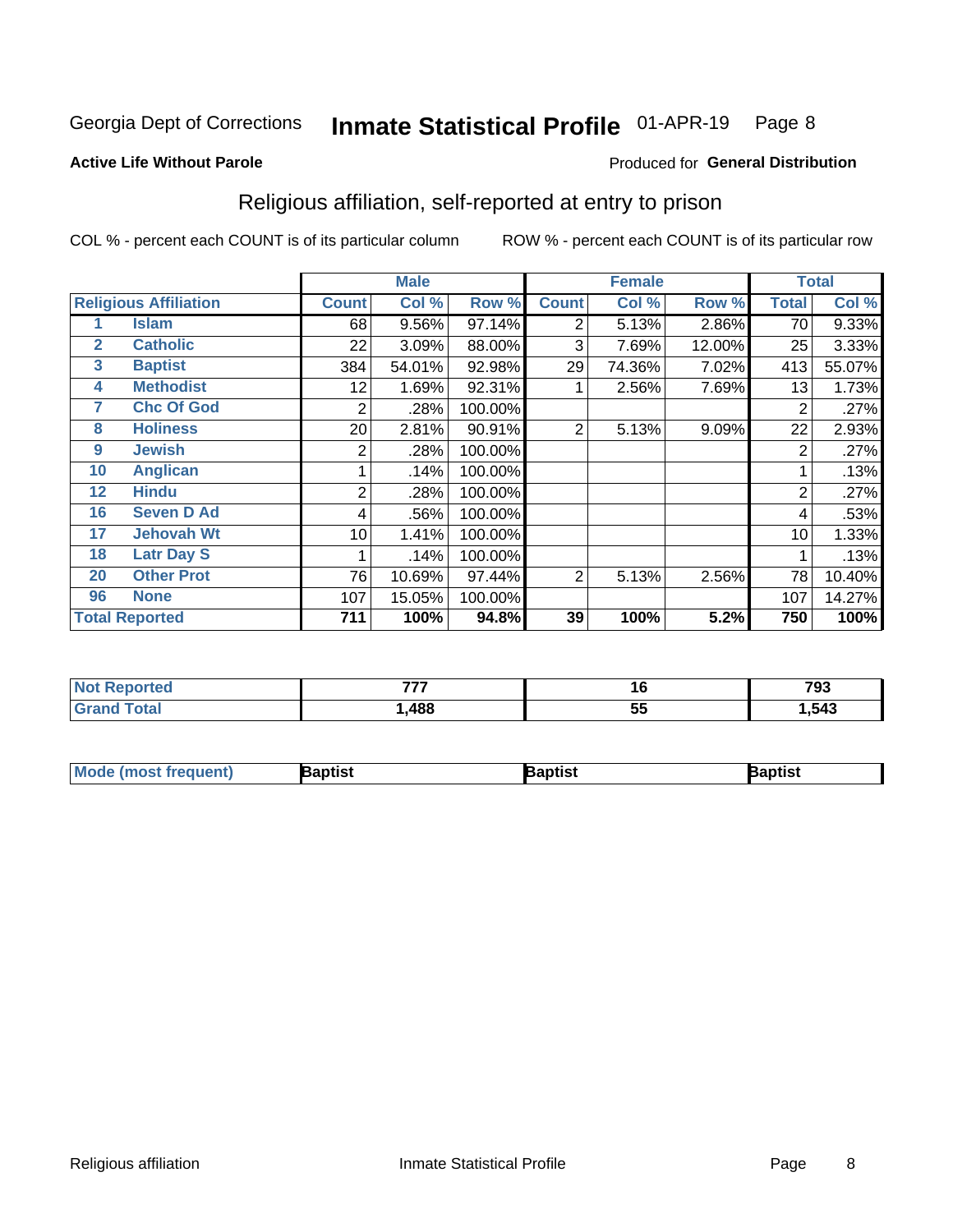#### Inmate Statistical Profile 01-APR-19 Page 9

#### **Active Life Without Parole**

### Produced for General Distribution

## Home county, self-reported at entry to prison

COL % - percent each COUNT is of its particular column

|     |                             |                         | <b>Male</b> |         |                | <b>Female</b> |        | <b>Total</b>            |        |
|-----|-----------------------------|-------------------------|-------------|---------|----------------|---------------|--------|-------------------------|--------|
|     | <b>Home County</b>          | <b>Count</b>            | Col %       | Row %   | <b>Count</b>   | Col %         | Row %  | <b>Total</b>            | Col %  |
| 000 | <b>Unknown</b>              | 280                     | 18.82%      | 93.96%  | 18             | 32.73%        | 6.04%  | 298                     | 19.31% |
| 001 | <b>Appling County</b>       | 5                       | .34%        | 100.00% |                |               |        | 5                       | .32%   |
| 002 | <b>Atkinson County</b>      | $\overline{2}$          | .13%        | 100.00% |                |               |        | $\overline{2}$          | .13%   |
| 003 | <b>Bacon County</b>         | $\mathbf 1$             | .07%        | 100.00% |                |               |        | 1                       | .06%   |
| 004 | <b>Baker County</b>         | $\mathbf{1}$            | .07%        | 100.00% |                |               |        | 1                       | .06%   |
| 005 | <b>Baldwin County</b>       | 3                       | .20%        | 100.00% |                |               |        | 3                       | .19%   |
| 006 | <b>Banks County</b>         | $\mathbf{1}$            | .07%        | 100.00% |                |               |        | 1                       | .06%   |
| 007 | <b>Barrow County</b>        | 10                      | .67%        | 100.00% |                |               |        | 10                      | .65%   |
| 008 | <b>Bartow County</b>        | 10                      | .67%        | 100.00% |                |               |        | 10                      | .65%   |
| 009 | <b>Ben Hill County</b>      | $\overline{7}$          | .47%        | 100.00% |                |               |        | 7                       | .45%   |
| 010 | <b>Berrien County</b>       | 4                       | .27%        | 100.00% |                |               |        | $\overline{\mathbf{4}}$ | .26%   |
| 011 | <b>Bibb County</b>          | 43                      | 2.89%       | 95.56%  | 2              | 3.64%         | 4.44%  | 45                      | 2.92%  |
| 012 | <b>Bleckley County</b>      | 1                       | .07%        | 100.00% |                |               |        | 1                       | .06%   |
| 013 | <b>Brantley County</b>      | $\mathbf 1$             | .07%        | 100.00% |                |               |        | 1                       | .06%   |
| 014 | <b>Brooks County</b>        | 3                       | .20%        | 100.00% |                |               |        | 3                       | .19%   |
| 015 | <b>Bryan County</b>         | $\mathbf 1$             | .07%        | 100.00% |                |               |        | 1                       | .06%   |
| 016 | <b>Bulloch County</b>       | 5                       | .34%        | 100.00% |                |               |        | 5                       | .32%   |
| 017 | <b>Burke County</b>         | 10                      | .67%        | 100.00% |                |               |        | 10                      | .65%   |
| 018 | <b>Butts County</b>         | 4                       | .27%        | 100.00% |                |               |        | 4                       | .26%   |
| 019 | <b>Calhoun County</b>       | $\overline{2}$          | .13%        | 100.00% |                |               |        | $\overline{2}$          | .13%   |
| 020 | <b>Camden County</b>        | 5                       | .34%        | 100.00% |                |               |        | 5                       | .32%   |
| 021 | <b>Candler County</b>       | 5                       | .34%        | 100.00% |                |               |        | 5                       | .32%   |
| 022 | <b>Carroll County</b>       | 5                       | .34%        | 83.33%  | 1              | 1.82%         | 16.67% | 6                       | .39%   |
| 023 | <b>Catoosa County</b>       | 4                       | .27%        | 100.00% |                |               |        | 4                       | .26%   |
| 025 | <b>Chatham County</b>       | 52                      | 3.49%       | 100.00% |                |               |        | 52                      | 3.37%  |
| 026 | <b>Chattahoochee County</b> | $\mathbf 1$             | .07%        | 100.00% |                |               |        | 1                       | .06%   |
| 027 | <b>Chattooga County</b>     | $\mathbf 1$             | .07%        | 100.00% |                |               |        | 1                       | .06%   |
| 028 | <b>Cherokee County</b>      | $\overline{7}$          | .47%        | 100.00% |                |               |        | $\overline{7}$          | .45%   |
| 029 | <b>Clarke County</b>        | 22                      | 1.48%       | 100.00% |                |               |        | 22                      | 1.43%  |
| 030 | <b>Clay County</b>          | $\overline{2}$          | .13%        | 100.00% |                |               |        | $\overline{2}$          | .13%   |
| 031 | <b>Clayton County</b>       | 55                      | 3.70%       | 96.49%  | $\overline{c}$ | 3.64%         | 3.51%  | 57                      | 3.69%  |
| 033 | <b>Cobb County</b>          | 51                      | 3.43%       | 98.08%  | 1              | 1.82%         | 1.92%  | 52                      | 3.37%  |
| 034 | <b>Coffee County</b>        | $\overline{7}$          | .47%        | 87.50%  | 1              | 1.82%         | 12.50% | 8                       | .52%   |
| 035 | <b>Colquitt County</b>      | $\overline{2}$          | .13%        | 100.00% |                |               |        | $\overline{2}$          | .13%   |
| 036 | <b>Columbia County</b>      | 11                      | .74%        | 100.00% |                |               |        | 11                      | .71%   |
| 037 | <b>Cook County</b>          | $\overline{\mathbf{4}}$ | .27%        | 100.00% |                |               |        | 4                       | .26%   |
| 038 | <b>Coweta County</b>        | 6                       | .40%        | 100.00% |                |               |        | 6                       | .39%   |
| 040 | <b>Crisp County</b>         | 6                       | .40%        | 100.00% |                |               |        | 6                       | .39%   |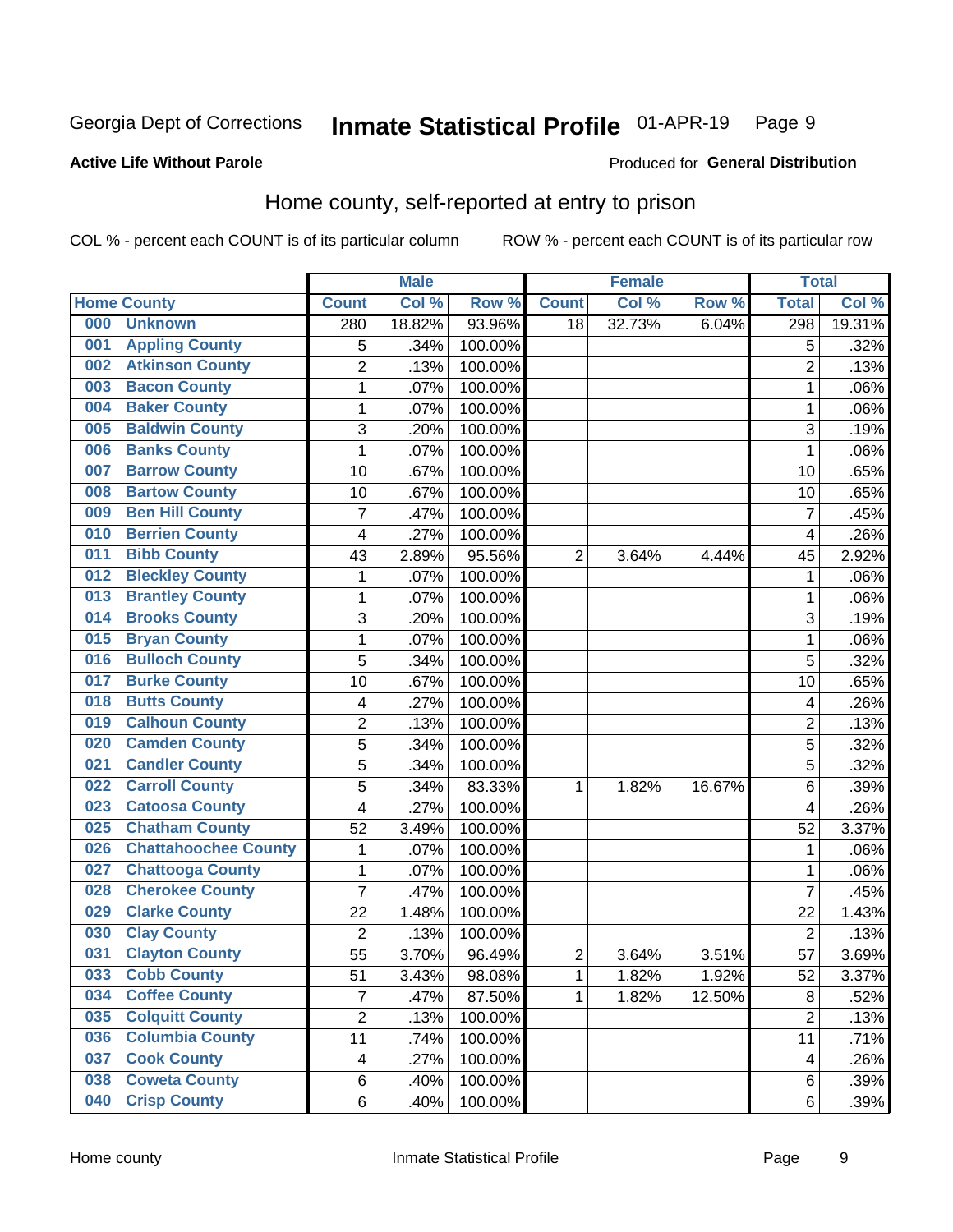#### Inmate Statistical Profile 01-APR-19 Page 10

#### **Active Life Without Parole**

#### Produced for General Distribution

### Home county, self-reported at entry to prison

COL % - percent each COUNT is of its particular column

|     |                          |                | <b>Male</b> |         |                | <b>Female</b> |        | <b>Total</b>   |        |
|-----|--------------------------|----------------|-------------|---------|----------------|---------------|--------|----------------|--------|
|     | <b>Home County</b>       | <b>Count</b>   | Col %       | Row %   | <b>Count</b>   | Col %         | Row %  | <b>Total</b>   | Col %  |
| 043 | <b>Decatur County</b>    | 6              | .40%        | 100.00% |                |               |        | $\overline{6}$ | .39%   |
| 044 | <b>Dekalb County</b>     | 112            | 7.53%       | 99.12%  | 1              | 1.82%         | .88%   | 113            | 7.32%  |
| 045 | <b>Dodge County</b>      | 1              | .07%        | 100.00% |                |               |        | 1              | .06%   |
| 046 | <b>Dooly County</b>      | 1              | .07%        | 100.00% |                |               |        | 1              | .06%   |
| 047 | <b>Dougherty County</b>  | 23             | 1.55%       | 92.00%  | $\mathbf 2$    | 3.64%         | 8.00%  | 25             | 1.62%  |
| 048 | <b>Douglas County</b>    | 17             | 1.14%       | 94.44%  | $\mathbf 1$    | 1.82%         | 5.56%  | 18             | 1.17%  |
| 049 | <b>Early County</b>      | $\mathbf 2$    | .13%        | 100.00% |                |               |        | $\overline{2}$ | .13%   |
| 051 | <b>Effingham County</b>  | 3              | .20%        | 100.00% |                |               |        | 3              | .19%   |
| 052 | <b>Elbert County</b>     | $\overline{2}$ | .13%        | 100.00% |                |               |        | $\overline{2}$ | .13%   |
| 053 | <b>Emanuel County</b>    | 4              | .27%        | 100.00% |                |               |        | 4              | .26%   |
| 056 | <b>Fayette County</b>    | 4              | .27%        | 100.00% |                |               |        | 4              | .26%   |
| 057 | <b>Floyd County</b>      | 20             | 1.34%       | 90.91%  | $\overline{c}$ | 3.64%         | 9.09%  | 22             | 1.43%  |
| 058 | <b>Forsyth County</b>    | $\mathbf 2$    | .13%        | 66.67%  | $\mathbf 1$    | 1.82%         | 33.33% | $\mathfrak{S}$ | .19%   |
| 059 | <b>Franklin County</b>   | 3              | .20%        | 75.00%  | $\mathbf 1$    | 1.82%         | 25.00% | 4              | .26%   |
| 060 | <b>Fulton County</b>     | 172            | 11.56%      | 97.73%  | 4              | 7.27%         | 2.27%  | 176            | 11.41% |
| 061 | <b>Gilmer County</b>     | $\overline{2}$ | .13%        | 100.00% |                |               |        | $\overline{2}$ | .13%   |
| 063 | <b>Glynn County</b>      | 12             | .81%        | 100.00% |                |               |        | 12             | .78%   |
| 064 | <b>Gordon County</b>     | 8              | .54%        | 100.00% |                |               |        | 8              | .52%   |
| 066 | <b>Greene County</b>     | 3              | .20%        | 100.00% |                |               |        | 3              | .19%   |
| 067 | <b>Gwinnett County</b>   | 41             | 2.76%       | 93.18%  | 3              | 5.45%         | 6.82%  | 44             | 2.85%  |
| 068 | <b>Habersham County</b>  | $\overline{2}$ | .13%        | 100.00% |                |               |        | $\overline{2}$ | .13%   |
| 069 | <b>Hall County</b>       | 13             | .87%        | 92.86%  | 1              | 1.82%         | 7.14%  | 14             | .91%   |
| 070 | <b>Hancock County</b>    | $\mathbf 2$    | .13%        | 100.00% |                |               |        | 2              | .13%   |
| 071 | <b>Haralson County</b>   | 3              | .20%        | 100.00% |                |               |        | 3              | .19%   |
| 072 | <b>Harris County</b>     | 3              | .20%        | 100.00% |                |               |        | 3              | .19%   |
| 073 | <b>Hart County</b>       | 3              | .20%        | 100.00% |                |               |        | 3              | .19%   |
| 074 | <b>Heard County</b>      | 1              | .07%        | 100.00% |                |               |        | 1              | .06%   |
| 075 | <b>Henry County</b>      | 17             | 1.14%       | 94.44%  | 1              | 1.82%         | 5.56%  | 18             | 1.17%  |
| 076 | <b>Houston County</b>    | 20             | 1.34%       | 95.24%  | 1              | 1.82%         | 4.76%  | 21             | 1.36%  |
| 078 | <b>Jackson County</b>    | 11             | .74%        | 100.00% |                |               |        | 11             | .71%   |
| 079 | <b>Jasper County</b>     | 1              | .07%        | 100.00% |                |               |        | 1              | .06%   |
| 080 | <b>Jeff Davis County</b> | 1              | .07%        | 100.00% |                |               |        | 1              | .06%   |
| 081 | <b>Jefferson County</b>  | 6              | .40%        | 85.71%  | 1              | 1.82%         | 14.29% | 7              | .45%   |
| 082 | <b>Jenkins County</b>    | $\overline{c}$ | .13%        | 100.00% |                |               |        | 2              | .13%   |
| 084 | <b>Jones County</b>      | $\mathbf 1$    | .07%        | 100.00% |                |               |        | 1              | .06%   |
| 087 | <b>Laurens County</b>    | 4              | .27%        | 100.00% |                |               |        | 4              | .26%   |
| 088 | <b>Lee County</b>        | $\overline{2}$ | .13%        | 100.00% |                |               |        | $\overline{2}$ | .13%   |
| 089 | <b>Liberty County</b>    | 10             | .67%        | 90.91%  | 1              | 1.82%         | 9.09%  | 11             | .71%   |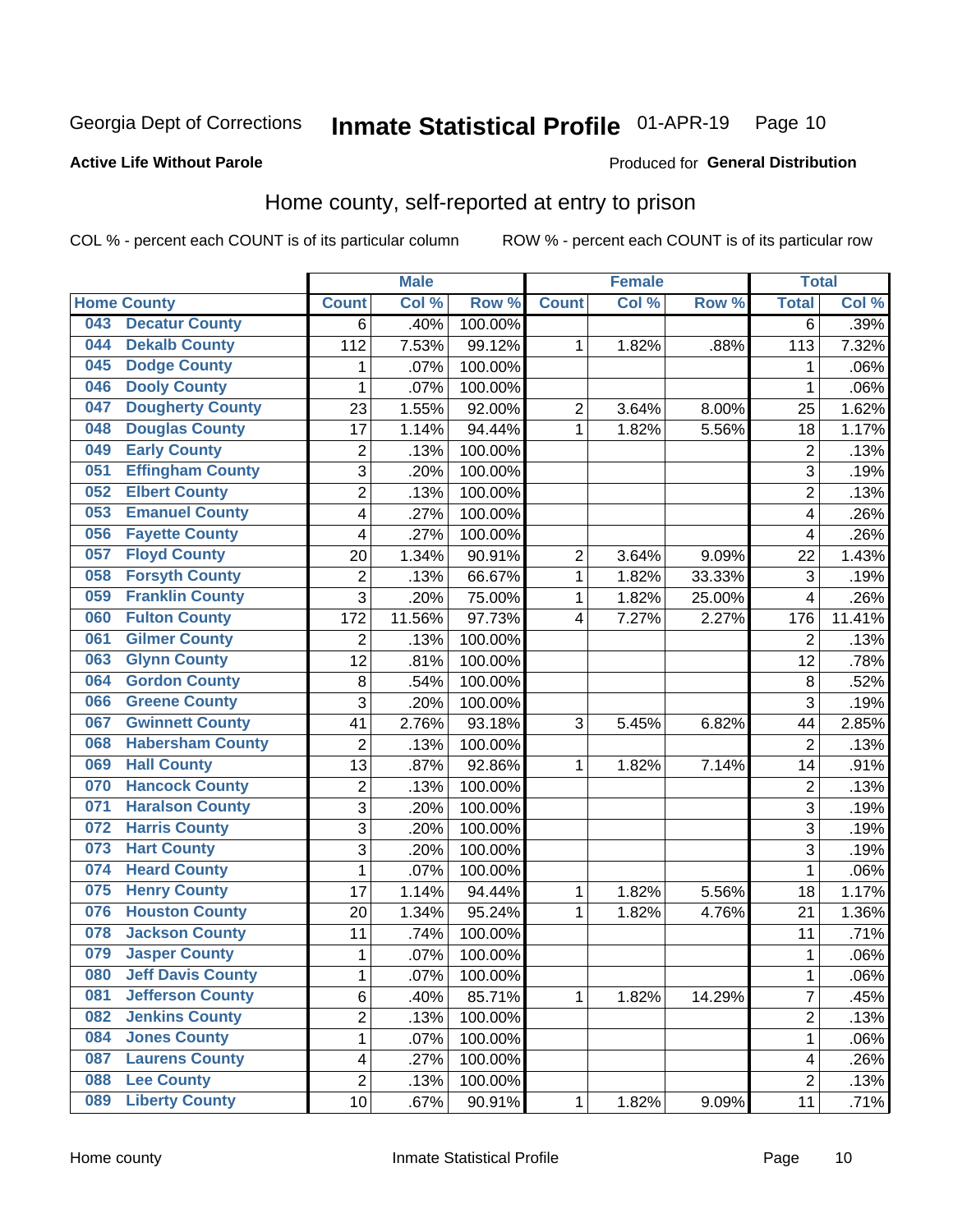#### Inmate Statistical Profile 01-APR-19 Page 11

#### **Active Life Without Parole**

#### Produced for General Distribution

### Home county, self-reported at entry to prison

COL % - percent each COUNT is of its particular column

|                  |                          |                         | <b>Male</b> |         |              | <b>Female</b> |         | <b>Total</b>   |         |
|------------------|--------------------------|-------------------------|-------------|---------|--------------|---------------|---------|----------------|---------|
|                  | <b>Home County</b>       | <b>Count</b>            | Col %       | Row %   | <b>Count</b> | Col %         | Row %   | <b>Total</b>   | Col %   |
| 090              | <b>Lincoln County</b>    | 1                       | .07%        | 100.00% |              |               |         | 1              | $.06\%$ |
| 091              | <b>Long County</b>       | $\mathbf{1}$            | .07%        | 100.00% |              |               |         | 1              | .06%    |
| 092              | <b>Lowndes County</b>    | $\boldsymbol{9}$        | .60%        | 100.00% |              |               |         | 9              | .58%    |
| 093              | <b>Lumpkin County</b>    | $\overline{2}$          | .13%        | 100.00% |              |               |         | $\overline{2}$ | .13%    |
| 094              | <b>Macon County</b>      | 1                       | .07%        | 100.00% |              |               |         | 1              | .06%    |
| 095              | <b>Madison County</b>    | $\overline{2}$          | .13%        | 100.00% |              |               |         | $\overline{2}$ | .13%    |
| 096              | <b>Marion County</b>     | 1                       | .07%        | 100.00% |              |               |         | 1              | .06%    |
| 097              | <b>Mcduffie County</b>   | 3                       | .20%        | 100.00% |              |               |         | 3              | .19%    |
| 098              | <b>Mcintosh County</b>   | $\mathbf{1}$            | .07%        | 100.00% |              |               |         | 1              | .06%    |
| 099              | <b>Meriwether County</b> | $\mathbf{1}$            | .07%        | 100.00% |              |               |         | 1              | .06%    |
| 100              | <b>Miller County</b>     | $\overline{c}$          | .13%        | 100.00% |              |               |         | $\overline{c}$ | .13%    |
| 101              | <b>Mitchell County</b>   | $\mathbf{1}$            | .07%        | 100.00% |              |               |         | 1              | .06%    |
| 102              | <b>Monroe County</b>     | $\overline{7}$          | .47%        | 100.00% |              |               |         | 7              | .45%    |
| 103              | <b>Montgomery County</b> | $\overline{2}$          | .13%        | 100.00% |              |               |         | $\overline{2}$ | .13%    |
| 104              | <b>Morgan County</b>     | $\mathbf{1}$            | .07%        | 100.00% |              |               |         | 1              | .06%    |
| 106              | <b>Muscogee County</b>   | 29                      | 1.95%       | 100.00% |              |               |         | 29             | 1.88%   |
| 107              | <b>Newton County</b>     | $6\phantom{1}6$         | .40%        | 85.71%  | 1            | 1.82%         | 14.29%  | 7              | .45%    |
| 108              | <b>Oconee County</b>     |                         |             |         | 1            | 1.82%         | 100.00% | 1              | .06%    |
| 109              | <b>Oglethorpe County</b> | 3                       | .20%        | 100.00% |              |               |         | 3              | .19%    |
| 110              | <b>Paulding County</b>   | 12                      | .81%        | 100.00% |              |               |         | 12             | .78%    |
| 111              | <b>Peach County</b>      | $\mathbf{1}$            | .07%        | 100.00% |              |               |         | 1              | .06%    |
| $\overline{112}$ | <b>Pickens County</b>    | $\mathbf{1}$            | .07%        | 100.00% |              |               |         | 1              | .06%    |
| 113              | <b>Pierce County</b>     | 5                       | .34%        | 100.00% |              |               |         | 5              | .32%    |
| 114              | <b>Pike County</b>       | 3                       | .20%        | 100.00% |              |               |         | 3              | .19%    |
| $\overline{115}$ | <b>Polk County</b>       | 5                       | .34%        | 100.00% |              |               |         | 5              | .32%    |
| 117              | <b>Putnam County</b>     | $\overline{\mathbf{4}}$ | .27%        | 100.00% |              |               |         | 4              | .26%    |
| 119              | <b>Rabun County</b>      | $\overline{c}$          | .13%        | 100.00% |              |               |         | $\overline{c}$ | .13%    |
| 120              | <b>Randolph County</b>   | 3                       | .20%        | 100.00% |              |               |         | 3              | .19%    |
| 121              | <b>Richmond County</b>   | 56                      | 3.76%       | 94.92%  | 3            | 5.45%         | 5.08%   | 59             | 3.82%   |
| 122              | <b>Rockdale County</b>   | 8                       | .54%        | 100.00% |              |               |         | 8              | .52%    |
| $\overline{124}$ | <b>Screven County</b>    | $\mathbf{1}$            | .07%        | 100.00% |              |               |         | 1              | .06%    |
| 125              | <b>Seminole County</b>   | $\overline{c}$          | .13%        | 100.00% |              |               |         | 2              | .13%    |
| 126              | <b>Spalding County</b>   | 13                      | .87%        | 100.00% |              |               |         | 13             | .84%    |
| 127              | <b>Stephens County</b>   | $\overline{2}$          | .13%        | 66.67%  | $\mathbf{1}$ | 1.82%         | 33.33%  | 3              | .19%    |
| 128              | <b>Stewart County</b>    | $\mathbf{1}$            | .07%        | 100.00% |              |               |         | $\mathbf{1}$   | .06%    |
| 129              | <b>Sumter County</b>     | $\overline{2}$          | .13%        | 100.00% |              |               |         | 2              | .13%    |
| $\overline{132}$ | <b>Tattnall County</b>   | 6                       | .40%        | 85.71%  | 1            | 1.82%         | 14.29%  | 7              | .45%    |
| $\overline{133}$ | <b>Taylor County</b>     | $\mathbf 1$             | .07%        | 100.00% |              |               |         | $\mathbf{1}$   | .06%    |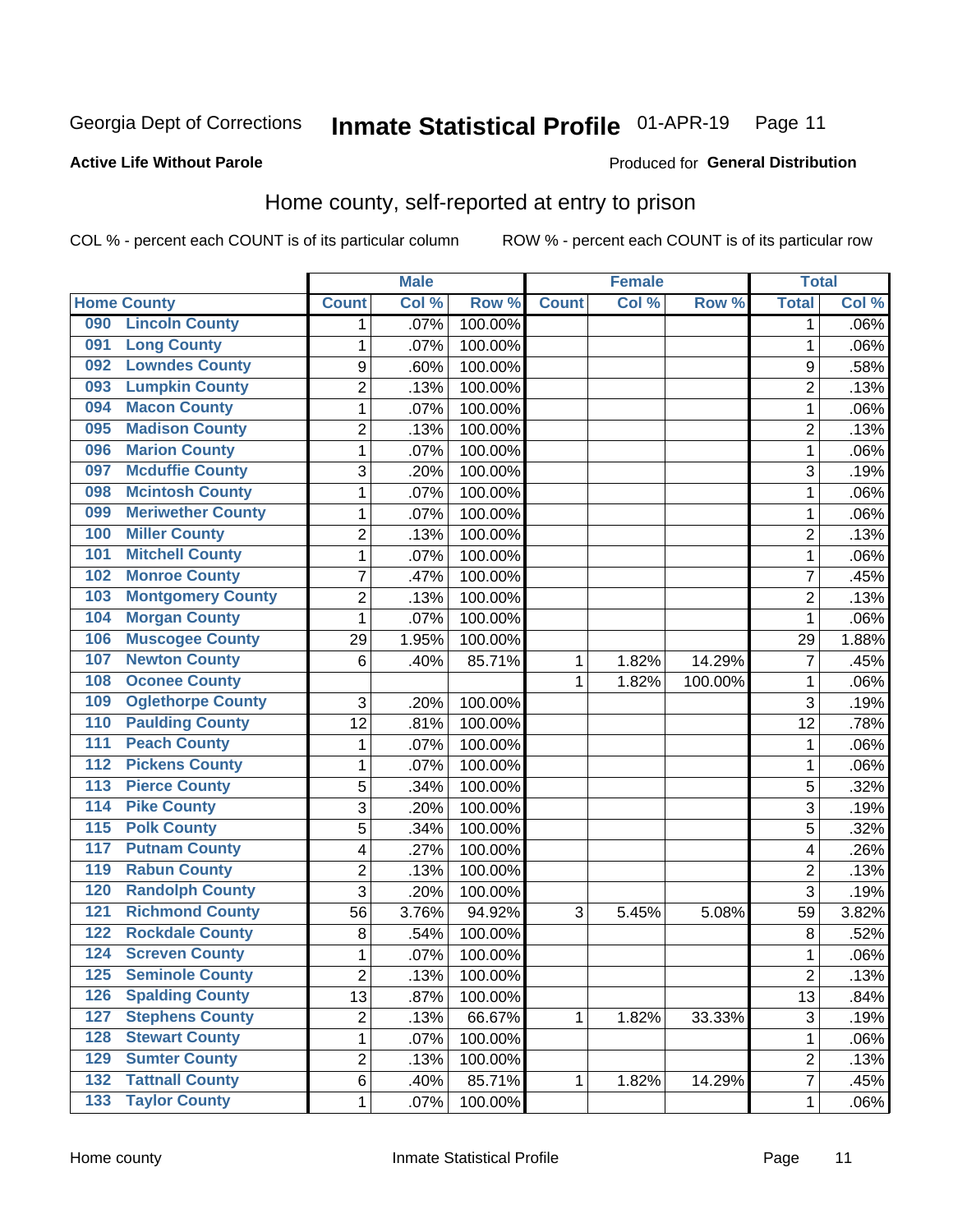#### Inmate Statistical Profile 01-APR-19 Page 12

#### **Active Life Without Parole**

### Produced for General Distribution

### Home county, self-reported at entry to prison

COL % - percent each COUNT is of its particular column

|                                    |                         | <b>Male</b> |         | <b>Female</b>   |       |        | <b>Total</b>   |         |
|------------------------------------|-------------------------|-------------|---------|-----------------|-------|--------|----------------|---------|
| <b>Home County</b>                 | <b>Count</b>            | Col %       | Row %   | <b>Count</b>    | Col % | Row %  | <b>Total</b>   | Col %   |
| <b>Telfair County</b><br>134       | 1                       | $.07\%$     | 100.00% |                 |       |        | 1              | $.06\%$ |
| <b>Thomas County</b><br>136        | 5                       | .34%        | 100.00% |                 |       |        | 5              | .32%    |
| <b>Tift County</b><br>137          | 10                      | .67%        | 100.00% |                 |       |        | 10             | .65%    |
| <b>Toombs County</b><br>138        | 10                      | .67%        | 100.00% |                 |       |        | 10             | .65%    |
| <b>Treutlen County</b><br>140      | 4                       | .27%        | 100.00% |                 |       |        | 4              | .26%    |
| <b>Troup County</b><br>141         | 6                       | .40%        | 100.00% |                 |       |        | 6              | .39%    |
| <b>Twiggs County</b><br>143        | $\overline{\mathbf{c}}$ | .13%        | 100.00% |                 |       |        | $\overline{2}$ | .13%    |
| <b>Union County</b><br>144         | 1                       | .07%        | 100.00% |                 |       |        |                | .06%    |
| <b>Upson County</b><br>145         | 5                       | .34%        | 100.00% |                 |       |        | 5              | .32%    |
| <b>Walker County</b><br>146        | 4                       | .27%        | 80.00%  | 1               | 1.82% | 20.00% | 5              | .32%    |
| <b>Walton County</b><br>147        | 14                      | .94%        | 100.00% |                 |       |        | 14             | .91%    |
| <b>Ware County</b><br>148          | 8                       | .54%        | 100.00% |                 |       |        | 8              | .52%    |
| <b>Warren County</b><br>149        | 1                       | .07%        | 50.00%  | 1               | 1.82% | 50.00% | $\overline{2}$ | .13%    |
| <b>Washington County</b><br>150    | 7                       | .47%        | 100.00% |                 |       |        | 7              | .45%    |
| <b>Wayne County</b><br>151         | 8                       | .54%        | 100.00% |                 |       |        | 8              | .52%    |
| <b>Wheeler County</b><br>153       | 1                       | .07%        | 100.00% |                 |       |        | 1              | .06%    |
| <b>White County</b><br>154         | 1                       | $.07\%$     | 50.00%  | 1               | 1.82% | 50.00% | $\overline{2}$ | .13%    |
| <b>Whitfield County</b><br>155     | 8                       | .54%        | 100.00% |                 |       |        | 8              | .52%    |
| <b>Wilcox County</b><br>156        | 1                       | .07%        | 100.00% |                 |       |        |                | .06%    |
| <b>Wilkes County</b><br>157        | 4                       | .27%        | 100.00% |                 |       |        | 4              | .26%    |
| <b>Wilkinson County</b><br>158     | $\overline{2}$          | .13%        | 100.00% |                 |       |        | $\overline{2}$ | .13%    |
| <b>Worth County</b><br>159         | 1                       | .07%        | 100.00% |                 |       |        | 1              | .06%    |
| <b>Other Custody/Out Of</b><br>999 | 3                       | .20%        | 100.00% |                 |       |        | 3              | .19%    |
| <b>State</b>                       |                         |             |         |                 |       |        |                |         |
| <b>Total Rported</b>               | 1,488                   | 100%        | 96.44%  | $\overline{55}$ | 100%  | 3.56%  | 1,543          | 100%    |

| <b>Not Reported</b> |      |    |      |
|---------------------|------|----|------|
| `otal               | ,488 | ັບ | ,543 |

| Mode (most frequent) | <b>Fulton County</b> | <b>Fulton County</b> | <b>Fulton County</b> |
|----------------------|----------------------|----------------------|----------------------|
|----------------------|----------------------|----------------------|----------------------|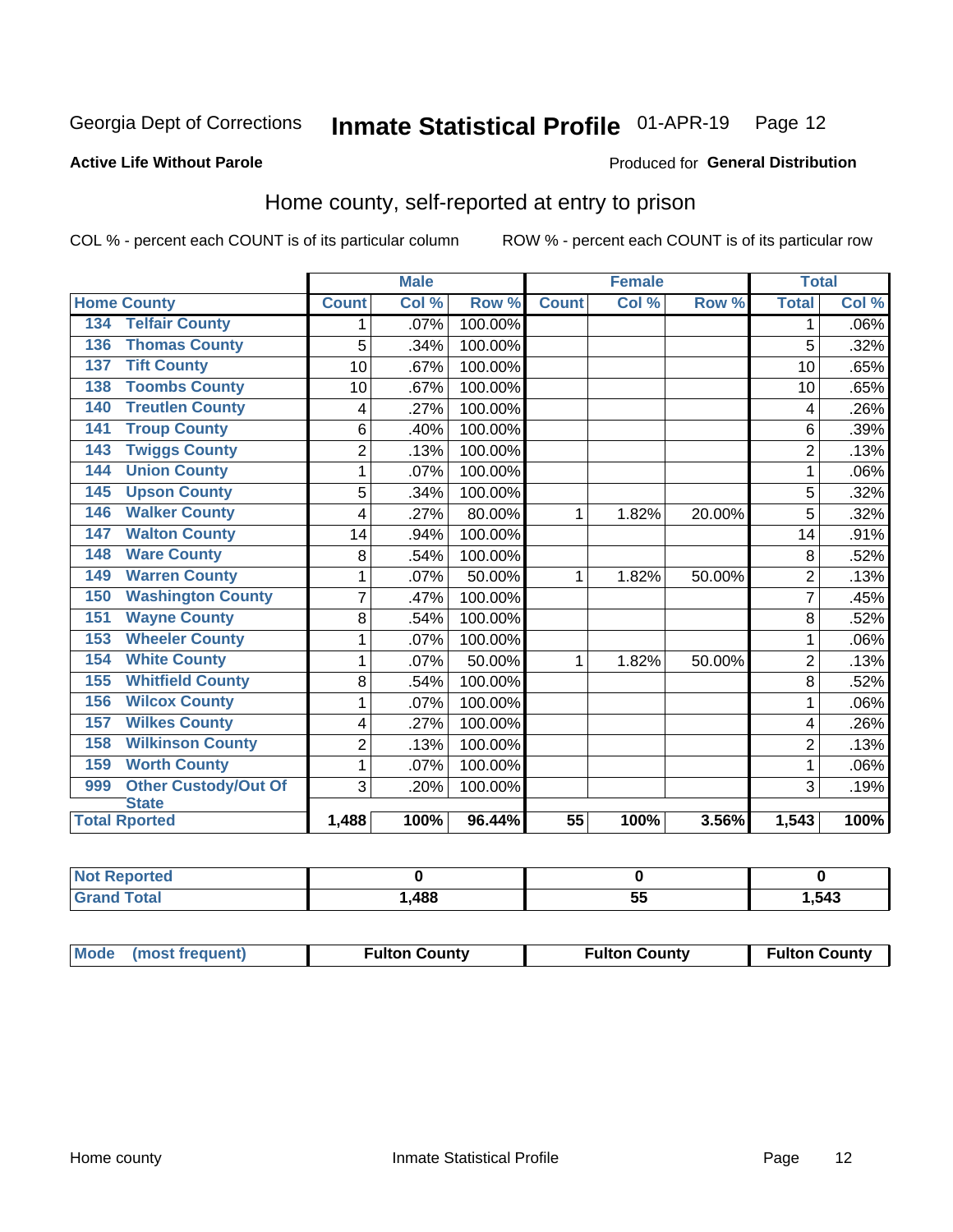#### Inmate Statistical Profile 01-APR-19 Page 13

### **Active Life Without Parole**

#### Produced for General Distribution

### Employment status before prison, self-reported at entry to prison

COL % - percent each COUNT is of its particular column

|                           |              | <b>Male</b> |         |              | <b>Female</b> |       |       | <b>Total</b> |
|---------------------------|--------------|-------------|---------|--------------|---------------|-------|-------|--------------|
| <b>Employment Status</b>  | <b>Count</b> | Col %       | Row %   | <b>Count</b> | Col %         | Row % | Total | Col %        |
| <b>Full Time</b><br>01    | 507          | 45.68%      | 96.02%  | 21           | 47.73%        | 3.98% | 528   | 45.75%       |
| <b>Part Time</b><br>02    | 72           | 6.49%       | 100.00% |              |               |       | 72    | 6.24%        |
| Unempl $<$ 6M<br>03       | 70           | 6.31%       | 98.59%  |              | 2.27%         | 1.41% | 71    | 6.15%        |
| Unempl > 6M<br>04         | 274          | 24.68%      | 94.48%  | 16           | 36.36%        | 5.52% | 290   | 25.13%       |
| <b>Never Worked</b><br>05 | 98           | 8.83%       | 100.00% |              |               |       | 98    | 8.49%        |
| <b>Student</b><br>06      | 34           | $3.06\%$    | 100.00% |              |               |       | 34    | 2.95%        |
| <b>Incapable</b><br>07    | 55           | 4.95%       | 90.16%  | 6            | 13.64%        | 9.84% | 61    | 5.29%        |
| <b>Total Reported</b>     | 1,110        | 100%        | 96.19%  | 44           | 100%          | 3.81% | 1,154 | 100%         |

| 270<br>J 1 0<br>$ -$ |    | 389   |
|----------------------|----|-------|
| 488                  | ວະ | .,543 |

| Mc | ∴ull | ----<br>ıme<br>w |
|----|------|------------------|
|    |      |                  |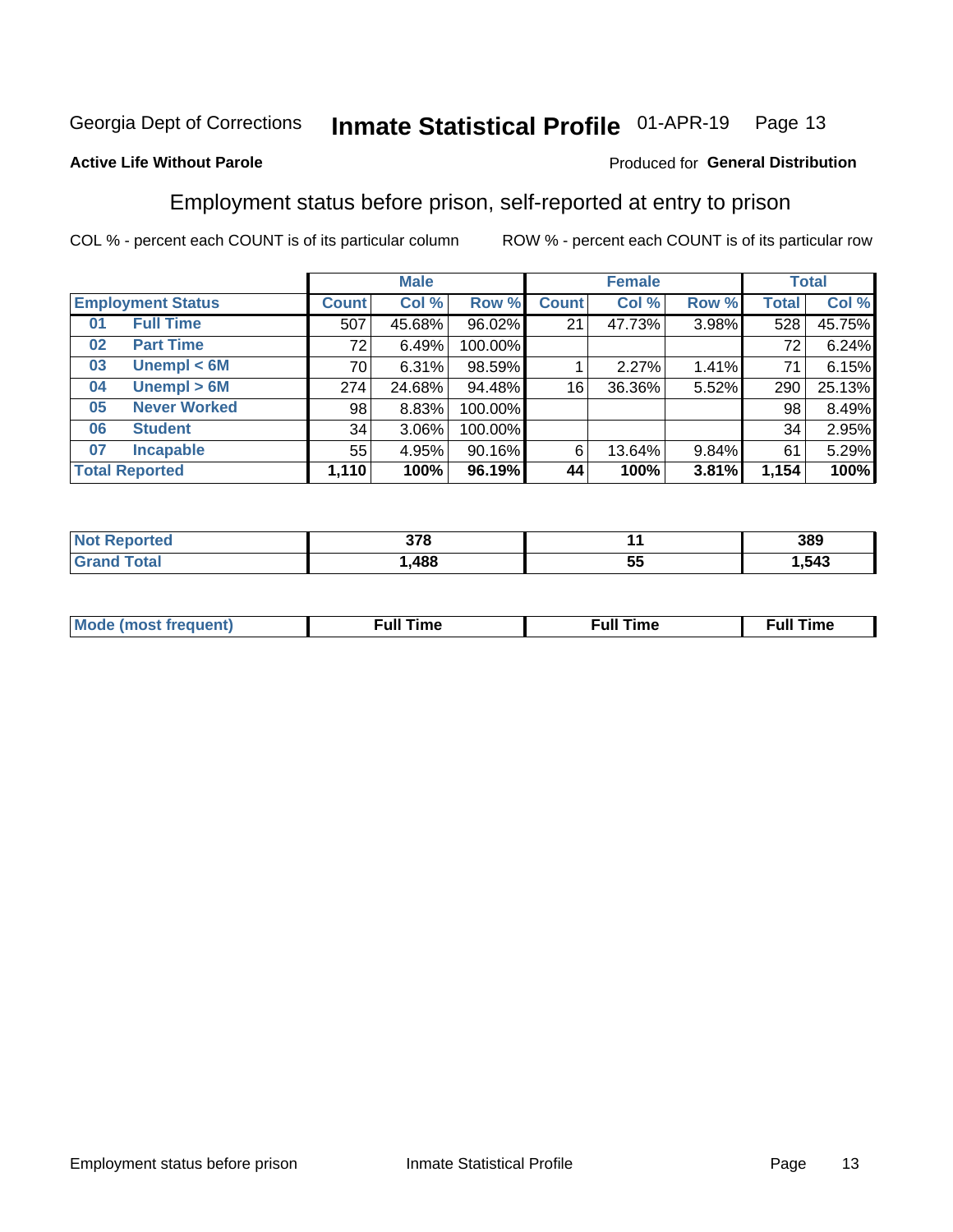### **Active Life Without Parole**

Produced for General Distribution

### Age at admission

COL % - percent each COUNT is of its particular column

|                         |              | <b>Male</b> |         |                | <b>Female</b> |        |              | <b>Total</b> |
|-------------------------|--------------|-------------|---------|----------------|---------------|--------|--------------|--------------|
| <b>Age At Admission</b> | <b>Count</b> | Col %       | Row %   | <b>Count</b>   | Col %         | Row %  | <b>Total</b> | Col %        |
| 15                      | 2            | 0.13%       | 100.00% |                |               |        | 2            | 0.13%        |
| 16                      | 1            | 0.07%       | 100.00% |                |               |        | 1            | 0.06%        |
| $\overline{17}$         | 8            | 0.54%       | 100.00% |                |               |        | 8            | 0.52%        |
| 18                      | 9            | 0.60%       | 100.00% |                |               |        | 9            | 0.58%        |
| 19                      | 18           | 1.21%       | 100.00% |                |               |        | 18           | 1.17%        |
| $\overline{20}$         | 36           | 2.42%       | 97.30%  | 1              | 1.82%         | 2.70%  | 37           | 2.40%        |
| 21                      | 35           | 2.35%       | 97.22%  | 1              | 1.82%         | 2.78%  | 36           | 2.33%        |
| 22                      | 63           | 4.23%       | 96.92%  | $\overline{2}$ | 3.64%         | 3.08%  | 65           | 4.21%        |
| 23                      | 57           | 3.83%       | 98.28%  | 1              | 1.82%         | 1.72%  | 58           | 3.76%        |
| 24                      | 55           | 3.70%       | 96.49%  | $\overline{2}$ | 3.64%         | 3.51%  | 57           | 3.69%        |
| $\overline{25}$         | 65           | 4.37%       | 94.20%  | 4              | 7.27%         | 5.80%  | 69           | 4.47%        |
| 26                      | 67           | 4.50%       | 97.10%  | $\overline{2}$ | 3.64%         | 2.90%  | 69           | 4.47%        |
| $\overline{27}$         | 55           | 3.70%       | 93.22%  | 4              | 7.27%         | 6.78%  | 59           | 3.82%        |
| 28                      | 64           | 4.30%       | 96.97%  | $\overline{2}$ | 3.64%         | 3.03%  | 66           | 4.28%        |
| 29                      | 60           | 4.03%       | 98.36%  | 1              | 1.82%         | 1.64%  | 61           | 3.95%        |
| 30                      | 48           | 3.23%       | 100.00% |                |               |        | 48           | 3.11%        |
| $\overline{31}$         | 66           | 4.44%       | 98.51%  | 1              | 1.82%         | 1.49%  | 67           | 4.34%        |
| 32                      | 60           | 4.03%       | 95.24%  | 3              | 5.45%         | 4.76%  | 63           | 4.08%        |
| 33                      | 52           | 3.49%       | 96.30%  | $\overline{2}$ | 3.64%         | 3.70%  | 54           | 3.50%        |
| 34                      | 31           | 2.08%       | 91.18%  | 3              | 5.45%         | 8.82%  | 34           | 2.20%        |
| 35                      | 39           | 2.62%       | 97.50%  | 1              | 1.82%         | 2.50%  | 40           | 2.59%        |
| 36                      | 49           | 3.29%       | 96.08%  | $\overline{2}$ | 3.64%         | 3.92%  | 51           | 3.31%        |
| $\overline{37}$         | 41           | 2.76%       | 97.62%  | 1              | 1.82%         | 2.38%  | 42           | 2.72%        |
| 38                      | 48           | 3.23%       | 100.00% |                |               |        | 48           | 3.11%        |
| 39                      | 37           | 2.49%       | 86.05%  | 6              | 10.91%        | 13.95% | 43           | 2.79%        |
| 40                      | 31           | 2.08%       | 93.94%  | $\overline{2}$ | 3.64%         | 6.06%  | 33           | 2.14%        |
| 41                      | 41           | 2.76%       | 95.35%  | $\overline{2}$ | 3.64%         | 4.65%  | 43           | 2.79%        |
| 42                      | 35           | 2.35%       | 100.00% |                |               |        | 35           | 2.27%        |
| 43                      | 30           | 2.02%       | 93.75%  | $\overline{2}$ | 3.64%         | 6.25%  | 32           | 2.07%        |
| 44                      | 24           | 1.61%       | 92.31%  | $\overline{2}$ | 3.64%         | 7.69%  | 26           | 1.69%        |
| 45                      | 30           | 2.02%       | 96.77%  | 1              | 1.82%         | 3.23%  | 31           | 2.01%        |
| 46                      | 25           | 1.68%       | 89.29%  | 3              | 5.45%         | 10.71% | 28           | 1.81%        |
| 47                      | 26           | 1.75%       | 100.00% |                |               |        | 26           | 1.69%        |
| 48                      | 26           | 1.75%       | 89.66%  | 3              | 5.45%         | 10.34% | 29           | 1.88%        |
| 49                      | 25           | 1.68%       | 100.00% |                |               |        | 25           | 1.62%        |
| 50                      | 23           | 1.55%       | 100.00% |                |               |        | 23           | 1.49%        |
| $\overline{51}$         | 11           | 0.74%       | 100.00% |                |               |        | 11           | 0.71%        |
| 52                      | 13           | 0.87%       | 100.00% |                |               |        | 13           | 0.84%        |
| 53                      | 15           | 1.01%       | 100.00% |                |               |        | 15           | 0.97%        |
| 54                      | 10           | 0.67%       | 100.00% |                |               |        | 10           | 0.65%        |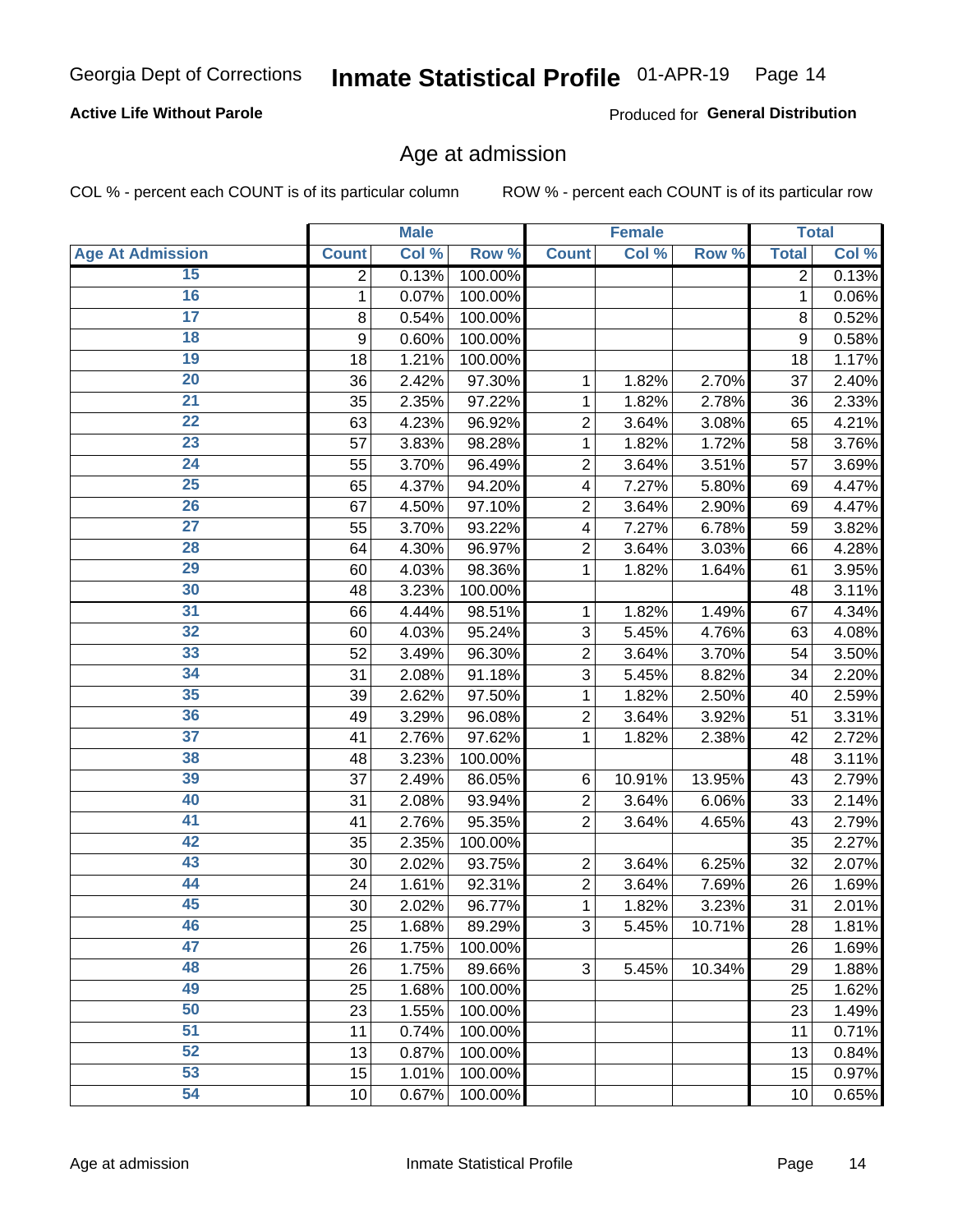### **Active Life Without Parole**

Produced for General Distribution

## Age at admission

COL % - percent each COUNT is of its particular column

|                         |              | <b>Male</b> |         |              | <b>Female</b> |       |              | <b>Total</b> |
|-------------------------|--------------|-------------|---------|--------------|---------------|-------|--------------|--------------|
| <b>Age At Admission</b> | <b>Count</b> | Col %       | Row %   | <b>Count</b> | Col %         | Row % | <b>Total</b> | Col %        |
| 55                      | 12           | 0.81%       | 92.31%  |              | 1.82%         | 7.69% | 13           | 0.84%        |
| 56                      |              | 0.47%       | 100.00% |              |               |       |              | 0.45%        |
| 57                      | 8            | 0.54%       | 100.00% |              |               |       | 8            | 0.52%        |
| 58                      | 5            | 0.34%       | 100.00% |              |               |       | 5            | 0.32%        |
| 59                      | 5            | 0.34%       | 100.00% |              |               |       | 5            | 0.32%        |
| 60                      | 3            | 0.20%       | 100.00% |              |               |       | 3            | 0.19%        |
| 61                      |              | $0.07\%$    | 100.00% |              |               |       |              | 0.06%        |
| 62                      | 2            | 0.13%       | 100.00% |              |               |       | 2            | 0.13%        |
| 64                      | 3            | 0.20%       | 100.00% |              |               |       | 3            | 0.19%        |
| 65                      | 2            | 0.13%       | 100.00% |              |               |       | 2            | 0.13%        |
| 66                      | 2            | 0.13%       | 100.00% |              |               |       | 2            | 0.13%        |
| 67                      | 2            | 0.13%       | 100.00% |              |               |       | 2            | 0.13%        |
| 69                      | 3            | 0.20%       | 100.00% |              |               |       | 3            | 0.19%        |
| 73                      |              | 0.07%       | 100.00% |              |               |       |              | 0.06%        |
| 78                      |              | 0.07%       | 100.00% |              |               |       |              | 0.06%        |
| <b>Total Reported</b>   | 1,488        | 100%        | 96.44%  | 55           | 100%          | 3.56% | 1,543        | 100%         |

| <b>Not Reported</b> |      |           |       |
|---------------------|------|-----------|-------|
| <b>Total</b>        | ,488 | - -<br>JJ | 1,543 |

| <b>Mean</b><br>(average) | 34.07 | 34.4 | 34.08    |
|--------------------------|-------|------|----------|
| <b>Median (middle)</b>   | JZ    |      | ົ<br>-52 |
| Mode (most frequent)     | 26    | 39   | 25       |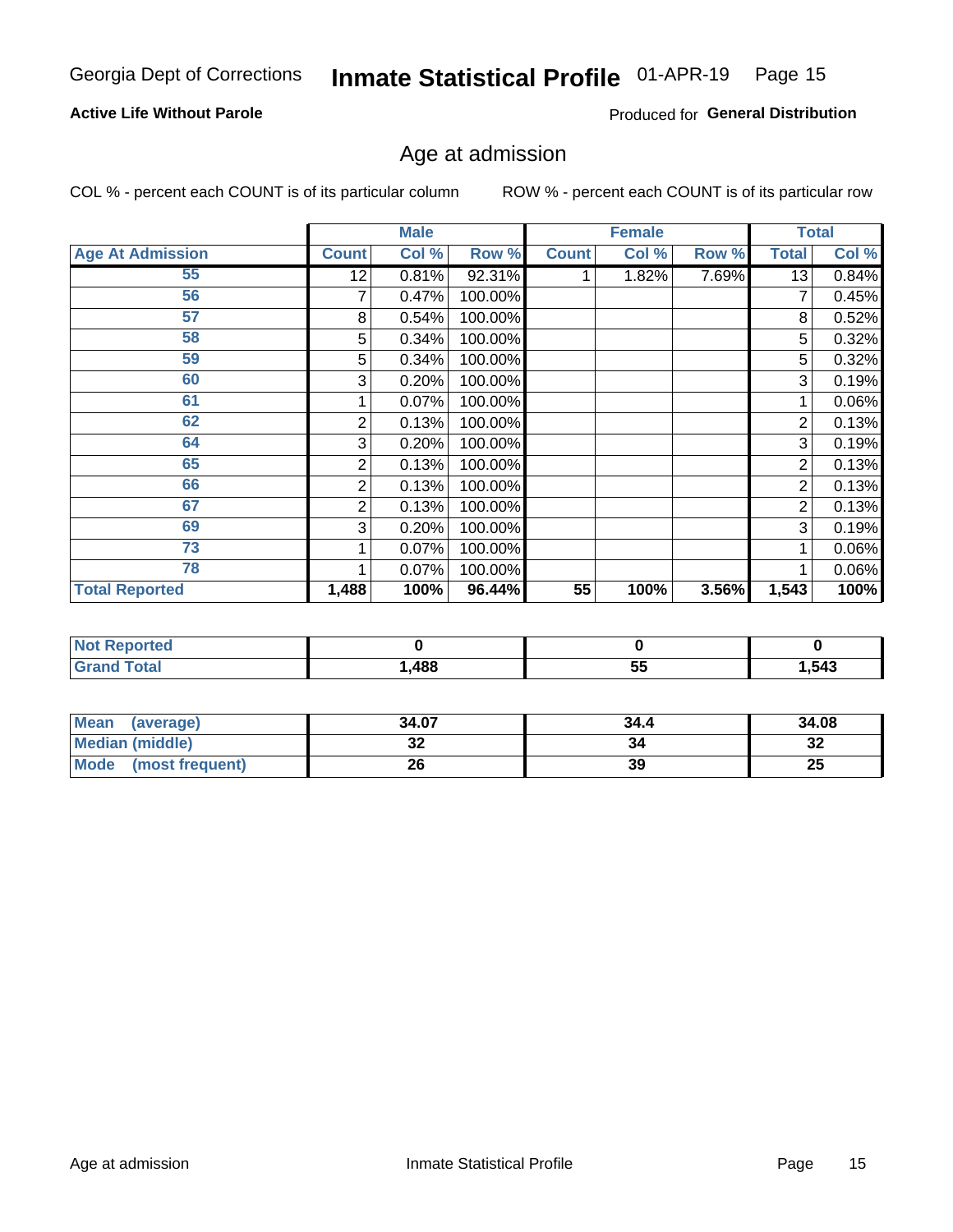### **Active Life Without Parole**

### Produced for General Distribution

### Height, measured at entry to prison

COL % - percent each COUNT is of its particular column

|                       |                           | <b>Male</b> |         |                | <b>Female</b> |         |                | <b>Total</b> |
|-----------------------|---------------------------|-------------|---------|----------------|---------------|---------|----------------|--------------|
| <b>Height</b>         | <b>Count</b>              | Col %       | Row %   | <b>Count</b>   | Col %         | Row %   | <b>Total</b>   | Col %        |
| $\bf{0}$              | $\overline{7}$            | 0.47%       | 100.00% |                |               |         | 7              | 0.45%        |
| 4'10''                |                           |             |         | $\mathbf{1}$   | 1.82%         | 100.00% | 1              | 0.06%        |
| 5'00''                | $\ensuremath{\mathsf{3}}$ | 0.20%       | 100.00% |                |               |         | 3              | 0.19%        |
| 5'01"                 | 4                         | 0.27%       | 66.67%  | $\overline{2}$ | 3.64%         | 33.33%  | 6              | 0.39%        |
| 5'02"                 | 5                         | 0.34%       | 83.33%  | 1              | 1.82%         | 16.67%  | $6\phantom{1}$ | 0.39%        |
| 5'03''                | 13                        | 0.87%       | 56.52%  | 10             | 18.18%        | 43.48%  | 23             | 1.49%        |
| 5'04"                 | 17                        | 1.14%       | 54.84%  | 14             | 25.45%        | 45.16%  | 31             | 2.01%        |
| 5'05"                 | 39                        | 2.62%       | 84.78%  | $\overline{7}$ | 12.73%        | 15.22%  | 46             | 2.98%        |
| 5'06''                | 102                       | 6.85%       | 94.44%  | 6              | 10.91%        | 5.56%   | 108            | 7.00%        |
| 5'07"                 | 101                       | 6.79%       | 93.52%  | 7              | 12.73%        | 6.48%   | 108            | 7.00%        |
| 5'08''                | 153                       | 10.28%      | 99.35%  | 1              | 1.82%         | 0.65%   | 154            | 9.98%        |
| 5'09''                | 194                       | 13.04%      | 98.48%  | 3              | 5.45%         | 1.52%   | 197            | 12.77%       |
| 5'10''                | 174                       | 11.69%      | 99.43%  | 1              | 1.82%         | 0.57%   | 175            | 11.34%       |
| 5'11"                 | 192                       | 12.90%      | 100.00% |                |               |         | 192            | 12.44%       |
| 6'00''                | 158                       | 10.62%      | 99.37%  | 1.             | 1.82%         | 0.63%   | 159            | 10.30%       |
| 6'01''                | 120                       | 8.06%       | 100.00% |                |               |         | 120            | 7.78%        |
| 6'02"                 | 103                       | 6.92%       | 100.00% |                |               |         | 103            | 6.68%        |
| 6'03''                | 50                        | 3.36%       | 98.04%  | $\mathbf{1}$   | 1.82%         | 1.96%   | 51             | 3.31%        |
| 6'04"                 | 36                        | 2.42%       | 100.00% |                |               |         | 36             | 2.33%        |
| 6'05"                 | 8                         | 0.54%       | 100.00% |                |               |         | 8              | 0.52%        |
| 6'06''                | 5                         | 0.34%       | 100.00% |                |               |         | 5              | 0.32%        |
| 6'07''                | $\overline{2}$            | 0.13%       | 100.00% |                |               |         | $\overline{2}$ | 0.13%        |
| 6'11''                | $\overline{2}$            | 0.13%       | 100.00% |                |               |         | $\overline{2}$ | 0.13%        |
| <b>Total Reported</b> | 1,488                     | 100%        | 96.44%  | 55             | 100%          | 3.56%   | 1,543          | 100%         |

| тео<br>m. |      |           |      |
|-----------|------|-----------|------|
|           | ,488 | --<br>vv. | ,543 |

| <b>Mean</b> | (average)       | 5'10" | 5'05" | 5'10" |  |
|-------------|-----------------|-------|-------|-------|--|
|             |                 |       |       |       |  |
| Mode        | (most frequent) | 5'09" | 5'04" | 5'09" |  |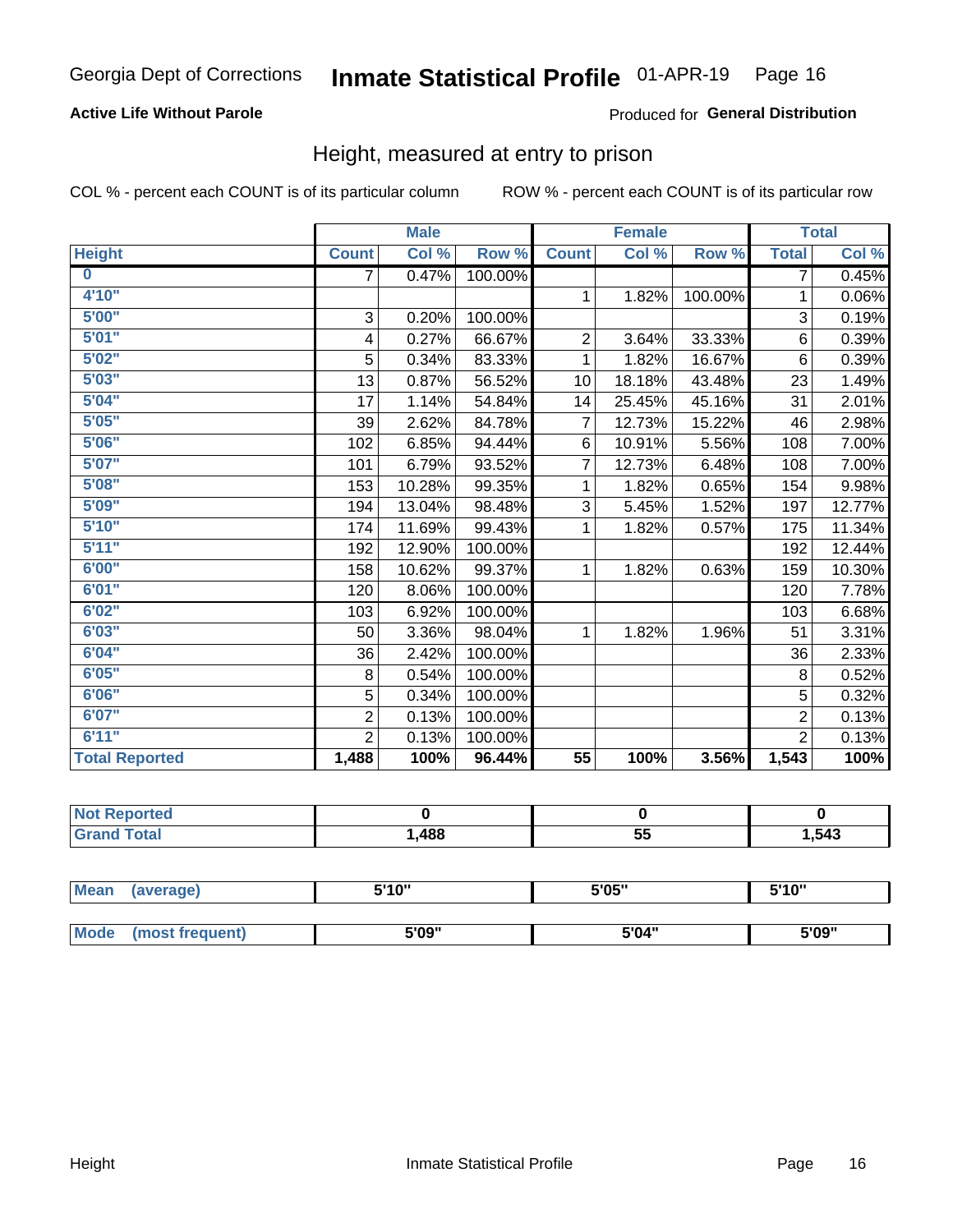**Active Life Without Parole** 

Produced for General Distribution

### Weight, measured at entry to prison

COL % - percent each COUNT is of its particular column

|                                                    |                | <b>Male</b> |         |                 | <b>Female</b>   |         |                | <b>Total</b> |  |
|----------------------------------------------------|----------------|-------------|---------|-----------------|-----------------|---------|----------------|--------------|--|
| <b>Weight</b>                                      | <b>Count</b>   | Col %       | Row %   | <b>Count</b>    | Col %           | Row %   | <b>Total</b>   | Col %        |  |
| 100 - 109 pounds                                   |                |             |         | 1               | 1.82%           | 100.00% | 1              | 0.06%        |  |
| 110 - 119 pounds                                   | 4              | 0.27%       | 66.67%  | $\overline{2}$  | 3.64%           | 33.33%  | 6              | 0.39%        |  |
| 120 - 129 pounds                                   | 6              | 0.40%       | 100.00% |                 |                 |         | 6              | 0.39%        |  |
| 130 - 139 pounds                                   | 45             | 3.03%       | 91.84%  | 4               | 7.27%           | 8.16%   | 49             | 3.18%        |  |
| 140 - 149 pounds                                   | 94             | 6.33%       | 94.95%  | 5               | 9.09%           | 5.05%   | 99             | 6.42%        |  |
| 150 - 159 pounds                                   | 131            | 8.82%       | 95.62%  | 6               | 10.91%          | 4.38%   | 137            | 8.89%        |  |
| 160 - 169 pounds                                   | 180            | 12.11%      | 97.83%  | 4               | 7.27%           | 2.17%   | 184            | 11.94%       |  |
| 170 - 179 pounds                                   | 197            | 13.26%      | 98.01%  | 4               | 7.27%           | 1.99%   | 201            | 13.04%       |  |
| 180 - 189 pounds                                   | 199            | 13.39%      | 97.55%  | 5               | 9.09%           | 2.45%   | 204            | 13.24%       |  |
| 190 - 199 pounds                                   | 124            | 8.34%       | 94.66%  | 7               | 12.73%          | 5.34%   | 131            | 8.50%        |  |
| 200 - 209 pounds                                   | 127            | 8.55%       | 96.21%  | 5               | 9.09%           | 3.79%   | 132            | 8.57%        |  |
| 210 - 219 pounds                                   | 91             | 6.12%       | 94.79%  | 5               | 9.09%           | 5.21%   | 96             | 6.23%        |  |
| 220 - 229 pounds                                   | 92             | 6.19%       | 98.92%  | 1               | 1.82%           | 1.08%   | 93             | 6.04%        |  |
| 230 - 239 pounds                                   | 57             | 3.84%       | 98.28%  | 1               | 1.82%           | 1.72%   | 58             | 3.76%        |  |
| 240 - 249 pounds                                   | 45             | 3.03%       | 100.00% |                 |                 |         | 45             | 2.92%        |  |
| 250 - 259 pounds                                   | 30             | 2.02%       | 100.00% |                 |                 |         | 30             | 1.95%        |  |
| 260 - 269 pounds                                   | 15             | 1.01%       | 93.75%  | 1               | 1.82%           | 6.25%   | 16             | 1.04%        |  |
| 270 - 279 pounds                                   | 14             | 0.94%       | 100.00% |                 |                 |         | 14             | 0.91%        |  |
| 280 - 289 pounds                                   | 11             | 0.74%       | 91.67%  | 1               | 1.82%           | 8.33%   | 12             | 0.78%        |  |
| 290 - 299 pounds                                   | 6              | 0.40%       | 75.00%  | $\overline{2}$  | 3.64%           | 25.00%  | 8              | 0.52%        |  |
| 300 - 309 pounds                                   | 4              | 0.27%       | 100.00% |                 |                 |         | 4              | 0.26%        |  |
| 310 - 319 pounds                                   | 1              | 0.07%       | 100.00% |                 |                 |         | $\mathbf{1}$   | 0.06%        |  |
| 320 - 329 pounds                                   | 4              | 0.27%       | 100.00% |                 |                 |         | 4              | 0.26%        |  |
| 330 - 339 pounds                                   | 4              | 0.27%       | 100.00% |                 |                 |         | 4              | 0.26%        |  |
| 350 - 359 pounds                                   | $\overline{2}$ | 0.13%       | 100.00% |                 |                 |         | $\overline{2}$ | 0.13%        |  |
| 360 - 369 pounds                                   | 1              | 0.07%       | 100.00% |                 |                 |         | 1              | 0.06%        |  |
| 370 - 379 pounds                                   | 1              | 0.07%       | 100.00% |                 |                 |         | $\mathbf 1$    | 0.06%        |  |
| 390 - 399 pounds                                   |                |             |         | 1               | 1.82%           | 100.00% | 1              | 0.06%        |  |
| 400 pounds and over                                | $\mathbf{1}$   | 0.07%       | 100.00% |                 |                 |         | $\mathbf{1}$   | 0.06%        |  |
| <b>Total Reported</b>                              | 1,486          | 100%        | 96.43%  | $\overline{55}$ | 100%            | 3.57%   | 1,541          | 100%         |  |
|                                                    |                |             |         |                 |                 |         |                |              |  |
| <b>Not Reported</b>                                |                | 2           |         |                 | 0               |         | 2              |              |  |
| <b>Grand Total</b>                                 |                | 1,488       |         |                 | $\overline{55}$ |         |                | 1,543        |  |
|                                                    |                | 189         |         |                 | 184             |         |                | 189          |  |
| <b>Mean</b><br>(average)<br><b>Median (middle)</b> |                | 180         |         |                 | 180             |         |                |              |  |
|                                                    |                |             |         |                 |                 |         |                | 180          |  |
| <b>Mode</b><br>(most frequent)                     | 180            |             |         |                 | 180             |         | 180            |              |  |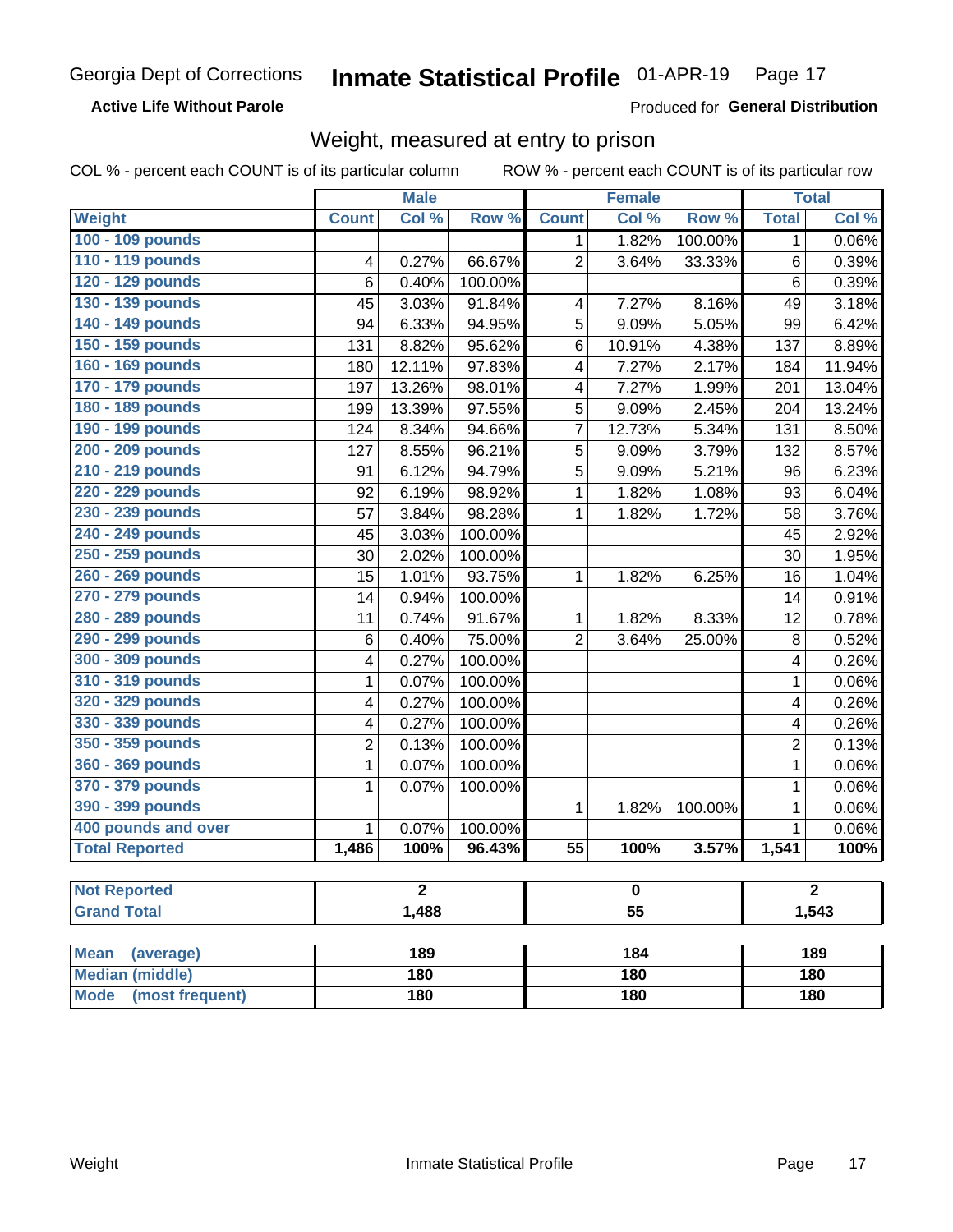#### Inmate Statistical Profile 01-APR-19 Page 18

#### **Active Life Without Parole**

#### Produced for General Distribution

## Veterans validated by Veteran's Administration

COL % - percent each COUNT is of its particular column

|              |                         |                 | <b>Male</b> |             | <b>Female</b> |       |              | <b>Total</b> |
|--------------|-------------------------|-----------------|-------------|-------------|---------------|-------|--------------|--------------|
|              | <b>Military service</b> | <b>Count</b>    | Col %       | Row % Count | Col %         | Row % | <b>Total</b> | Col %        |
| 0            | <b>Others</b>           | 50 <sub>1</sub> | 40.65%      | 100.00%     |               |       | 50           | 40.32%       |
|              | <b>Air Force</b>        | 48              | $39.02\%$   | 97.96%      | 100.00%       | 2.04% | 49           | 39.52%       |
| $\mathbf{2}$ | <b>Army</b>             | 6               | 4.88%       | 100.00%     |               |       | 6            | 4.84%        |
| 3            | <b>Navy</b>             |                 | 5.69%       | 100.00%     |               |       |              | 5.65%        |
| 5.           | <b>Coast Guard</b>      | 12              | 9.76%       | 100.00%     |               |       | 12           | 9.68%        |
|              | <b>Total Reported</b>   | 123             | 100%        | $99.19\%$   | 100%          | .81%  | 124          | 100%         |

| TAL. | .365 | 54        | $AA^{\prime}$<br>. |
|------|------|-----------|--------------------|
| int  | .488 | <b>bu</b> | 543                |

| <b>Moo.</b> |
|-------------|
|-------------|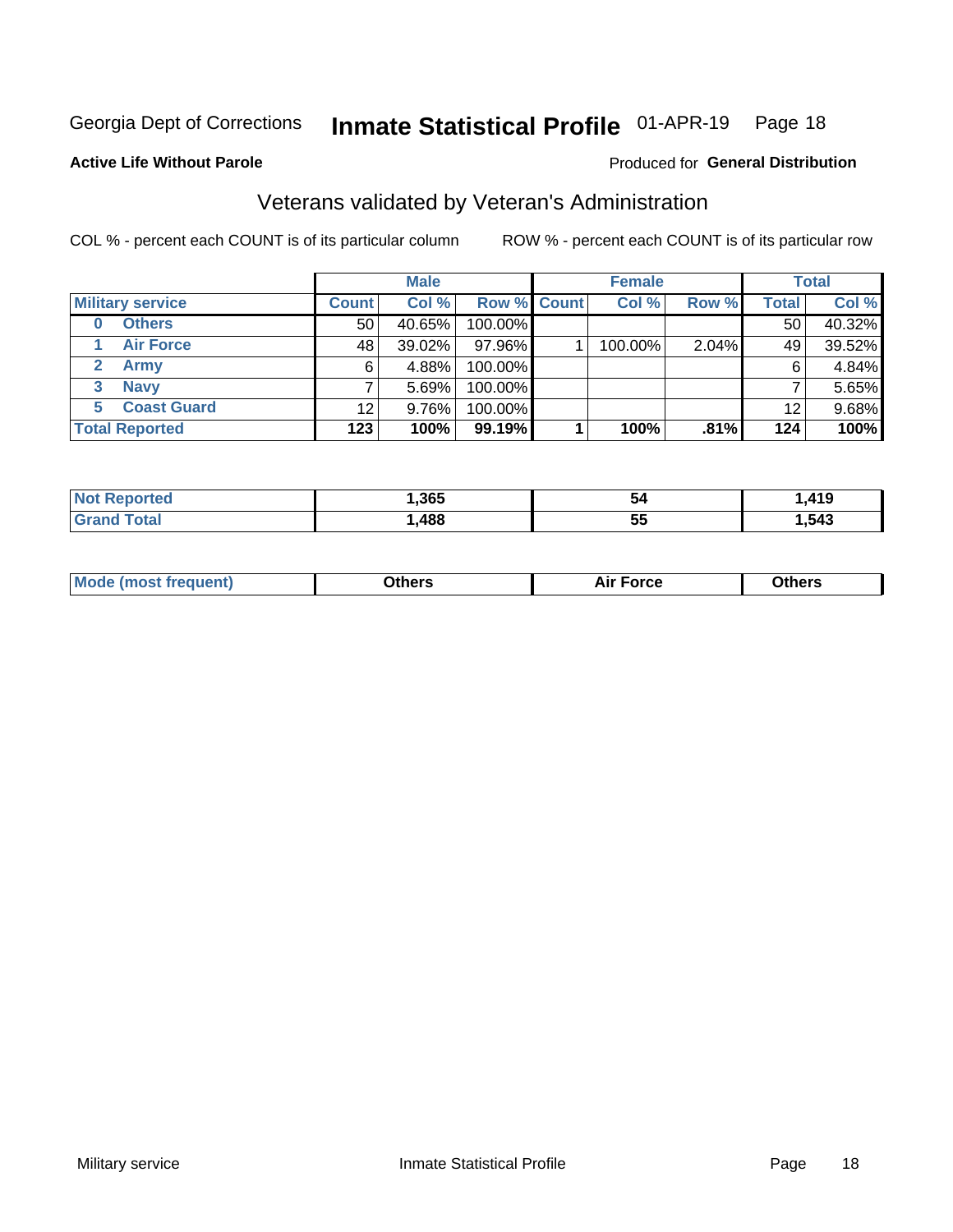#### Inmate Statistical Profile 01-APR-19 Page 19

**Active Life Without Parole** 

Produced for General Distribution

### Type of admission to prison

COL % - percent each COUNT is of its particular column

|                                      |              | <b>Male</b> |                    |    | <b>Female</b> |       |              | <b>Total</b> |
|--------------------------------------|--------------|-------------|--------------------|----|---------------|-------|--------------|--------------|
| <b>Type of Admission</b>             | <b>Count</b> | Col %       | <b>Row % Count</b> |    | Col %         | Row % | <b>Total</b> | Col %        |
| <b>52 New Sentence</b>               | 1,414        | 95.03%      | 96.26%             | 55 | 100.00%       | 3.74% | 1,469        | 95.20%       |
| <b>Probation Rev Partial</b><br>53   |              | .47%        | 100.00%            |    |               |       |              | .45%         |
| <b>Probation Rev Remainder</b><br>54 | 14           | .94%        | 100.00%            |    |               |       | 14           | .91%         |
| <b>Parole Rev New Sentence</b><br>55 | 20           | 1.34%       | 100.00%            |    |               |       | 20           | 1.30%        |
| <b>Parole Rev No New</b><br>56       | 19           | 1.28%       | 100.00%            |    |               |       | 19           | 1.23%        |
| <b>Sentence</b>                      |              |             |                    |    |               |       |              |              |
| <b>Life W/O Parole</b><br>70         | 13           | .87%        | 100.00%            |    |               |       | 13           | .84%         |
| <b>Unknown</b><br>82                 |              | $.07\%$     | 100.00%            |    |               |       |              | .06%         |
| <b>Total Reported</b>                | 1,488        | 100%        | 96.44%             | 55 | 100%          | 3.56% | 1,543        | 100%         |

| Reported<br><b>NOT</b> |       |          |       |
|------------------------|-------|----------|-------|
| <b>c</b> otal<br>Gra   | 488،، | --<br>◡◡ | . 543 |

| <b>Mode (most frequent)</b> | <b>New Sentence</b> | <b>New Sentence</b> | <b>New Sentence</b> |
|-----------------------------|---------------------|---------------------|---------------------|
|                             |                     |                     |                     |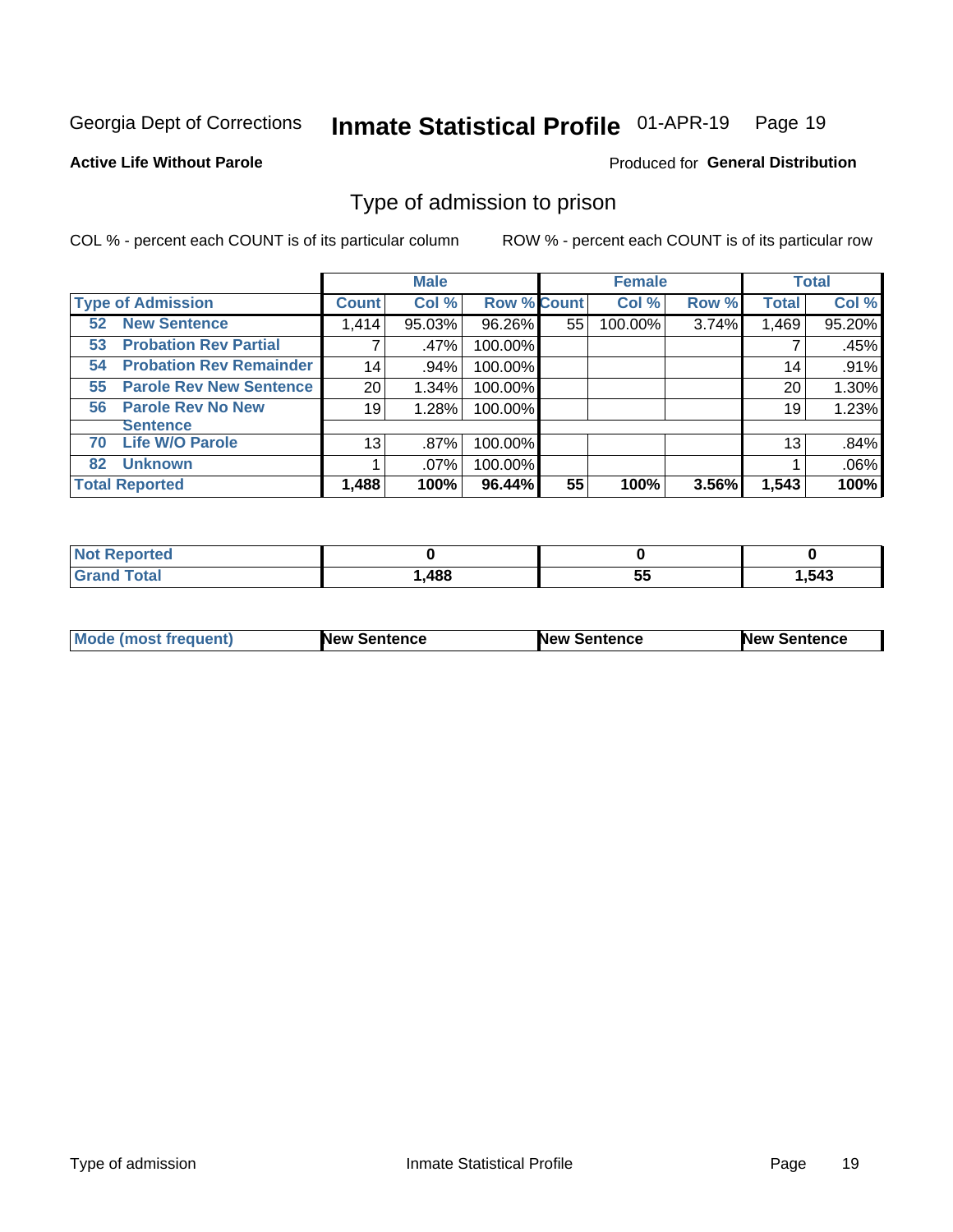## Inmate Statistical Profile 01-APR-19 Page 20

**Active Life Without Parole** 

#### Produced for General Distribution

## Current / last supervision level

COL % - percent each COUNT is of its particular column

|                        |              | <b>Male</b> |                    |    | <b>Female</b> |          |              | <b>Total</b> |
|------------------------|--------------|-------------|--------------------|----|---------------|----------|--------------|--------------|
| <b>Security Status</b> | <b>Count</b> | Col%        | <b>Row % Count</b> |    | Col %         | Row %    | <b>Total</b> | Col %        |
| 4 Medium               |              | ا 20%.      | 100.00%            |    | .00%          |          |              | .19%         |
| 5 Close                | .485         | $99.80\%$   | 96.43%             | 55 | 100.00%       | 3.57%    | 1,540        | 99.81%       |
| <b>Total Reported</b>  | .488         | 100%        | 96.44%             | 55 | 100%          | $3.56\%$ | 1,543        | 100%         |

| <b>Still being diagnosed</b> |       |    |       |
|------------------------------|-------|----|-------|
| <b>Not Reported</b>          |       |    |       |
| <b>Grand Total</b>           | 1,488 | 55 | 1,543 |

| <b>Mode (most frequent)</b> | Close | ∵lose | Close |
|-----------------------------|-------|-------|-------|
|                             |       |       |       |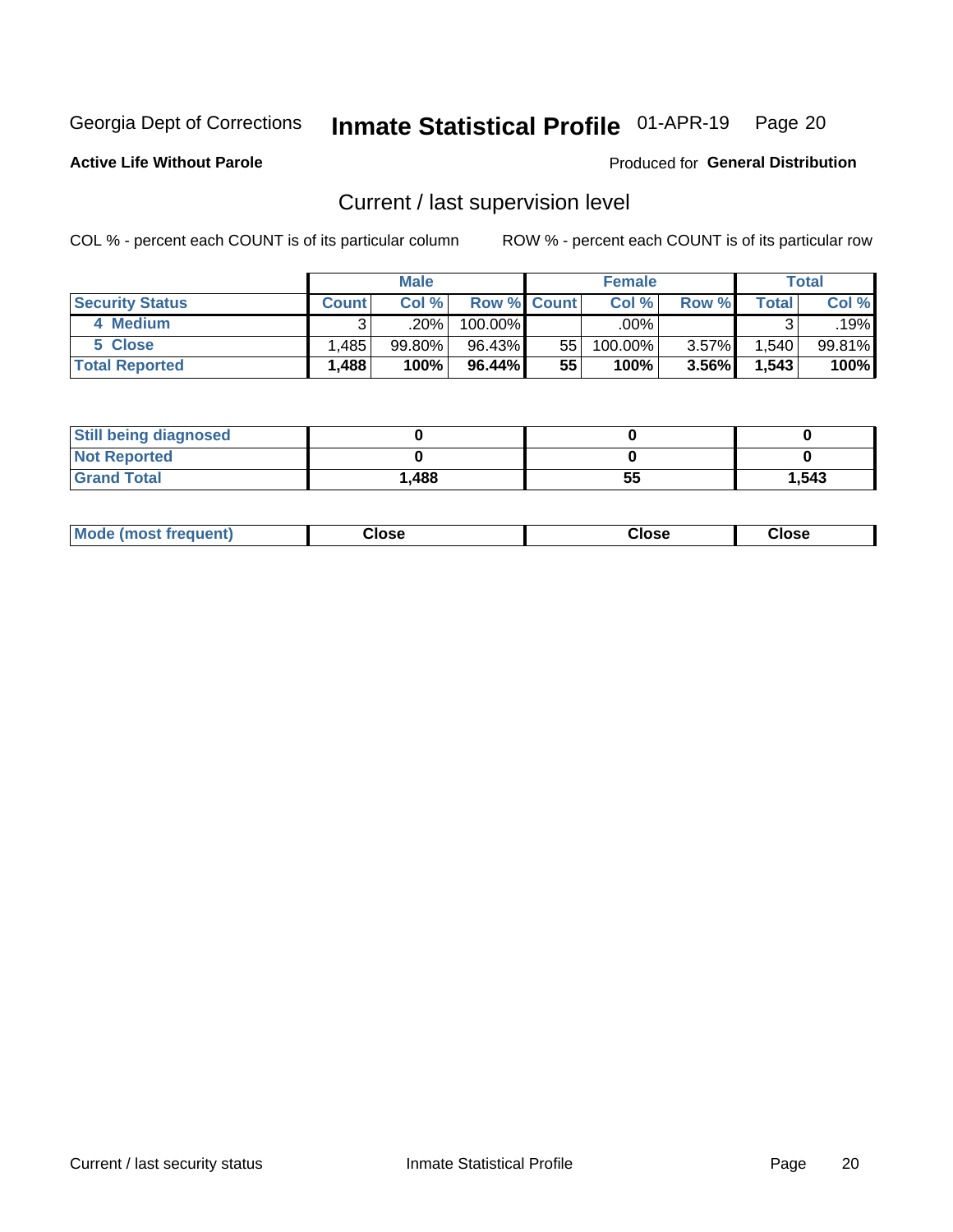#### Inmate Statistical Profile 01-APR-19 Page 21

**Active Life Without Parole** 

Produced for General Distribution

## Current / last type of institution

COL % - percent each COUNT is of its particular column

|                            |              | <b>Male</b> |                    |    | <b>Female</b> |          |              | Total   |
|----------------------------|--------------|-------------|--------------------|----|---------------|----------|--------------|---------|
| <b>Type of Institution</b> | <b>Count</b> | Col%        | <b>Row % Count</b> |    | Col %         | Row %    | <b>Total</b> | Col %   |
| <b>State Prison</b>        | ,488         | $100.00\%$  | 96.44%             | 55 | 100.00%」      | $3.56\%$ | 1,543        | 100.00% |
| <b>Total Reported</b>      | 1,488        | 100%        | $96.44\%$          | 55 | 100%          | 3.56%    | 1,543        | 100%    |

| тео |      |    |       |
|-----|------|----|-------|
|     | .488 | ວະ | Ⅰ,543 |

|  | <b>Mode (most frequent)</b> | State Prison | <b>State Prison</b> | <b>State Prison</b> |
|--|-----------------------------|--------------|---------------------|---------------------|
|--|-----------------------------|--------------|---------------------|---------------------|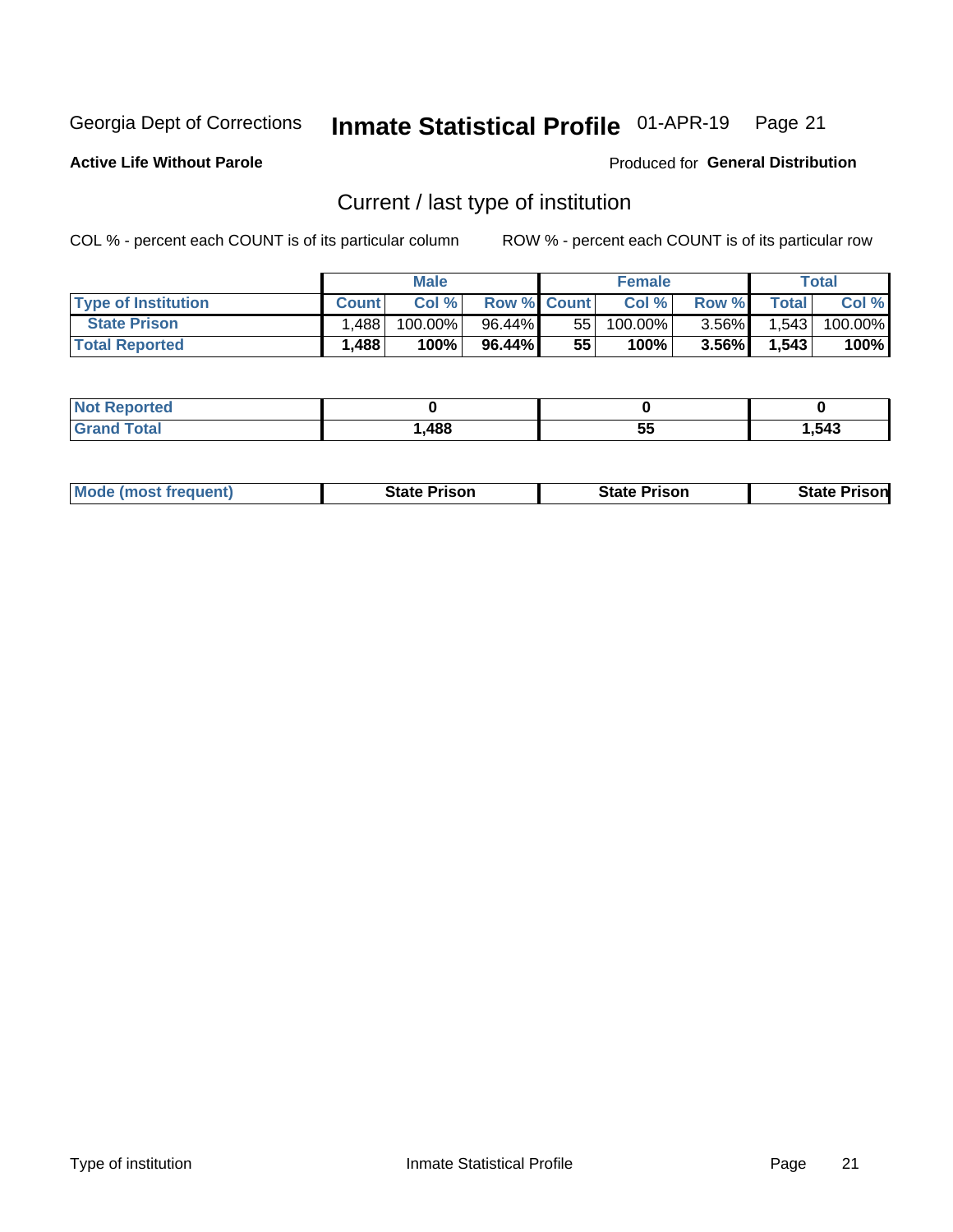#### Inmate Statistical Profile 01-APR-19 Page 22

### **Active Life Without Parole**

#### Produced for General Distribution

## Institution type - transitional centers

COL % - percent each COUNT is of its particular column

|                                          |              | <b>Male</b> |             | <b>Female</b> |             | <b>Total</b> |
|------------------------------------------|--------------|-------------|-------------|---------------|-------------|--------------|
| <b>Institution Type - Trans. Centers</b> | <b>Count</b> | Col %       | Row % Count | Col %         | Row % Total | Col %        |
| <b>Total Reported</b>                    |              |             |             |               |             |              |

| <b>Reported</b><br><b>NOT</b><br>$\sim$            |  |  |
|----------------------------------------------------|--|--|
| $f$ $f \circ f \circ f$<br>$C = 1$<br><b>TULAI</b> |  |  |

| Mode (most frequent) | <b>Null</b> | <b>Null</b> | <b>Null</b> |
|----------------------|-------------|-------------|-------------|
|                      |             |             |             |
|                      |             |             |             |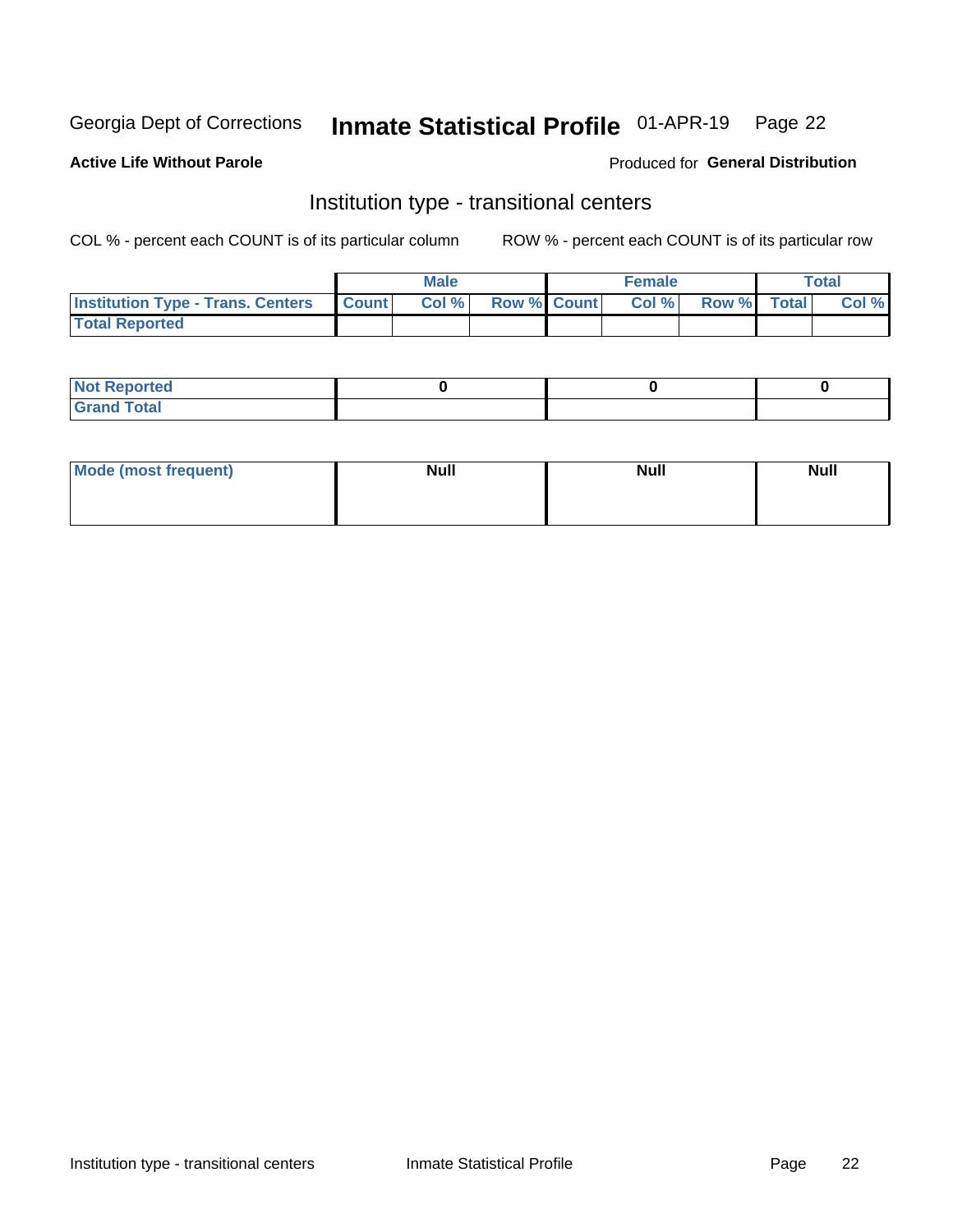## Inmate Statistical Profile 01-APR-19 Page 23

**Active Life Without Parole** 

Produced for General Distribution

### Institution type - county prisons

COL % - percent each COUNT is of its particular column

|                                                    | <b>Male</b> |       |  | <b>Female</b> |                          |             | <b>Total</b> |       |
|----------------------------------------------------|-------------|-------|--|---------------|--------------------------|-------------|--------------|-------|
| <b>Institution Type - County Prisons   Count  </b> |             | Col % |  |               | <b>Row % Count Col %</b> | Row % Total |              | Col % |
| <b>Total Reported</b>                              |             |       |  |               |                          |             |              |       |

| <b>Not Reported</b>   |  |  |
|-----------------------|--|--|
| <b>Total</b><br>Granc |  |  |

| Mode (most frequent) | <b>Null</b> | <b>Null</b><br><b>Null</b> |
|----------------------|-------------|----------------------------|
|                      |             |                            |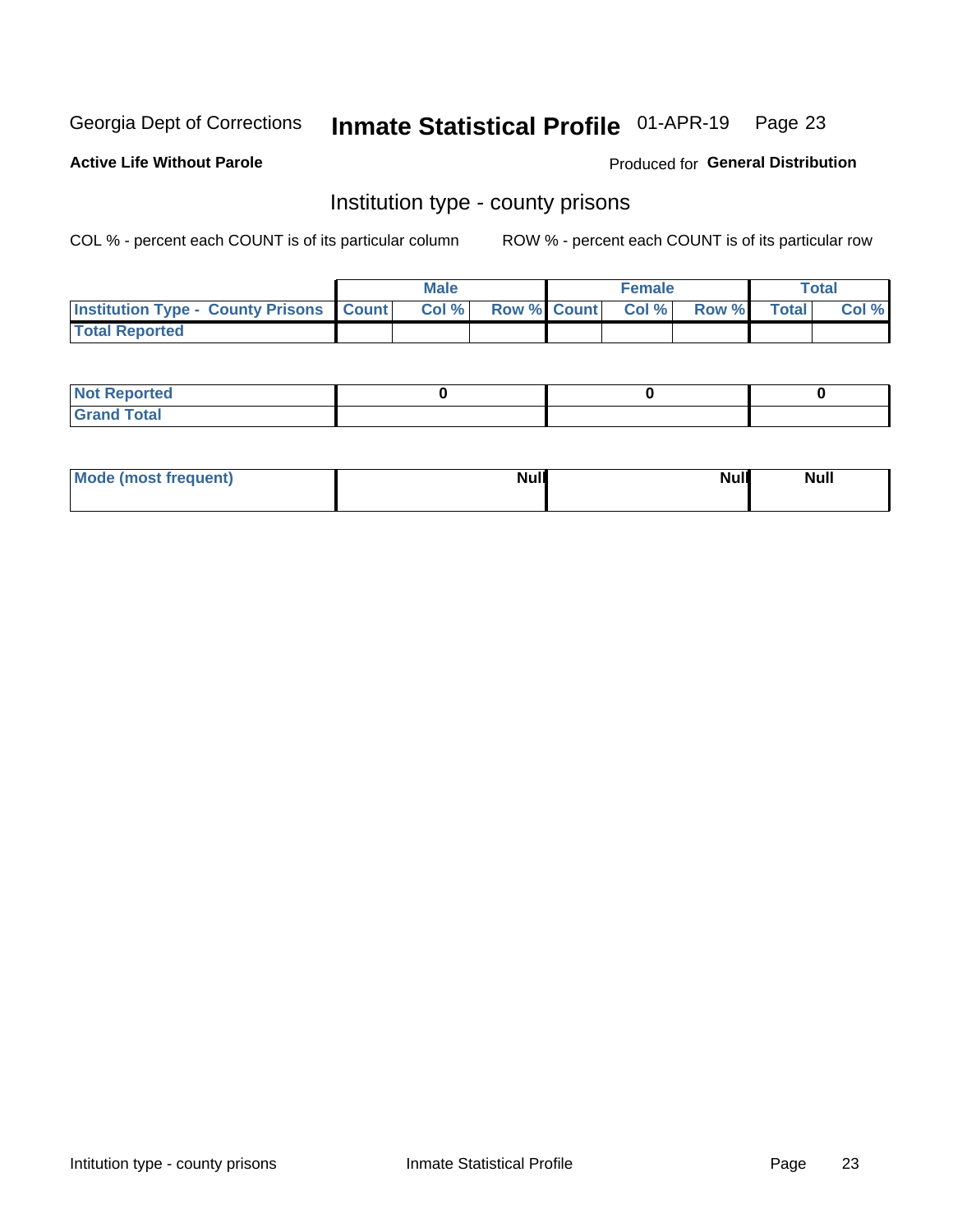## Inmate Statistical Profile 01-APR-19 Page 24

### **Active Life Without Parole**

#### Produced for General Distribution

### Institution type - state prisons

COL % - percent each COUNT is of its particular column ROW % - percent each COUNT is of its particular row

|                                         | <b>Male</b>               |        |         | <b>Female</b>                 |        |          | <b>Total</b>                        |        |
|-----------------------------------------|---------------------------|--------|---------|-------------------------------|--------|----------|-------------------------------------|--------|
| <b>Institution Type - State Prisons</b> | <b>Count</b>              | Col %  | Row %   | <b>Count</b>                  | Col %  | Row %    | <b>Total</b>                        | Col %  |
| <b>Arrendale State Prison</b>           |                           |        |         | 29                            | 52.73% | 100.00%  | 29                                  | 1.88%  |
| <b>Augusta State Med. Prison</b>        | 69                        | 4.64%  | 100.00% |                               |        |          | 69                                  | 4.47%  |
| <b>Autry State Prison</b>               |                           | .07%   | 100.00% |                               |        |          |                                     | .06%   |
| <b>Baldwin State Prison</b>             | 53                        | 3.56%  | 100.00% |                               |        |          | 53                                  | 3.43%  |
| <b>Central State Prison</b>             | 4                         | .27%   | 100.00% |                               |        |          | 4                                   | .26%   |
| <b>Coastal State Prison</b>             | 3                         | .20%   | 100.00% |                               |        |          | 3                                   | .19%   |
| <b>Dooly State Prison</b>               | 1                         | .07%   | 100.00% |                               |        |          | 1                                   | .06%   |
| <b>Ga Diag Class Prison</b>             | 64                        | 4.30%  | 100.00% |                               |        |          | 64                                  | 4.15%  |
| <b>Ga State Prison</b>                  | 32                        | 2.15%  | 100.00% |                               |        |          | 32                                  | 2.07%  |
| <b>Hancock State Prison</b>             | 166                       | 11.16% | 100.00% |                               |        |          | 166                                 | 10.76% |
| <b>Hays State Prison</b>                | 115                       | 7.73%  | 100.00% |                               |        |          | 115                                 | 7.45%  |
| <b>Macon State Prison</b>               | 295                       | 19.83% | 100.00% |                               |        |          | 295                                 | 19.12% |
| <b>Phillips State Prison</b>            | 28                        | 1.88%  | 100.00% |                               |        |          | 28                                  | 1.81%  |
| <b>Pulaski State Prison</b>             |                           |        |         | 26                            | 47.27% | 100.00%  | 26                                  | 1.69%  |
| <b>Smith State Prison</b>               | 203                       | 13.64% | 100.00% |                               |        |          | 203                                 | 13.16% |
| <b>Telfair State Prison</b>             | 231                       | 15.52% | 100.00% |                               |        |          | 231                                 | 14.97% |
| <b>Valdosta State Prison</b>            | 108                       | 7.26%  | 100.00% |                               |        |          | 108                                 | 7.00%  |
| <b>Ware State Prison</b>                | 115                       | 7.73%  | 100.00% |                               |        |          | 115                                 | 7.45%  |
| <b>Total Reported</b>                   | 1,488                     | 100%   | 96.44%  | 55                            | 100%   | 3.56%    | 1,543                               | 100%   |
| <b>Not Reported</b>                     | 0                         |        | 0       |                               |        | $\bf{0}$ |                                     |        |
| <b>Grand Total</b>                      |                           | 1,488  |         | $\overline{55}$               |        |          | 1,543                               |        |
| <b>Mode (most frequent)</b>             | <b>Macon State Prison</b> |        |         | <b>Arrendale State Prison</b> |        |          | <b>Macon State</b><br><b>Prison</b> |        |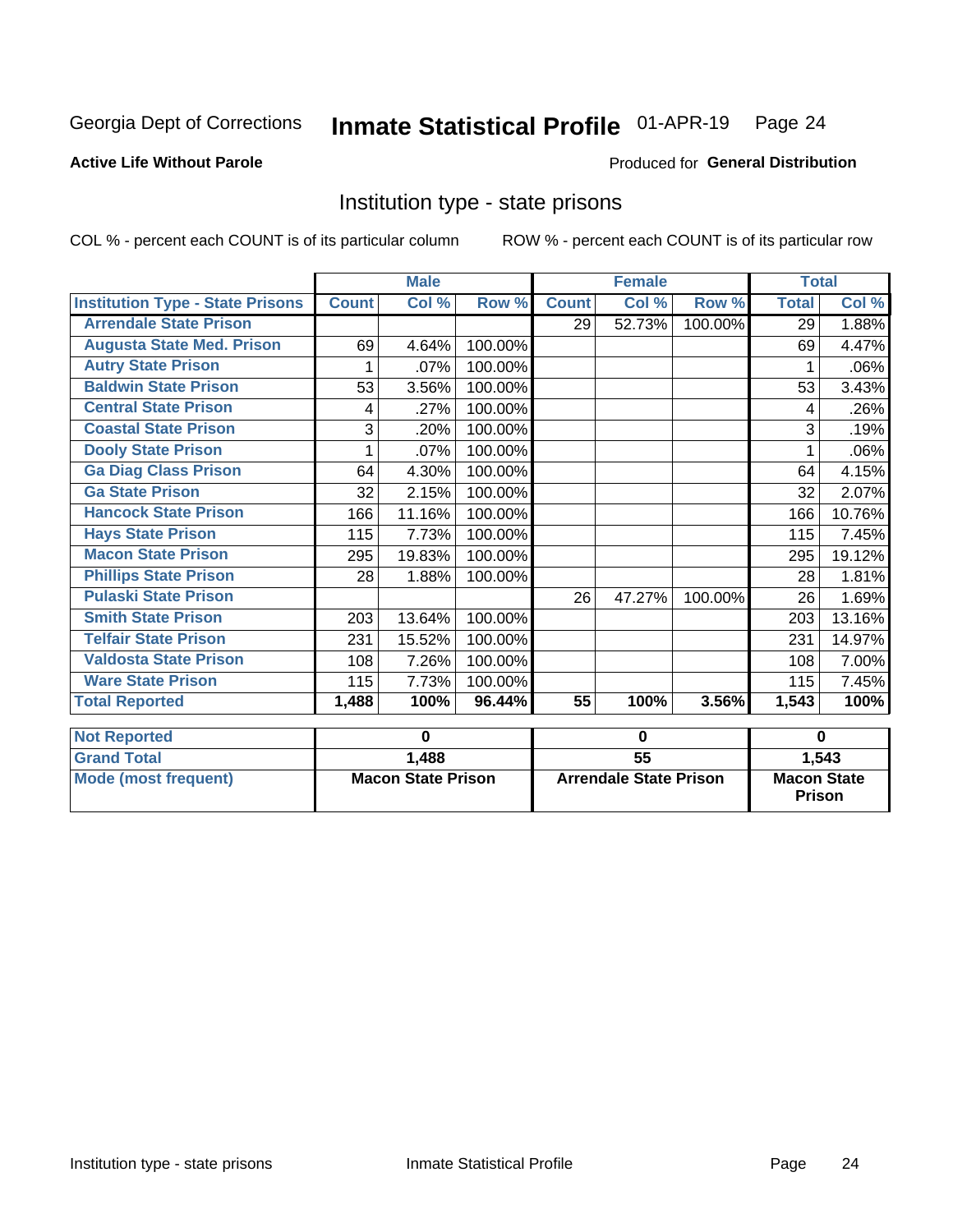## Inmate Statistical Profile 01-APR-19 Page 25

#### **Active Life Without Parole**

#### Produced for General Distribution

### Institution type - private prisons

COL % - percent each COUNT is of its particular column

|                                                 | <b>Male</b> |       |                    | <b>Female</b> |       |             | Total |       |
|-------------------------------------------------|-------------|-------|--------------------|---------------|-------|-------------|-------|-------|
| <b>Institution Type - Private Prisons Count</b> |             | Col % | <b>Row % Count</b> |               | Col % | Row % Total |       | Col % |
| <b>Total Reported</b>                           |             |       |                    |               |       |             |       |       |

| Not Reported          |  |  |
|-----------------------|--|--|
| <b>Cotal</b><br>_____ |  |  |

| <b>Mo</b><br>frequent) | <b>Null</b> | <b>Null</b> | . . I *<br><b>IVUII</b> |
|------------------------|-------------|-------------|-------------------------|
|                        |             |             |                         |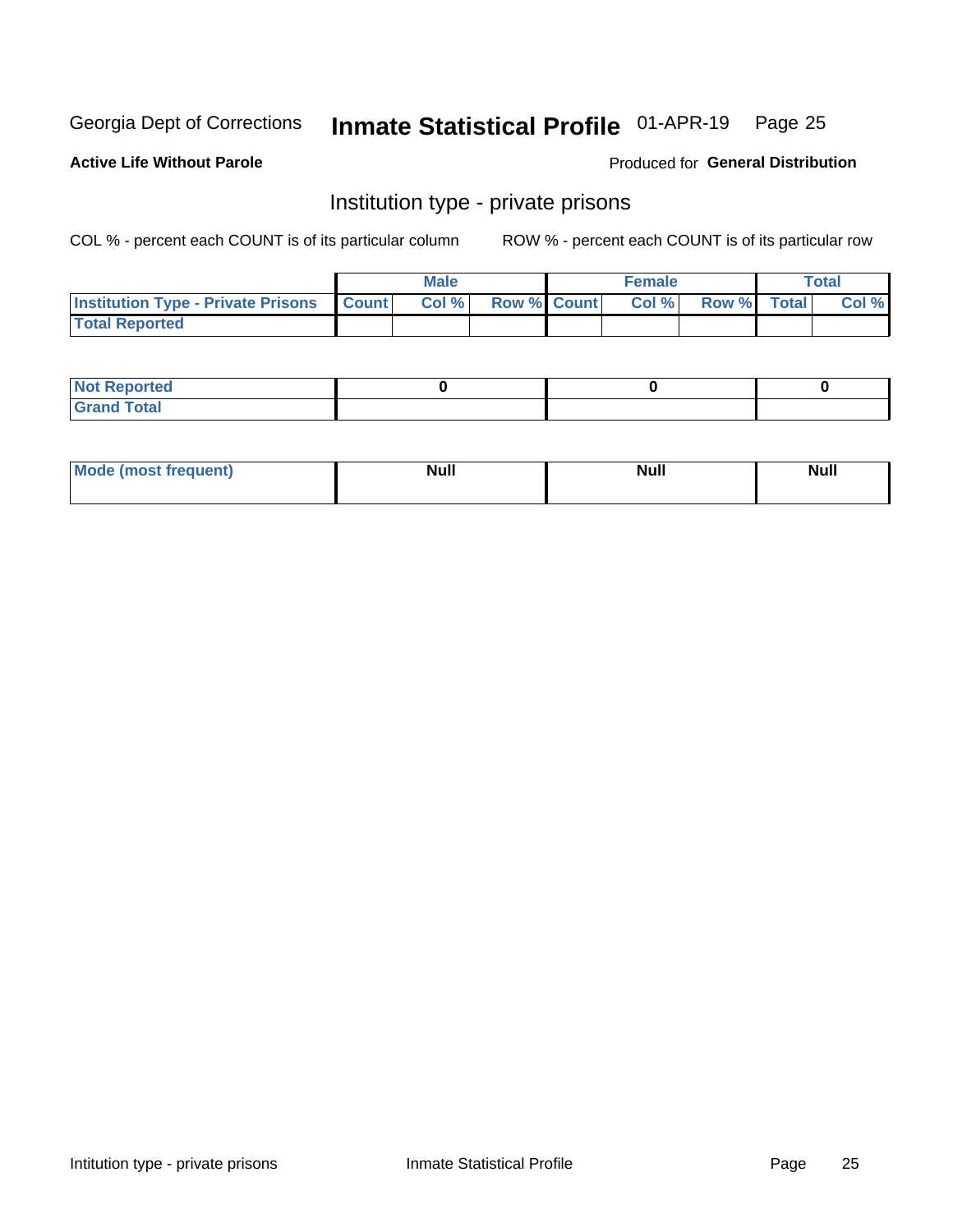## Inmate Statistical Profile 01-APR-19 Page 26

### **Active Life Without Parole**

#### Produced for General Distribution

### Institution type - inmate boot camp

COL % - percent each COUNT is of its particular column

|                                      | <b>Male</b>      |       |              | <b>Female</b> |       |             | <b>Total</b> |       |
|--------------------------------------|------------------|-------|--------------|---------------|-------|-------------|--------------|-------|
| <b>Institution Type - Boot Camps</b> | <b>I</b> Count I | Col % | <b>Row %</b> | <b>Count</b>  | Col % | Row % Total |              | Col % |
| <b>Total Rported</b>                 |                  |       |              |               |       |             |              |       |

| <b>Not Reported</b>            |  |  |
|--------------------------------|--|--|
| <b>Total</b><br>C <sub>r</sub> |  |  |

| Mod<br>uamo | Nul.<br>$- - - - - -$ | <b>Null</b> | <br>uu.<br>------ |
|-------------|-----------------------|-------------|-------------------|
|             |                       |             |                   |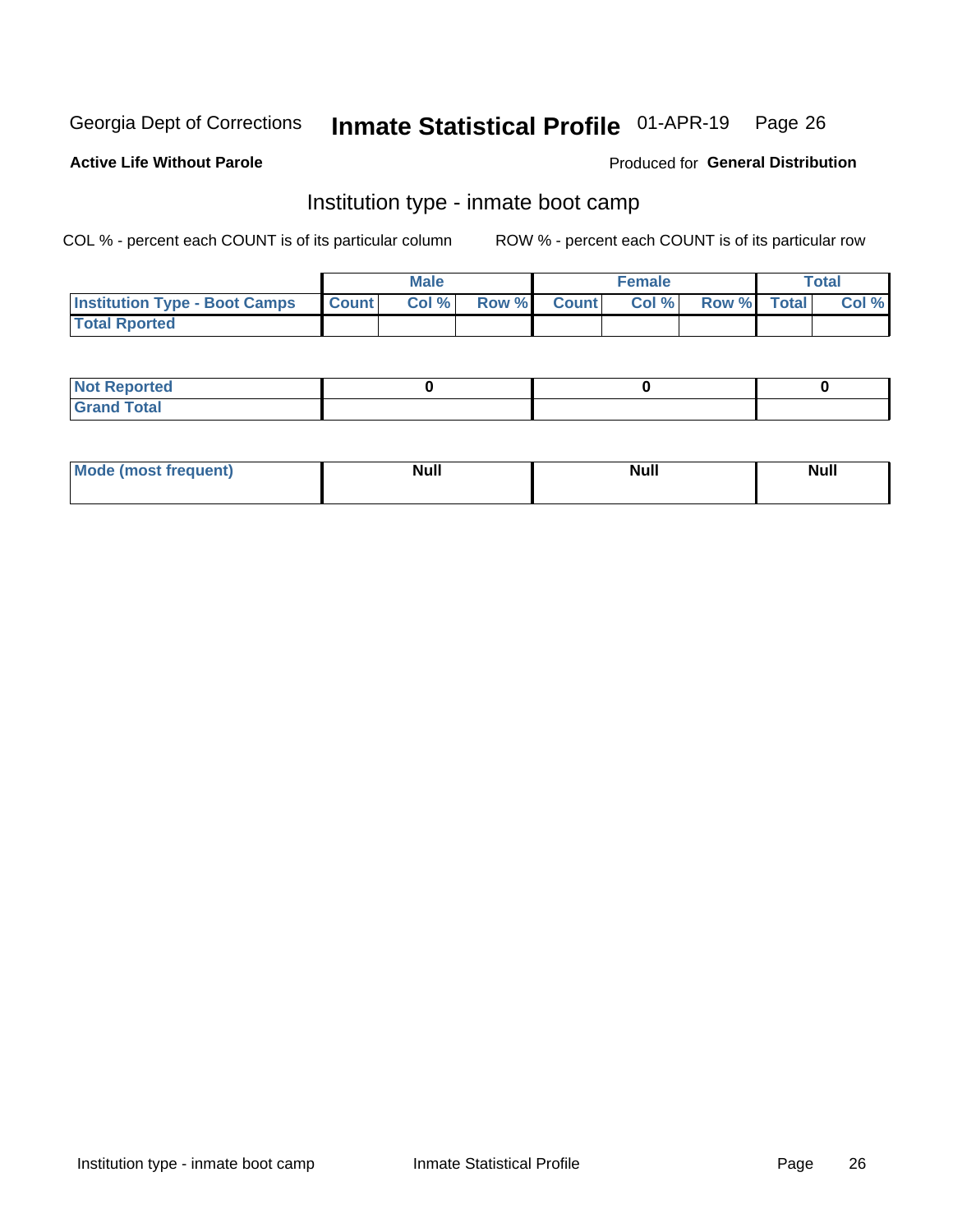#### Inmate Statistical Profile 01-APR-19 Page 27

#### **Active Life Without Parole**

#### Produced for General Distribution

### Number of disciplinary reports

COL % - percent each COUNT is of its particular column

|                                       | <b>Male</b>  |        |                    | <b>Female</b> |        |       | <b>Total</b> |        |
|---------------------------------------|--------------|--------|--------------------|---------------|--------|-------|--------------|--------|
| <b>Number of Disciplinary Reports</b> | <b>Count</b> | Col %  | <b>Row % Count</b> |               | Col %  | Row % | Total        | Col %  |
|                                       | 448          | 30.11% | 95.32%             | 22            | 40.00% | 4.68% | 470          | 30.46% |
|                                       | 195          | 13.10% | 96.53%             | 7             | 12.73% | 3.47% | 202          | 13.09% |
| $\mathbf{2}$                          | 140          | 9.41%  | 93.96%             | 9             | 16.36% | 6.04% | 149          | 9.66%  |
| 3                                     | 100          | 6.72%  | 95.24%             | 5             | 9.09%  | 4.76% | 105          | 6.80%  |
|                                       | 73           | 4.91%  | 96.05%             | 3             | 5.45%  | 3.95% | 76           | 4.93%  |
| 5                                     | 64           | 4.30%  | 100.00%            |               |        |       | 64           | 4.15%  |
| <b>More Than 5</b>                    | 468          | 31.45% | 98.11%             | 9             | 16.36% | 1.89% | 477          | 30.91% |
| <b>Total Reported</b>                 | 1,488        | 100%   | 96.44%             | 55            | 100%   | 3.56% | 1,543        | 100%   |

| NO<br>тео |      |   |      |
|-----------|------|---|------|
| Гоtal     | ,488 | ◡ | 543, |

| Mean (average)       | 6.69 | 3.89 | 6.59 |
|----------------------|------|------|------|
| Median (middle)      |      |      |      |
| Mode (most frequent) |      |      |      |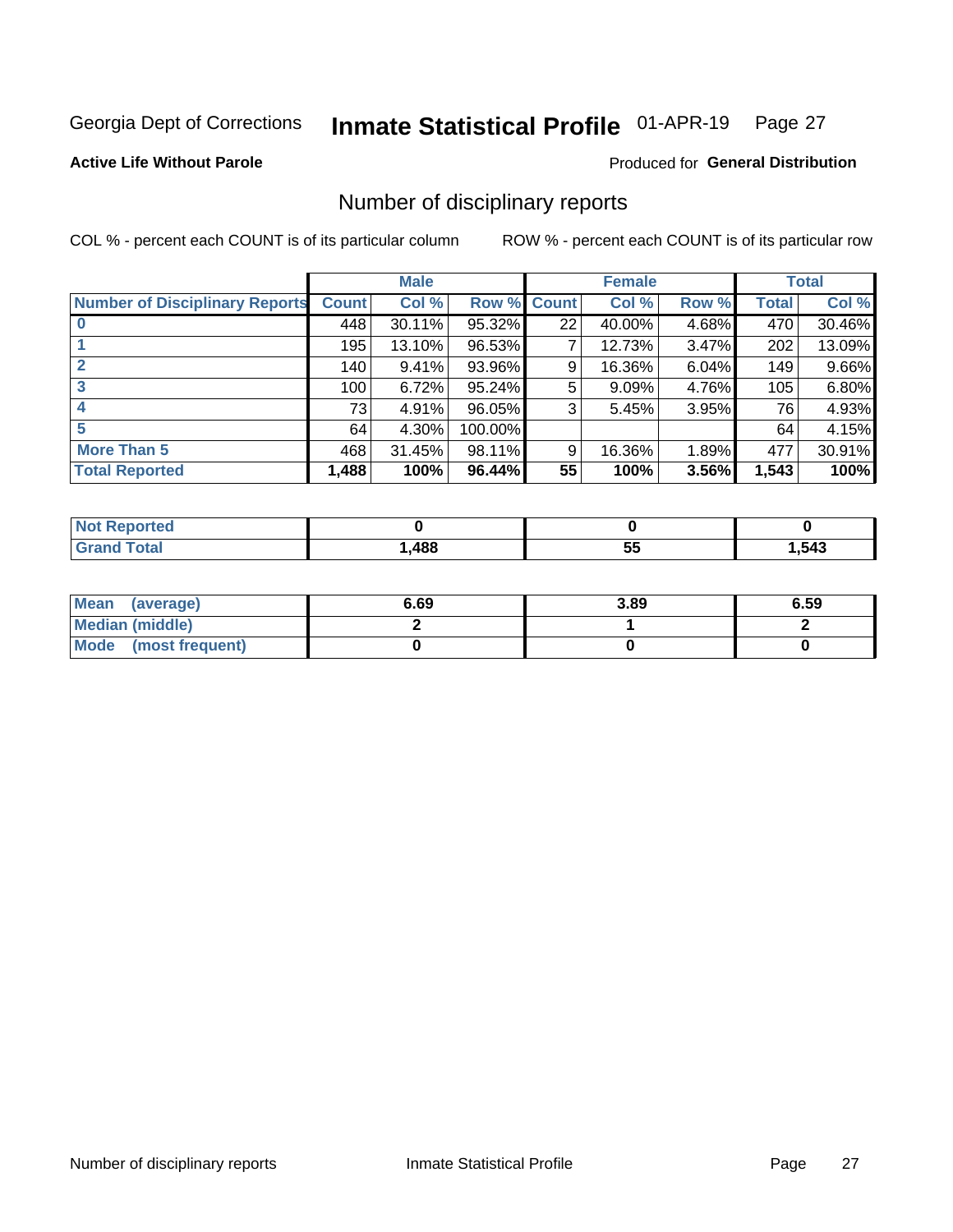## Inmate Statistical Profile 01-APR-19 Page 28

### **Active Life Without Parole**

### **Produced for General Distribution**

## Number of transfers

COL % - percent each COUNT is of its particular column

|                            |              | <b>Male</b> |             |    | <b>Female</b> |        |       | <b>Total</b> |
|----------------------------|--------------|-------------|-------------|----|---------------|--------|-------|--------------|
| <b>Number of Transfers</b> | <b>Count</b> | Col %       | Row % Count |    | Col %         | Row %  | Total | Col %        |
|                            | 36           | 2.42%       | 80.00%      | 9  | 16.36%        | 20.00% | 45    | 2.92%        |
|                            | 392          | 26.34%      | 94.69%      | 22 | 40.00%        | 5.31%  | 414   | 26.83%       |
| 2                          | 219          | 14.72%      | 94.81%      | 12 | 21.82%        | 5.19%  | 231   | 14.97%       |
| 3                          | 167          | 11.22%      | 96.53%      | 6  | 10.91%        | 3.47%  | 173   | 11.21%       |
|                            | 113          | 7.59%       | 99.12%      |    | 1.82%         | 0.88%  | 114   | 7.39%        |
| 5                          | 66           | 4.44%       | 98.51%      |    | 1.82%         | 1.49%  | 67    | 4.34%        |
| <b>More Than 5</b>         | 495          | 33.27%      | 99.20%      | 4  | 7.27%         | 0.80%  | 499   | 32.34%       |
| <b>Total Reported</b>      | 1,488        | 100%        | 96.44%      | 55 | 100%          | 3.56%  | 1,543 | 100%         |

| NO<br>тео |      |   |      |
|-----------|------|---|------|
| Гоtal     | ,488 | ◡ | 543, |

| Mean (average)       | 5.87 | 1.87 | J.IL |
|----------------------|------|------|------|
| Median (middle)      |      |      |      |
| Mode (most frequent) |      |      |      |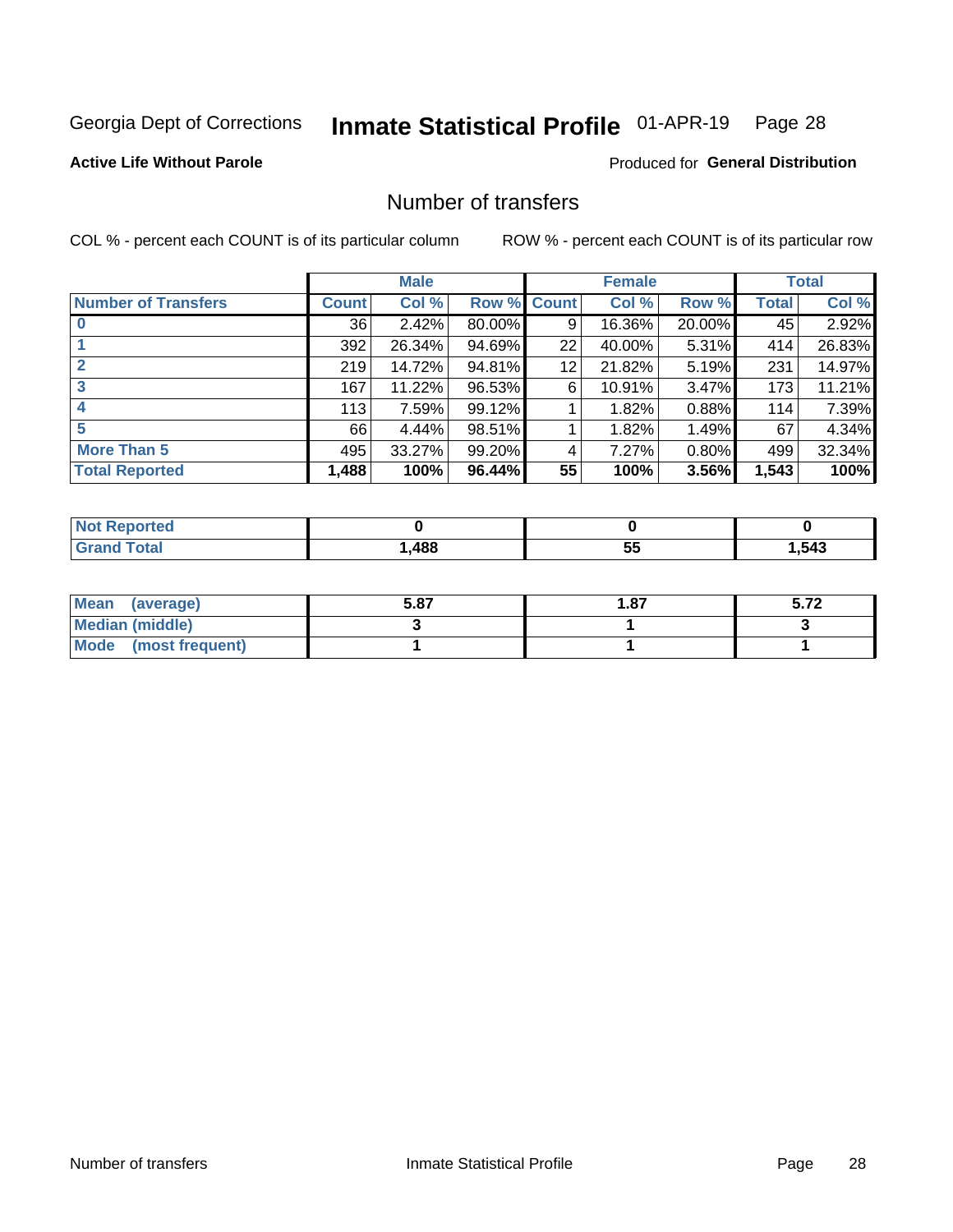## Inmate Statistical Profile 01-APR-19 Page 29

**Active Life Without Parole** 

Produced for General Distribution

## Number of escapes

COL % - percent each COUNT is of its particular column

|                          | <b>Male</b>       |        |                    | <b>Female</b> |         |          | Total |        |
|--------------------------|-------------------|--------|--------------------|---------------|---------|----------|-------|--------|
| <b>Number of Escapes</b> | <b>Count</b>      | Col %  | <b>Row % Count</b> |               | Col %   | Row %    | Total | Col %  |
|                          | 484.              | 99.73% | $96.43\%$          | 55            | 100.00% | $3.57\%$ | 1,539 | 99.74% |
|                          |                   | 0.13%  | $100.00\%$         |               |         |          |       | 0.13%  |
|                          |                   | 0.13%  | $100.00\%$         |               |         |          |       | 0.13%  |
| <b>Total Reported</b>    | .488 <sup>1</sup> | 100%   | $96.44\%$          | 55            | 100%    | 3.56%    | 1,543 | 100%   |

| <b>Reported</b><br><b>NOT</b> |      |         |      |
|-------------------------------|------|---------|------|
| <b>Total</b>                  | ,488 | --<br>◡ | .543 |

| Mean (average)         |  |  |
|------------------------|--|--|
| <b>Median (middle)</b> |  |  |
| Mode (most frequent)   |  |  |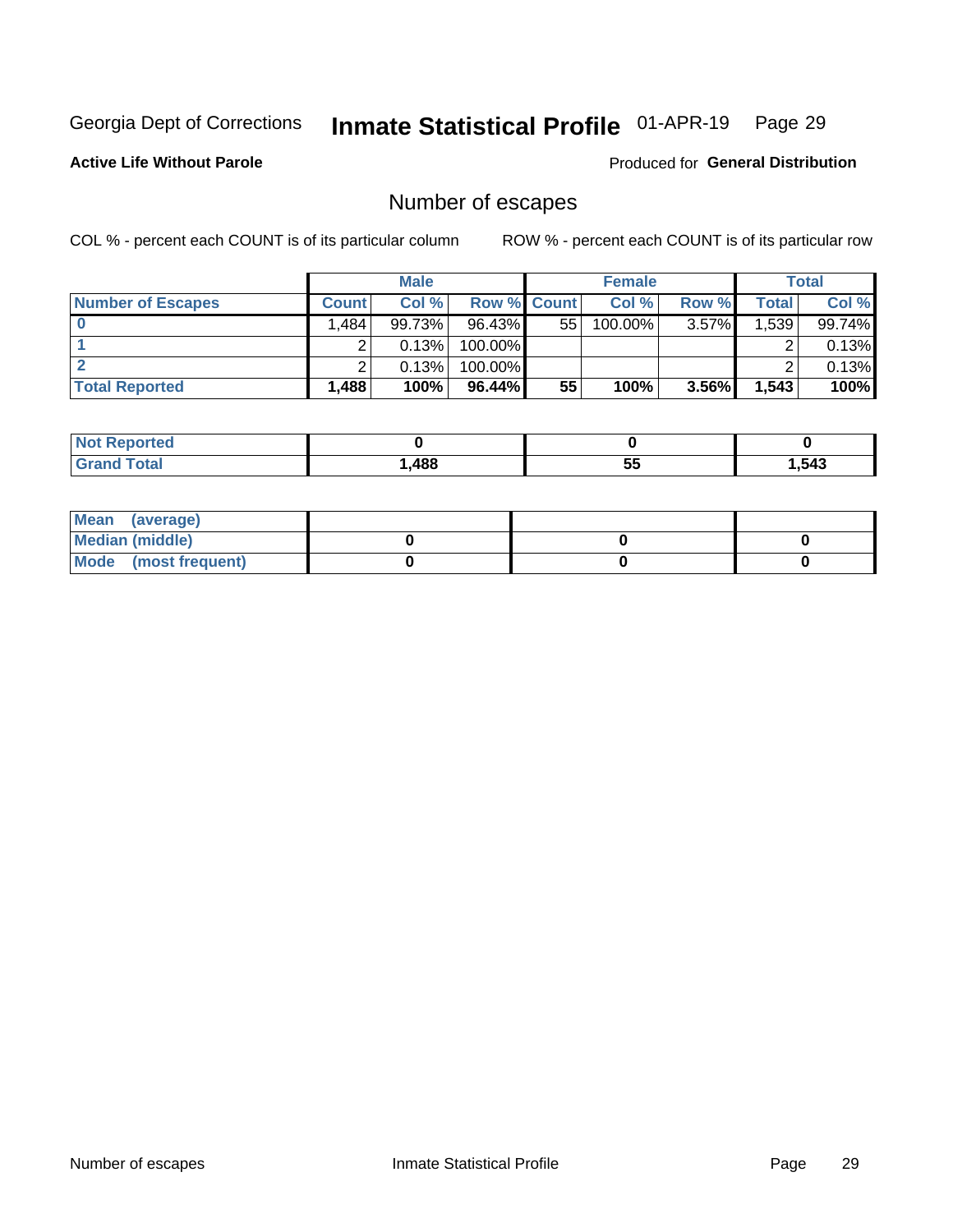### **Active Life Without Parole**

### **Produced for General Distribution**

### Time served in current (or last) institution

COL % - percent each COUNT is of its particular column

|                            |              | <b>Male</b> |         | <b>Female</b>  |        |        | <b>Total</b> |        |
|----------------------------|--------------|-------------|---------|----------------|--------|--------|--------------|--------|
| <b>Time In Institution</b> | <b>Count</b> | Col %       | Row %   | <b>Count</b>   | Col %  | Row %  | <b>Total</b> | Col %  |
| 0 to 3 months              | 169          | 11.36%      | 96.02%  | 7              | 12.73% | 3.98%  | 176          | 11.41% |
| <b>3.01 to 6 months</b>    | 135          | 9.07%       | 95.07%  | 7              | 12.73% | 4.93%  | 142          | 9.20%  |
| 6.01 to 9 months           | 128          | 8.60%       | 97.71%  | 3              | 5.45%  | 2.29%  | 131          | 8.49%  |
| 9.01 to 12 months          | 106          | 7.12%       | 99.07%  | 1              | 1.82%  | 0.93%  | 107          | 6.93%  |
| 12.01 to 18 months         | 168          | 11.29%      | 98.82%  | $\overline{2}$ | 3.64%  | 1.18%  | 170          | 11.02% |
| <b>18.01 to 24 months</b>  | 122          | 8.20%       | 97.60%  | 3              | 5.45%  | 2.40%  | 125          | 8.10%  |
| $2.01$ to 3 years          | 191          | 12.84%      | 95.98%  | 8              | 14.55% | 4.02%  | 199          | 12.90% |
| 3.01 to 4 years            | 133          | 8.94%       | 94.33%  | 8              | 14.55% | 5.67%  | 141          | 9.14%  |
| 4.01 to 5 years            | 78           | 5.24%       | 93.98%  | 5              | 9.09%  | 6.02%  | 83           | 5.38%  |
| 5.01 to 6 years            | 68           | 4.57%       | 94.44%  | 4              | 7.27%  | 5.56%  | 72           | 4.67%  |
| 6.01 to 7 years            | 50           | 3.36%       | 98.04%  | 1              | 1.82%  | 1.96%  | 51           | 3.31%  |
| 7.01 to 8 years            | 38           | 2.55%       | 88.37%  | 5              | 9.09%  | 11.63% | 43           | 2.79%  |
| 8.01 to 9 years            | 23           | 1.55%       | 95.83%  | 1              | 1.82%  | 4.17%  | 24           | 1.56%  |
| 9.01 to 10 years           | 22           | 1.48%       | 100.00% |                |        |        | 22           | 1.43%  |
| Over 10 years              | 57           | 3.83%       | 100.00% |                |        |        | 57           | 3.69%  |
| <b>Total Reported</b>      | 1,488        | 100%        | 96.44%  | 55             | 100%   | 3.56%  | 1,543        | 100.0% |

| <b>Not Reported</b> |      |                 |      |
|---------------------|------|-----------------|------|
| $F \sim 4 \sim 7$   | ,488 | - -<br>. .<br>◡ | ,543 |

| <b>Mean</b><br>(average) | 33 months | 35 months | 33 months |
|--------------------------|-----------|-----------|-----------|
| Median (middle)          | 20 months | 34 months | 20 months |
| Mode (most frequent)     | 0 months  | 4 months  | 1 months  |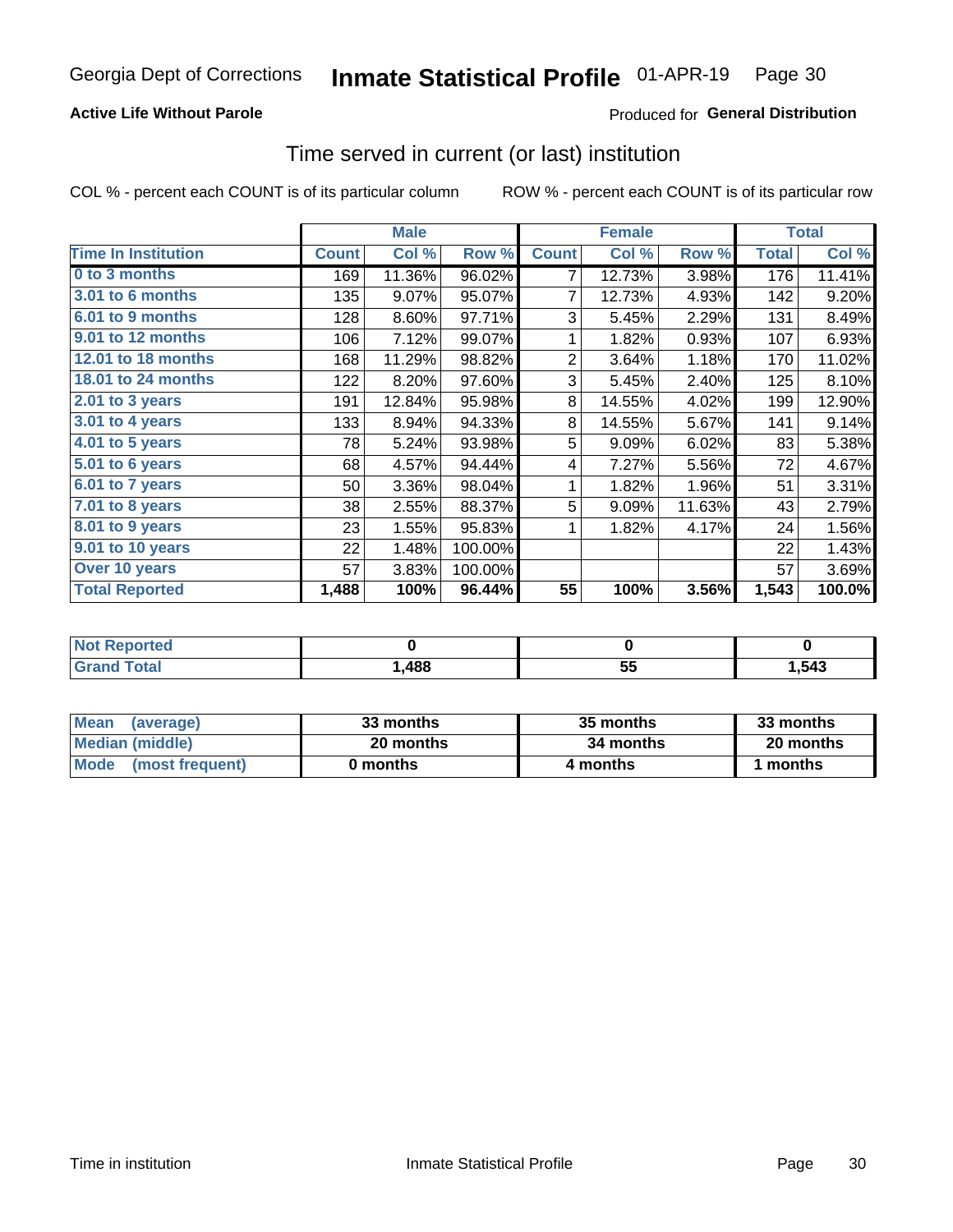#### Inmate Statistical Profile 01-APR-19 Page 31

#### **Active Life Without Parole**

#### Produced for General Distribution

### Highest grade level attained

COL % - percent each COUNT is of its particular column

|                              |                | <b>Male</b> |         |                 | <b>Female</b> |        |                | <b>Total</b> |
|------------------------------|----------------|-------------|---------|-----------------|---------------|--------|----------------|--------------|
| <b>Grade Level</b>           | <b>Count</b>   | Col %       | Row %   | <b>Count</b>    | Col %         | Row %  | <b>Total</b>   | Col %        |
| No school at all             | 2              | 0.18%       | 100.00% |                 |               |        | 2              | 0.17%        |
| <b>Grade 1</b>               | 1              | 0.09%       | 100.00% |                 |               |        | 1              | 0.09%        |
| <b>Grade 2</b>               | 1              | 0.09%       | 100.00% |                 |               |        | 1              | 0.09%        |
| <b>Grade 3</b>               | $\overline{c}$ | 0.18%       | 100.00% |                 |               |        | $\overline{c}$ | 0.17%        |
| <b>Grade 4</b>               | 3              | 0.27%       | 100.00% |                 |               |        | 3              | 0.26%        |
| Grade 5                      | 1              | 0.09%       | 100.00% |                 |               |        | 1              | 0.09%        |
| Grade 6                      | 9              | 0.80%       | 100.00% |                 |               |        | 9              | 0.78%        |
| Grade 7                      | 36             | 3.19%       | 100.00% |                 |               |        | 36             | 3.11%        |
| <b>Grade 8</b>               | 77             | 6.81%       | 98.72%  | 1               | 3.85%         | 1.28%  | 78             | 6.75%        |
| Grade 9                      | 136            | 12.04%      | 97.84%  | 3               | 11.54%        | 2.16%  | 139            | 12.02%       |
| Grade 10                     | 216            | 19.12%      | 97.30%  | 6               | 23.08%        | 2.70%  | 222            | 19.20%       |
| Grade 11                     | 198            | 17.52%      | 98.51%  | 3               | 11.54%        | 1.49%  | 201            | 17.39%       |
| <b>Grade 12 or GED</b>       | 294            | 26.02%      | 97.35%  | 8               | 30.77%        | 2.65%  | 302            | 26.12%       |
| Some tech school             | 15             | 1.33%       | 93.75%  | 1               | 3.85%         | 6.25%  | 16             | 1.38%        |
| <b>Completed tech school</b> | 16             | 1.42%       | 100.00% |                 |               |        | 16             | 1.38%        |
| College, 1 year              | 37             | 3.27%       | 97.37%  | 1               | 3.85%         | 2.63%  | 38             | 3.29%        |
| College, 2 year              | 40             | 3.54%       | 97.56%  | 1               | 3.85%         | 2.44%  | 41             | 3.55%        |
| College, 3 year              | 18             | 1.59%       | 100.00% |                 |               |        | 18             | 1.56%        |
| <b>Bachelor's degree</b>     | 21             | 1.86%       | 100.00% |                 |               |        | 21             | 1.82%        |
| <b>Master's degree</b>       | 4              | 0.35%       | 80.00%  | 1               | 3.85%         | 20.00% | 5              | 0.43%        |
| Ph.D. degree                 | 1              | 0.09%       | 50.00%  | 1               | 3.85%         | 50.00% | 2              | 0.17%        |
| Law degree                   | $\overline{2}$ | 0.18%       | 100.00% |                 |               |        | $\overline{2}$ | 0.17%        |
| <b>Total Reported</b>        | 1,130          | 100%        | 97.75%  | $\overline{26}$ | 100.0%        | 2.25%  | 1,156          | 100%         |

| rtec<br>NO | 358  | n0<br>23        | 387   |
|------------|------|-----------------|-------|
|            | .488 | - -<br>55<br>JJ | .,543 |

| <b>Mean</b><br>(average) | 10.83           | 11.62           | 10.85           |
|--------------------------|-----------------|-----------------|-----------------|
| <b>Median (middle)</b>   | Grade 11        | Other           | Grade 11        |
| Mode<br>(most frequent)  | Grade 12 or GED | Grade 12 or GED | Grade 12 or GED |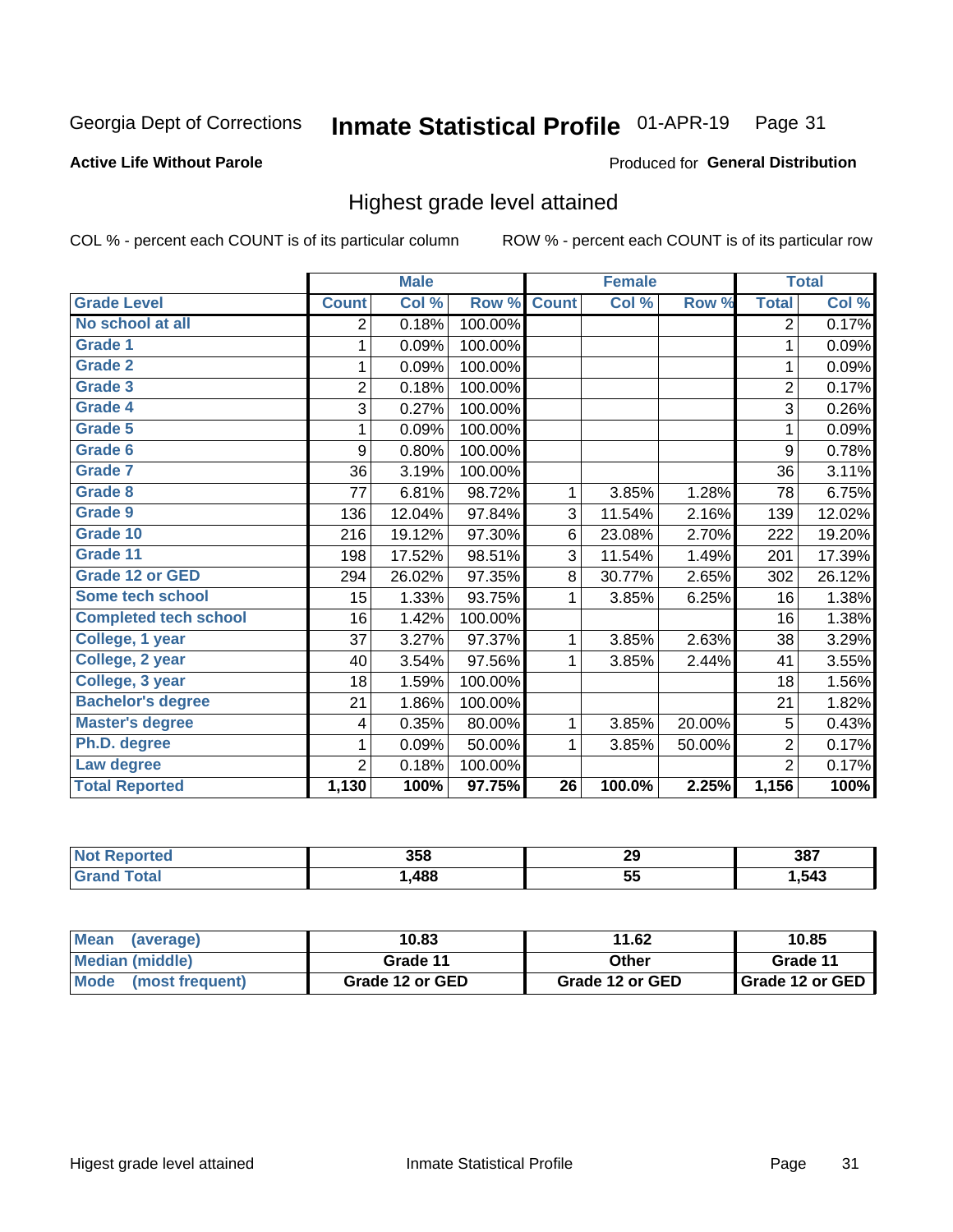#### Inmate Statistical Profile 01-APR-19 Page 32

#### **Active Life Without Parole**

### **Produced for General Distribution**

### Culture fair IQ scores

COL % - percent each COUNT is of its particular column

|                       |              | <b>Male</b> |                    |                | <b>Female</b> |          |              | <b>Total</b> |
|-----------------------|--------------|-------------|--------------------|----------------|---------------|----------|--------------|--------------|
| <b>IQ Scores</b>      | <b>Count</b> | Col %       | <b>Row % Count</b> |                | Col %         | Row %    | <b>Total</b> | Col %        |
| $60 - 69$             | 43           | $3.40\%$    | 97.73%             |                | 2.27%         | $2.27\%$ | 44           | 3.36%        |
| $70 - 79$             | 97           | 7.66%       | 97.00%             | 3              | 6.82%         | 3.00%    | 100          | 7.63%        |
| $80 - 89$             | 172          | 13.59%      | 96.63%             | 6              | 13.64%        | $3.37\%$ | 178          | 13.59%       |
| $90 - 99$             | 326          | 25.75%      | 95.04%             | 17             | 38.64%        | 4.96%    | 343          | 26.18%       |
| $100 - 109$           | 347          | 27.41%      | 97.47%             | 9              | 20.45%        | 2.53%    | 356          | 27.18%       |
| $110 - 119$           | 235          | 18.56%      | 97.92%             | 5              | 11.36%        | 2.08%    | 240          | 18.32%       |
| $120 - 129$           | 44           | 3.48%       | 95.65%             | $\overline{2}$ | 4.55%         | 4.35%    | 46           | 3.51%        |
| $130 - 139$           | 2            | 0.16%       | 66.67%             | 1              | 2.27%         | 33.33%   | 3            | 0.23%        |
| <b>Total Reported</b> | 1,266        | 100%        | 96.64%             | 44             | 100%          | 3.36%    | 1,310        | 100%         |

| <b>Not Reported</b>  | 205   |    | 242<br>ZIZ |
|----------------------|-------|----|------------|
| Not Valid (under 60) |       |    | n.         |
| <b>Grand Total</b>   | 1,488 | 55 | 1,543      |

| <b>Mean</b><br>(average) | 98 | 98  | 98 |
|--------------------------|----|-----|----|
| Median (middle)          | 99 | 96  | 99 |
| Mode (most frequent)     | 99 | 102 | 99 |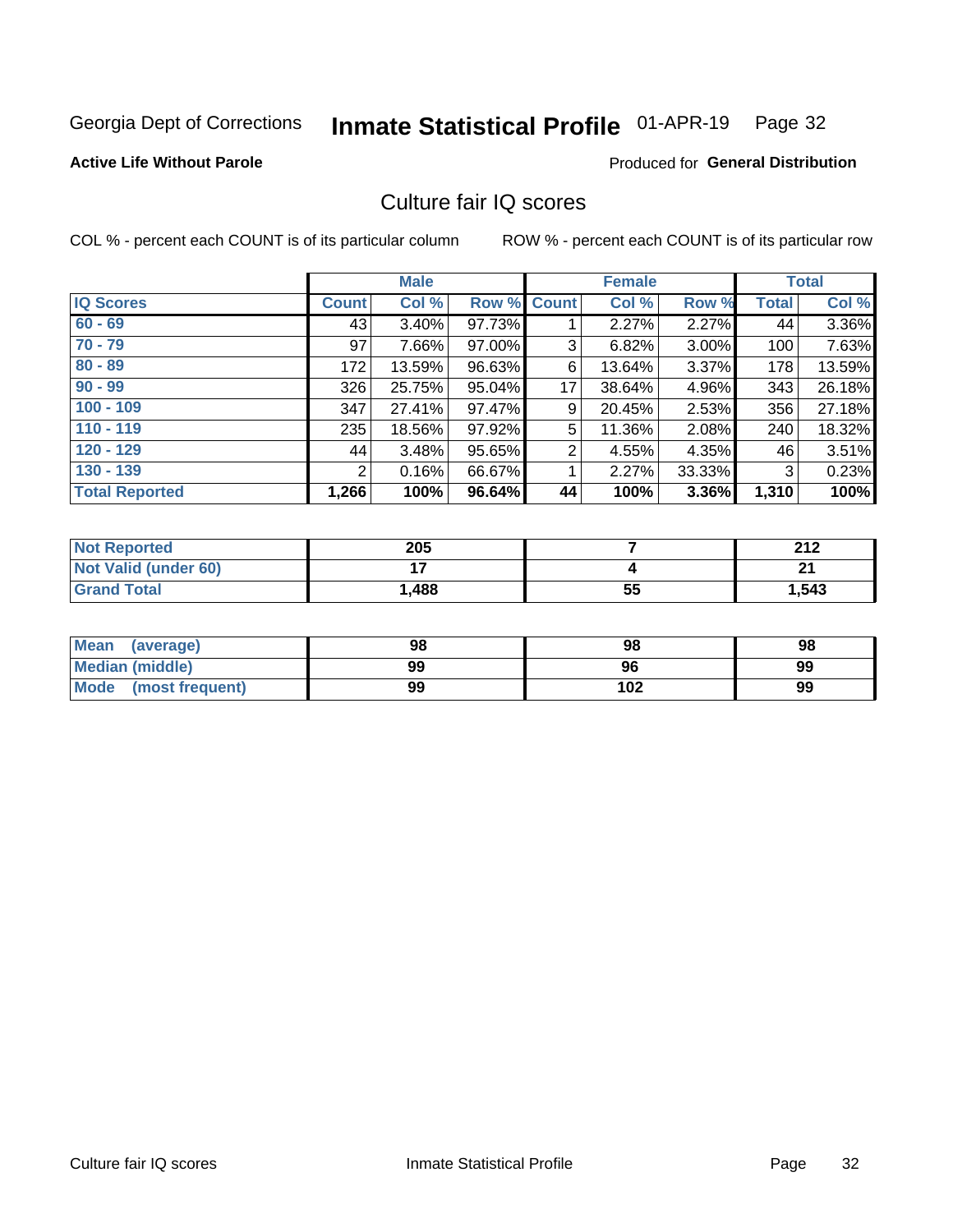#### Inmate Statistical Profile 01-APR-19 Page 33

#### **Active Life Without Parole**

#### Produced for General Distribution

## Wide Range Achievement Test (WRAT) reading score

COL % - percent each COUNT is of its particular column

|                           |              | <b>Male</b> |         |                | <b>Female</b> |       |              | <b>Total</b> |
|---------------------------|--------------|-------------|---------|----------------|---------------|-------|--------------|--------------|
| <b>WRAT Reading Score</b> | <b>Count</b> | Col %       | Row %   | <b>Count</b>   | Col %         | Row % | <b>Total</b> | Col %        |
| $0.1$ to $0.9$            | 26           | 1.91%       | 100.00% |                |               |       | 26           | 1.84%        |
| 1.0 to 1.9                | 20           | 1.47%       | 100.00% |                |               |       | 20           | 1.42%        |
| 2.0 to 2.9                | 48           | 3.52%       | 96.00%  | $\overline{2}$ | 4.17%         | 4.00% | 50           | 3.55%        |
| 3.0 to 3.9                | 79           | 5.80%       | 96.34%  | 3              | 6.25%         | 3.66% | 82           | 5.82%        |
| 4.0 to 4.9                | 108          | 7.93%       | 96.43%  | 4              | 8.33%         | 3.57% | 112          | 7.94%        |
| 5.0 to 5.9                | 129          | 9.47%       | 98.47%  | $\overline{2}$ | 4.17%         | 1.53% | 131          | 9.29%        |
| 6.0 to 6.9                | 114          | 8.37%       | 98.28%  | 2              | 4.17%         | 1.72% | 116          | 8.23%        |
| 7.0 to 7.9                | 38           | 2.79%       | 100.00% |                |               |       | 38           | 2.70%        |
| 8.0 to 8.9                | 113          | 8.30%       | 97.41%  | 3              | 6.25%         | 2.59% | 116          | 8.23%        |
| 9.0 to 9.9                | 72           | 5.29%       | 97.30%  | $\overline{2}$ | 4.17%         | 2.70% | 74           | 5.25%        |
| 10.0 to 10.9              | 80           | 5.87%       | 98.77%  | 1              | 2.08%         | 1.23% | 81           | 5.74%        |
| 11.0 to 11.9              | 133          | 9.77%       | 95.68%  | 6              | 12.50%        | 4.32% | 139          | $9.86\%$     |
| 12.0 to 12.9              | 349          | 25.62%      | 94.58%  | 20             | 41.67%        | 5.42% | 369          | 26.17%       |
| 13                        | 53           | 3.89%       | 94.64%  | 3              | 6.25%         | 5.36% | 56           | 3.97%        |
| <b>Total Reported</b>     | 1,362        | 100%        | 96.60%  | 48             | 100.0%        | 3.40% | 1,410        | 100.0%       |
|                           |              |             |         |                |               |       |              |              |

| <b>Not Reported</b>   | 126   |          | .<br>טטו |
|-----------------------|-------|----------|----------|
| <b>Total</b><br>Grand | .,488 | БF<br>JJ | ,543     |

| Mean (average)         | 8.66       | 9.90 | 8.70 |
|------------------------|------------|------|------|
| <b>Median (middle)</b> | י ה<br>Y.Z | 11.9 | 9.2  |
| Mode (most frequent)   | 12.9       | 12.9 | 12.9 |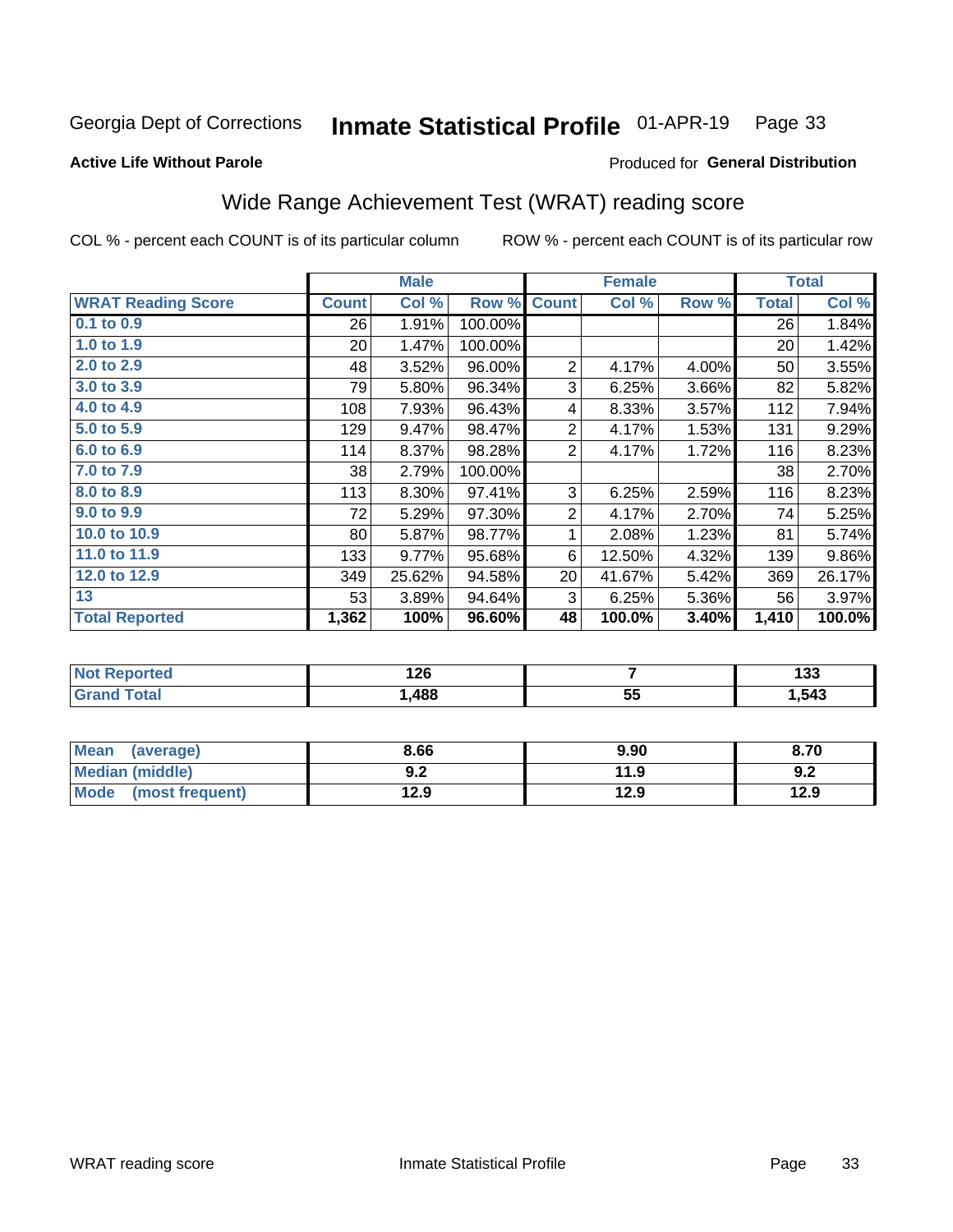#### Inmate Statistical Profile 01-APR-19 Page 34

#### **Active Life Without Parole**

### Produced for General Distribution

## Wide Range Achievement Test (WRAT) math score

COL % - percent each COUNT is of its particular column

|                              | <b>Male</b>  |        |         |                | <b>Female</b> | <b>Total</b> |              |        |
|------------------------------|--------------|--------|---------|----------------|---------------|--------------|--------------|--------|
| <b>WRAT Mathematic Score</b> | <b>Count</b> | Col %  | Row %   | <b>Count</b>   | Col %         | Row %        | <b>Total</b> | Col %  |
| $0.1$ to $0.9$               | 3            | 0.22%  | 100.00% |                |               |              | 3            | 0.21%  |
| 1.0 to 1.9                   | 9            | 0.66%  | 100.00% |                |               |              | 9            | 0.64%  |
| 2.0 to 2.9                   | 33           | 2.42%  | 97.06%  | 1              | 2.08%         | 2.94%        | 34           | 2.41%  |
| 3.0 to 3.9                   | 71           | 5.21%  | 97.26%  | $\overline{2}$ | 4.17%         | 2.74%        | 73           | 5.18%  |
| 4.0 to 4.9                   | 151          | 11.09% | 97.42%  | 4              | 8.33%         | 2.58%        | 155          | 10.99% |
| 5.0 to 5.9                   | 196          | 14.39% | 98.00%  | 4              | 8.33%         | 2.00%        | 200          | 14.18% |
| 6.0 to 6.9                   | 291          | 21.37% | 97.00%  | 9              | 18.75%        | 3.00%        | 300          | 21.28% |
| 7.0 to 7.9                   | 122          | 8.96%  | 96.06%  | 5              | 10.42%        | 3.94%        | 127          | 9.01%  |
| 8.0 to 8.9                   | 145          | 10.65% | 97.97%  | 3              | 6.25%         | 2.03%        | 148          | 10.50% |
| 9.0 to 9.9                   | 98           | 7.20%  | 95.15%  | 5              | 10.42%        | 4.85%        | 103          | 7.30%  |
| 10.0 to 10.9                 | 28           | 2.06%  | 100.00% |                |               |              | 28           | 1.99%  |
| 11.0 to 11.9                 | 49           | 3.60%  | 96.08%  | 2              | 4.17%         | 3.92%        | 51           | 3.62%  |
| 12.0 to 12.9                 | 160          | 11.75% | 93.02%  | 12             | 25.00%        | 6.98%        | 172          | 12.20% |
| 13                           | 6            | 0.44%  | 85.71%  | 1              | 2.08%         | 14.29%       | 7            | 0.50%  |
| <b>Total Reported</b>        | 1,362        | 100%   | 96.60%  | 48             | 100%          | 3.40%        | 1,410        | 100.0% |
|                              |              |        |         |                |               |              |              |        |

| <b>Not Reported</b> | 126  |         | .<br>ניט |
|---------------------|------|---------|----------|
| <b>Total</b>        | ,488 | 55<br>◡ | .543     |

| <b>Mean</b><br>(average)       | 7.27<br>יכי | 8.46 | 7.41 |
|--------------------------------|-------------|------|------|
| Median (middle)                | 6.9         | 7. U | 6.9  |
| <b>Mode</b><br>(most frequent) | 12.9        | 12.9 | 12.9 |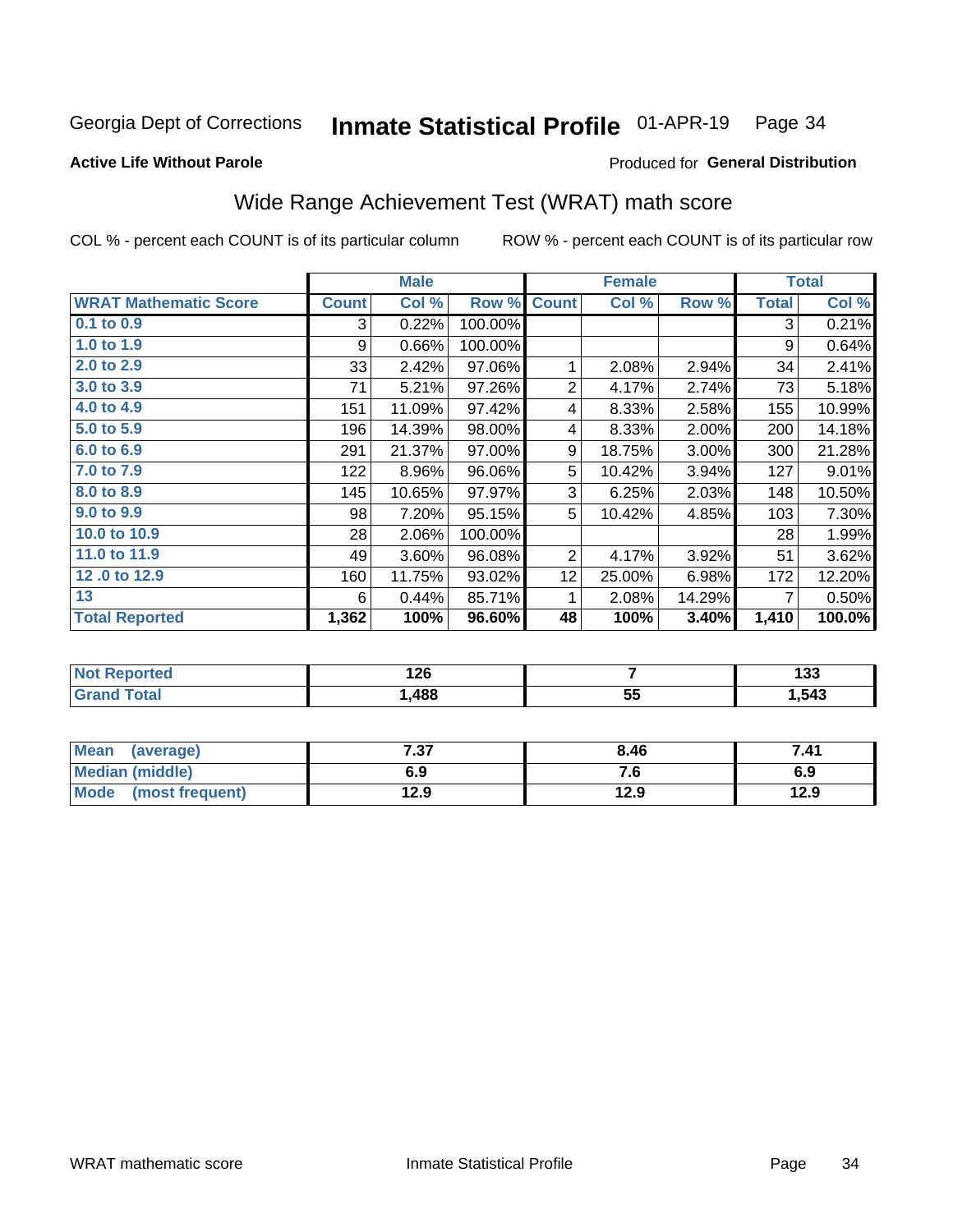#### **Inmate Statistical Profile 01-APR-19** Page 35

### **Active Life Without Parole**

#### Produced for General Distribution

## Wide Range Achievement Test (WRAT) spelling score

COL % - percent each COUNT is of its particular column

|                            |              | <b>Male</b> |         |                | <b>Female</b>  |       |              | <b>Total</b> |
|----------------------------|--------------|-------------|---------|----------------|----------------|-------|--------------|--------------|
| <b>WRAT Spelling Score</b> | <b>Count</b> | Col %       | Row %   | <b>Count</b>   | Col %          | Row % | <b>Total</b> | Col %        |
| 0.1 to 0.9                 | 24           | 1.76%       | 100.00% |                |                |       | 24           | 1.70%        |
| 1.0 to 1.9                 | 37           | 2.72%       | 100.00% |                |                |       | 37           | 2.63%        |
| 2.0 to 2.9                 | 56           | 4.12%       | 96.55%  | $\overline{2}$ | 4.17%          | 3.45% | 58           | 4.12%        |
| 3.0 to 3.9                 | 78           | 5.74%       | 97.50%  | $\overline{2}$ | 4.17%          | 2.50% | 80           | 5.68%        |
| 4.0 to 4.9                 | 80           | 5.88%       | 97.56%  | $\overline{2}$ | 4.17%          | 2.44% | 82           | 5.82%        |
| 5.0 to 5.9                 | 151          | 11.10%      | 99.34%  | 1              | 2.08%          | 0.66% | 152          | 10.80%       |
| 6.0 to 6.9                 | 122          | 8.97%       | 99.19%  | 1              | 2.08%          | 0.81% | 123          | 8.74%        |
| 7.0 to 7.9                 | 116          | 8.53%       | 97.48%  | 3              | 6.25%          | 2.52% | 119          | 8.45%        |
| 8.0 to 8.9                 | 117          | 8.60%       | 97.50%  | 3              | 6.25%          | 2.50% | 120          | 8.52%        |
| 9.0 to 9.9                 | 75           | 5.51%       | 100.00% |                |                |       | 75           | 5.33%        |
| 10.0 to 10.9               | 72           | 5.29%       | 100.00% |                |                |       | 72           | 5.11%        |
| 11.0 to $11.9$             | 96           | 7.06%       | 93.20%  | $\overline{7}$ | 14.58%         | 6.80% | 103          | 7.32%        |
| 12.0 to 12.9               | 306          | 22.50%      | 92.17%  | 26             | 54.17%         | 7.83% | 332          | 23.58%       |
| 13                         | 30           | 2.21%       | 96.77%  | 1              | 2.08%          | 3.23% | 31           | 2.20%        |
| <b>Total Reported</b>      | 1,360        | 100%        | 96.59%  | 48             | 100%           | 3.41% | 1,408        | 100%         |
|                            |              |             |         |                |                |       |              |              |
| <b>Not Reported</b>        |              | 128         |         |                | $\overline{7}$ |       |              | 135          |
| <b>Grand Total</b>         |              | 1,488       |         |                | 55             |       |              | 1,543        |

| Mean<br>(average)      | 8.21       | 10.53 | 8.29 |
|------------------------|------------|-------|------|
| <b>Median (middle)</b> | מ ס<br>o.J | 12.5  | ი.ა  |
| Mode (most frequent)   | 12.9       | 12.9  | 12.9 |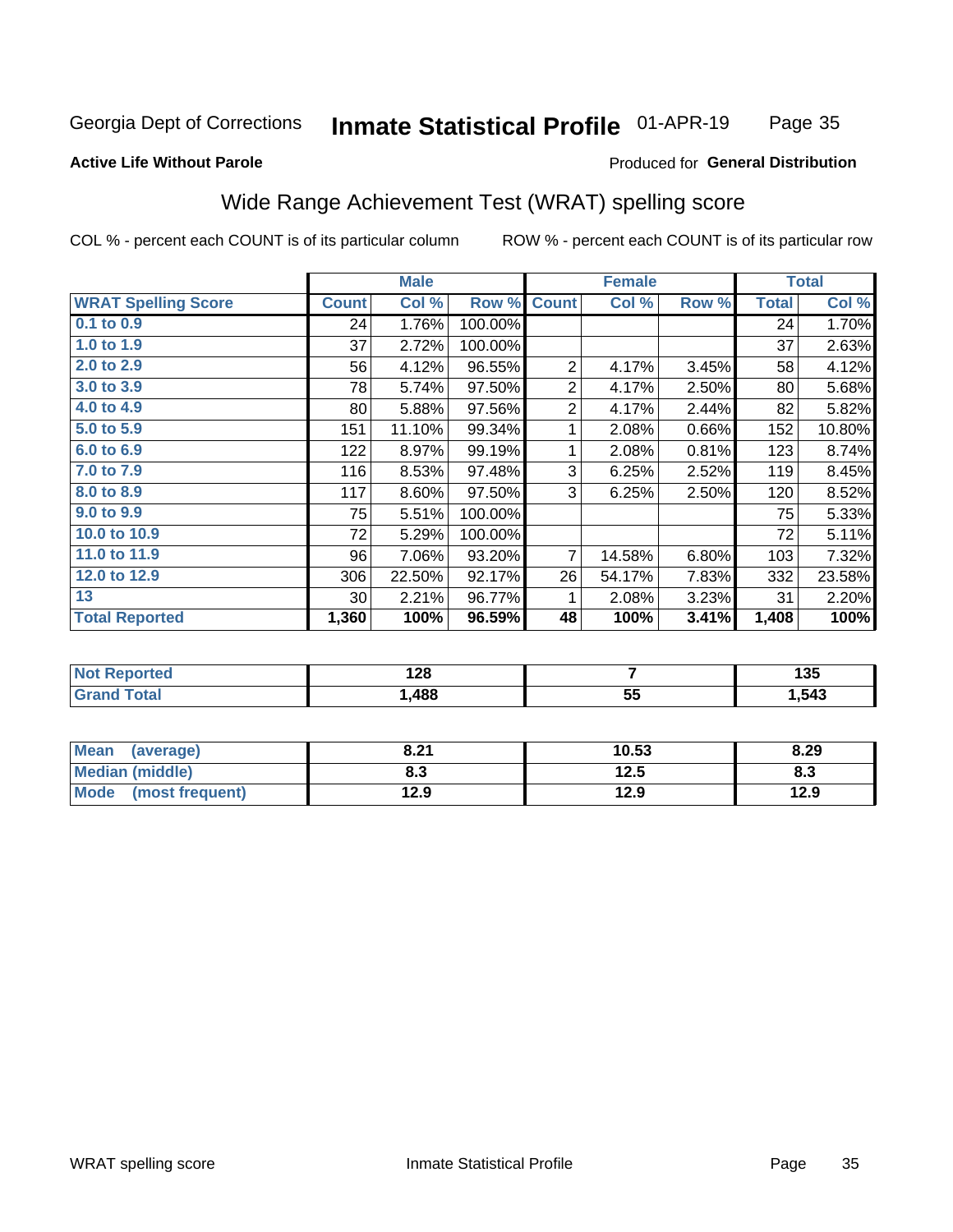## Inmate Statistical Profile 01-APR-19 Page 36

#### **Active Life Without Parole**

#### Produced for General Distribution

## Current / last mental health treatment level

COL % - percent each COUNT is of its particular column

|                                    |              | <b>Male</b> |         |              | <b>Female</b> |       |       | <b>Total</b> |
|------------------------------------|--------------|-------------|---------|--------------|---------------|-------|-------|--------------|
| <b>Mental Health Treatment Lev</b> | <b>Count</b> | Col %       | Row %   | <b>Count</b> | Col %         | Row % | Total | Col %        |
| 1 No problem at current time       | 258          | 39.27%      | 95.56%  | 12           | 25.53%        | 4.44% | 270   | 38.35%       |
| 2 Receiving outpatient             | 315          | 47.95%      | 90.26%  | 34           | 72.34%        | 9.74% | 349   | 49.57%       |
| <b>Treatment</b>                   |              |             |         |              |               |       |       |              |
| 3 Inpatient, moderate              | 69           | 10.50%      | 98.57%  |              | 2.13%         | 1.43% | 70 l  | 9.94%        |
| <b>Treatment</b>                   |              |             |         |              |               |       |       |              |
| 4 Inpatient, intensive             | $15\,$       | 2.28%       | 100.00% |              |               |       | 15    | 2.13%        |
| Treatment                          |              |             |         |              |               |       |       |              |
| <b>Total Evaluated</b>             | 657          | 100%        | 93.32%  | 47           | 100%          | 6.68% | 704   | 100%         |

| Never had MH evaluation | 094<br>. co |    | 839   |
|-------------------------|-------------|----|-------|
| Total                   | .,488       | JJ | 1.543 |

| <b>Median (middle)</b><br><b>Receiving outpatient</b><br>treatment |                                          | <b>Receiving outpatient</b><br>treatment | <b>Receiving</b><br>outpatient<br>treatment |
|--------------------------------------------------------------------|------------------------------------------|------------------------------------------|---------------------------------------------|
| <b>Mode</b><br>(most frequent)                                     | <b>Receiving outpatient</b><br>treatment | <b>Receiving outpatient</b><br>treatment | <b>Receiving</b><br>outpatient<br>treatment |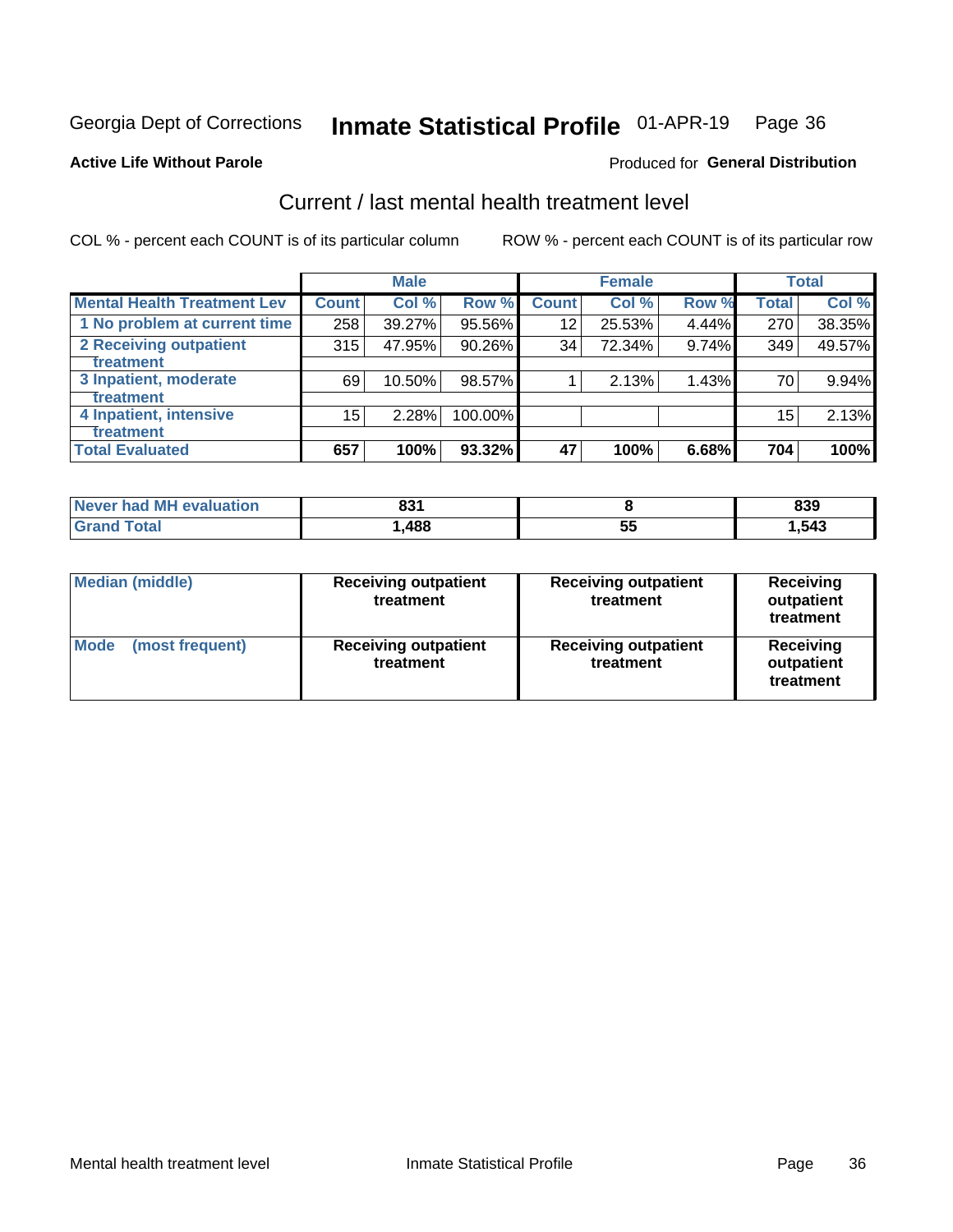#### Inmate Statistical Profile 01-APR-19 Page 37

### **Active Life Without Parole**

### Produced for General Distribution

## PULHESDWIT medical scale - 'P' overall condition ('P'hysical)

COL % - percent each COUNT is of its particular column

|                                  |              | <b>Male</b> |             |    | <b>Female</b> |       |              | <b>Total</b> |
|----------------------------------|--------------|-------------|-------------|----|---------------|-------|--------------|--------------|
| 'P' Overall Condition            | <b>Count</b> | Col %       | Row % Count |    | Col %         | Row % | <b>Total</b> | Col %        |
| 1 No medical illness             | 1,042        | 76.96%      | 97.02%      | 32 | 58.18%        | 2.98% | 1,074        | 76.22%       |
| 2 Well-controlled chronic        | 285          | 21.05%      | 92.83%      | 22 | 40.00%        | 7.17% | 307          | 21.79%       |
| <b>lillness</b>                  |              |             |             |    |               |       |              |              |
| 3 Poorly-controlled chronic      | 25           | 1.85%       | 96.15%      |    | 1.82%         | 3.85% | 26           | 1.85%        |
| <b>illness</b>                   |              |             |             |    |               |       |              |              |
| 4 Significant problems requiring |              | $0.07\%$    | 100.00%     |    |               |       |              | 0.07%        |
| special housing                  |              |             |             |    |               |       |              |              |
| 5 Terminal illness, < 6 months   |              | 0.07%       | 100.00%     |    |               |       |              | 0.07%        |
| to live                          |              |             |             |    |               |       |              |              |
| <b>Total Reported</b>            | 1,354        | 100%        | 96.10%      | 55 | 100%          | 3.90% | 1,409        | 100%         |

| rtea<br>ени<br>.          | 494<br>134 |    | 134  |
|---------------------------|------------|----|------|
| $F_{\alpha}$ ial<br>_____ | 488        | JJ | ,543 |

|  |  | Mode (most frequent) | 1 No medical illness | 1 No medical illness | 1 No medical<br>illness |
|--|--|----------------------|----------------------|----------------------|-------------------------|
|--|--|----------------------|----------------------|----------------------|-------------------------|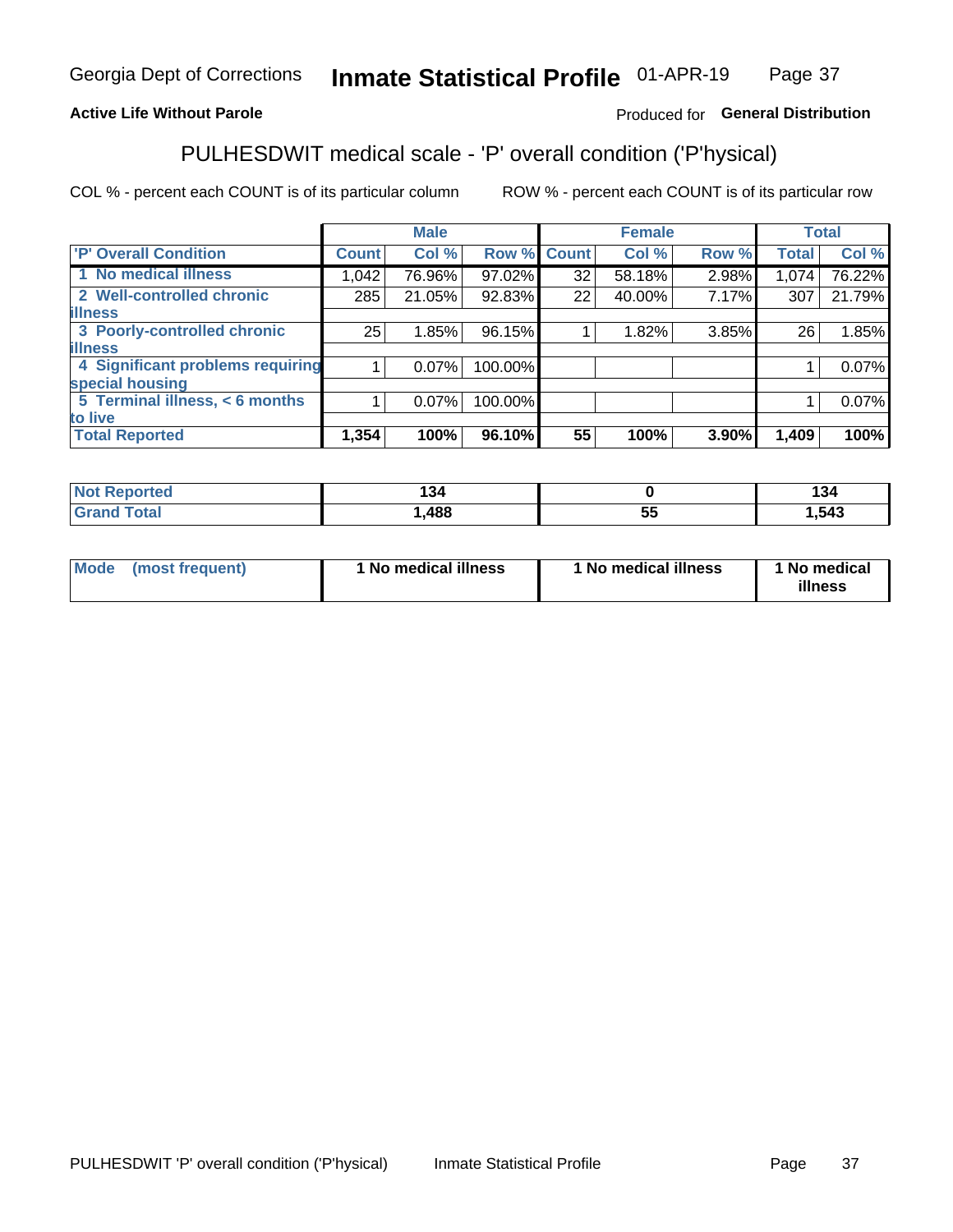### **Active Life Without Parole**

### Produced for General Distribution

## PULHESDWIT medical scale - 'U' upper body

COL % - percent each COUNT is of its particular column

|                              |              | <b>Male</b> |           |              | <b>Female</b> |       |              | <b>Total</b> |
|------------------------------|--------------|-------------|-----------|--------------|---------------|-------|--------------|--------------|
| <b>'U' Upper Body</b>        | <b>Count</b> | Col %       | Row %     | <b>Count</b> | Col %         | Row % | <b>Total</b> | Col %        |
| 1 Upper bones, joints,       | 1,284        | 94.90%      | $96.18\%$ | 51           | 92.73%        | 3.82% | 1,335        | 94.82%       |
| muscles all OK               |              |             |           |              |               |       |              |              |
| 2 One or both arms minimally | 60           | 4.43%       | 93.75%    | 4            | 7.27%         | 6.25% | 64           | 4.55%        |
| limited                      |              |             |           |              |               |       |              |              |
| 3 One or both arms           | 6            | 0.44%       | 100.00%   |              |               |       | 6            | 0.43%        |
| <b>moderately limited</b>    |              |             |           |              |               |       |              |              |
| 4 One arm disabled,          | 3            | 0.22%       | 100.00%   |              |               |       | 3            | 0.21%        |
| paralyzed, or amputated      |              |             |           |              |               |       |              |              |
| <b>Total Reported</b>        | 1,353        | 100%        | 96.09%    | 55           | 100%          | 3.91% | 1,408        | 100.0%       |

| <b>Not Reported</b> | ィマに<br>טטו |          | 4 M F<br>טט ו |
|---------------------|------------|----------|---------------|
| <b>Total</b>        | ,488       | --<br>JJ | .543          |

| <b>Mode</b> | (most frequent) | 1 Upper bones, joints,<br>muscles all OK | 1 Upper bones, joints,<br>muscles all OK | 1 Upper bones,<br>ljoints, muscles all<br>ОK |
|-------------|-----------------|------------------------------------------|------------------------------------------|----------------------------------------------|
|-------------|-----------------|------------------------------------------|------------------------------------------|----------------------------------------------|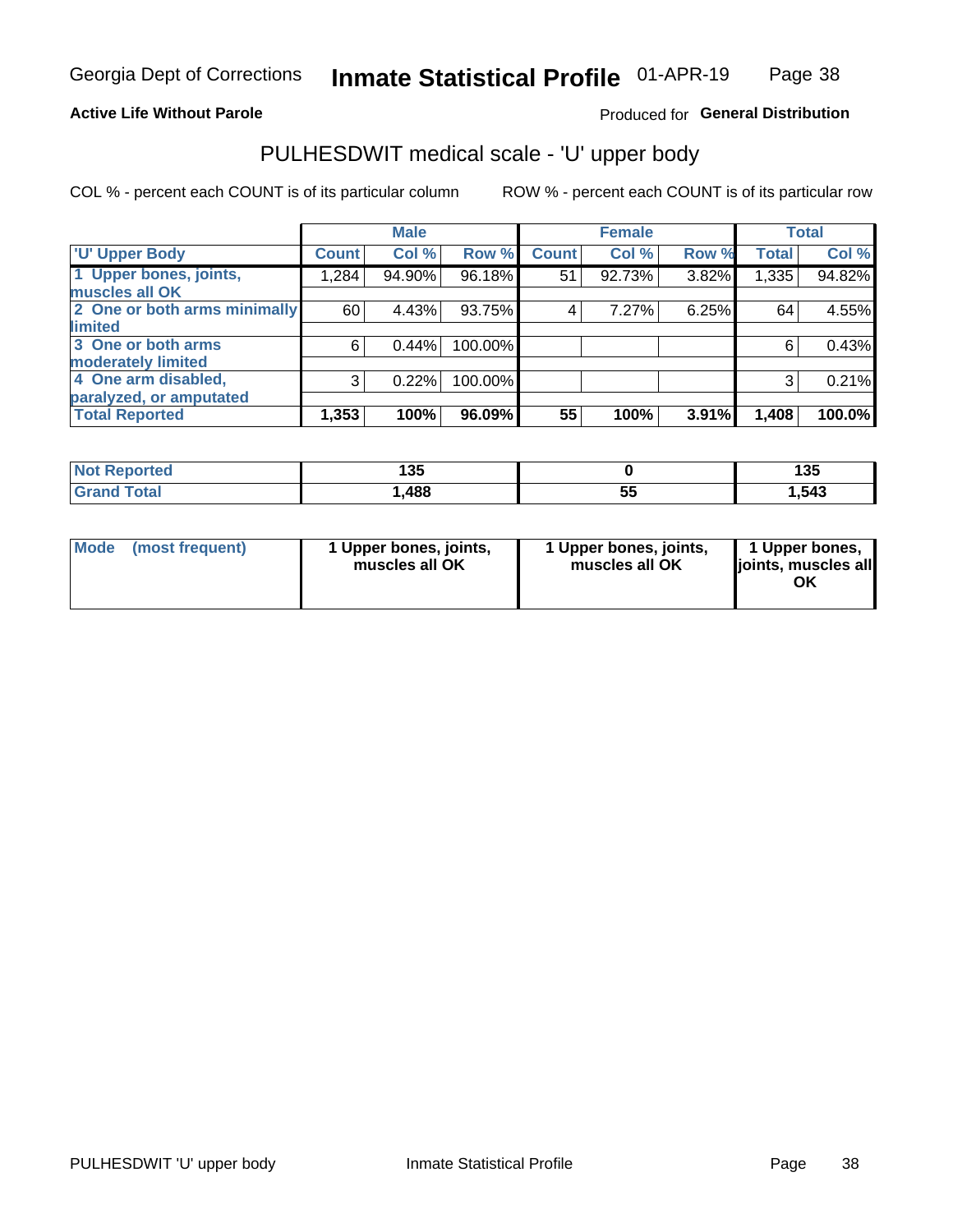### **Active Life Without Parole**

### Produced for General Distribution

## PULHESDWIT medical scale - 'L' lower body

COL % - percent each COUNT is of its particular column

|                                |                 | <b>Male</b> |         |              | <b>Female</b> |       |                 | <b>Total</b> |
|--------------------------------|-----------------|-------------|---------|--------------|---------------|-------|-----------------|--------------|
| 'L' Lower Body                 | <b>Count</b>    | Col %       | Row %   | <b>Count</b> | Col %         | Row % | <b>Total</b>    | Col %        |
| 1 Lower bones, joints,         | 1,183           | 87.44%      | 96.18%  | 47           | 85.45%        | 3.82% | 1,230           | 87.36%       |
| muscles all OK                 |                 |             |         |              |               |       |                 |              |
| 2 One or both legs minimally   | 150             | 11.09%      | 94.94%  | 8            | 14.55%        | 5.06% | 158             | 11.22%       |
| limited                        |                 |             |         |              |               |       |                 |              |
| 3 One or both legs             | 16 <sub>1</sub> | 1.18%       | 100.00% |              |               |       | 16 <sub>1</sub> | 1.14%        |
| moderately limited             |                 |             |         |              |               |       |                 |              |
| 4 One leg disabled, paralyzed, | $\overline{4}$  | 0.30%       | 100.00% |              |               |       | 4               | 0.28%        |
| or amputated                   |                 |             |         |              |               |       |                 |              |
| <b>Total Reported</b>          | 1,353           | 100%        | 96.09%  | 55           | 100%          | 3.91% | 1,408           | 100%         |

| <b>Not Reported</b> | 125<br>טטו |    | 1 9 E<br>טטו |
|---------------------|------------|----|--------------|
| <b>Grand Total</b>  | ,488       | vu | 543. ا       |

|  | Mode (most frequent) | 1 Lower bones, joints,<br>muscles all OK | 1 Lower bones, joints,<br>muscles all OK | 1 Lower bones,<br>joints, muscles all<br>ΟK |
|--|----------------------|------------------------------------------|------------------------------------------|---------------------------------------------|
|--|----------------------|------------------------------------------|------------------------------------------|---------------------------------------------|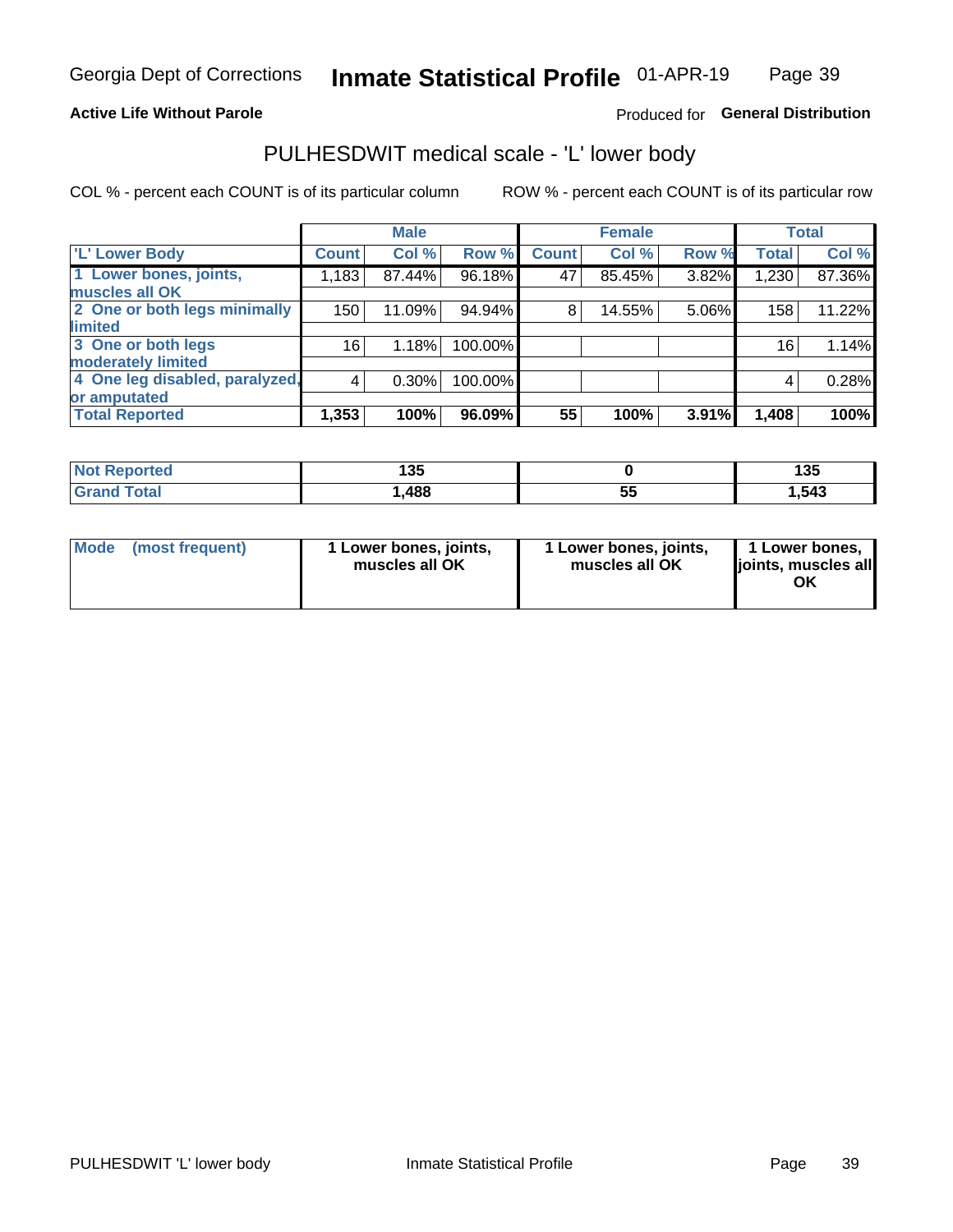#### **Active Life Without Parole**

Produced for General Distribution

### PULHESDWIT medical scale - 'H' hearing

COL % - percent each COUNT is of its particular column

|                                | <b>Male</b>  |          | <b>Female</b> |    |         | <b>Total</b> |              |        |
|--------------------------------|--------------|----------|---------------|----|---------|--------------|--------------|--------|
| <b>H' Hearing</b>              | <b>Count</b> | Col %    | Row % Count   |    | Col %   | Row %        | <b>Total</b> | Col %  |
| 1 Normal hearing both ears     | 1,335        | 98.74%   | 96.11%        | 54 | 100.00% | 3.89%        | 1,389        | 98.79% |
| 2 Some loss in one ear with    | 12           | 0.89%    | 100.00%       |    |         |              | 12           | 0.85%  |
| other OK, or mild loss in both |              |          |               |    |         |              |              |        |
| 3 Total loss in one ear with   | 4            | 0.30%    | 100.00%       |    |         |              | 4            | 0.28%  |
| mild loss in other             |              |          |               |    |         |              |              |        |
| 4 Severe loss in both ears     |              | $0.07\%$ | 100.00%       |    |         |              |              | 0.07%  |
| <b>Total Reported</b>          | 1,352        | 100%     | 96.16%        | 54 | 100%    | 3.84%        | 1,406        | 100%   |

| <b>eported</b> | .    |           | 407   |
|----------------|------|-----------|-------|
| NO:            | l 30 |           | וטו   |
| 'otal          | 488  | . .<br>Ju | 1,543 |

| Mode (most frequent) | 1 Normal hearing both ears 1 Normal hearing both ears 1 Normal hearing | both ears |
|----------------------|------------------------------------------------------------------------|-----------|
|                      |                                                                        |           |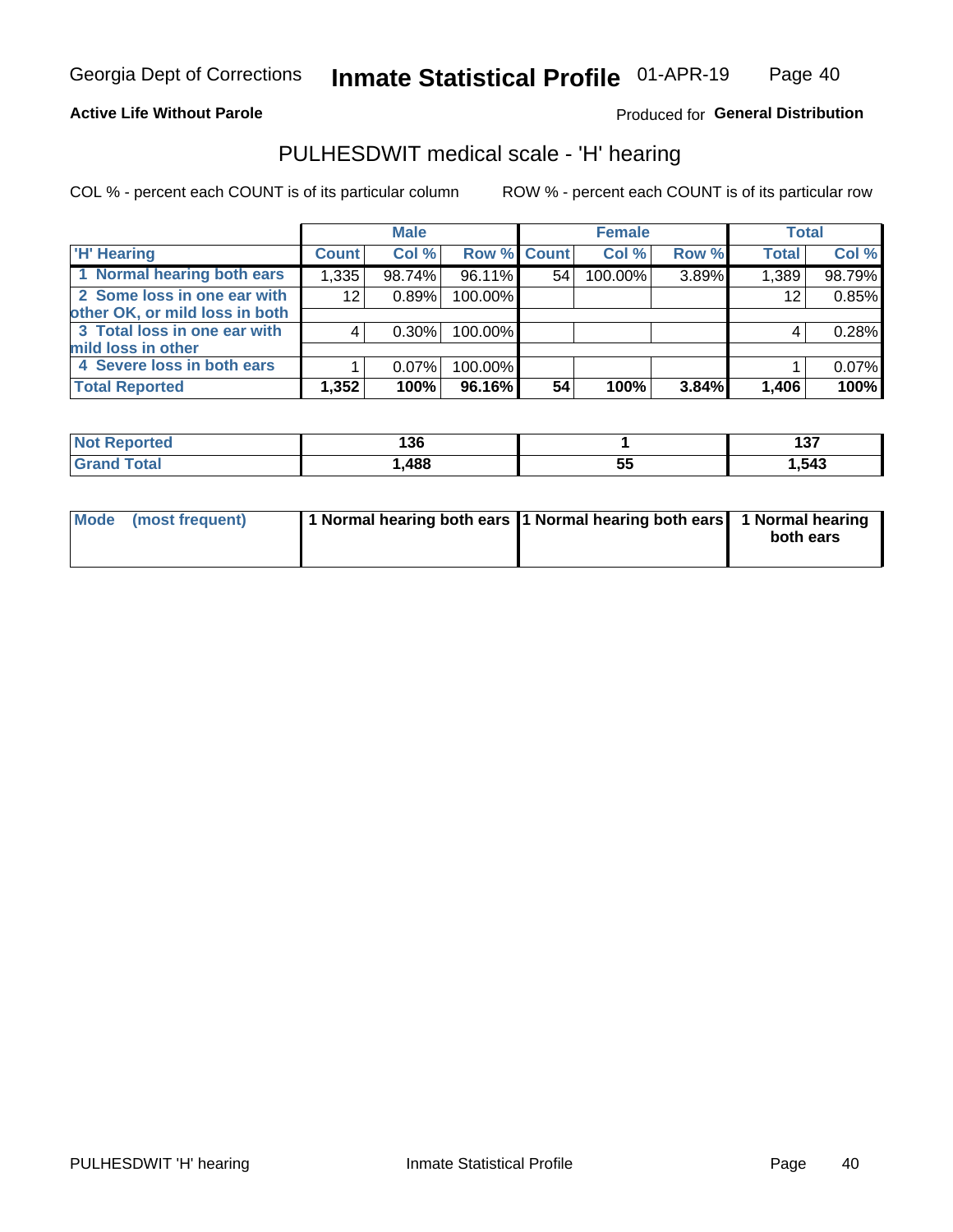### **Active Life Without Parole**

### Produced for General Distribution

### PULHESDWIT medical scale - 'E' vision

COL % - percent each COUNT is of its particular column

|                                |              | <b>Male</b> |         |              | <b>Female</b> |       |              | <b>Total</b> |
|--------------------------------|--------------|-------------|---------|--------------|---------------|-------|--------------|--------------|
| <b>E' Vision</b>               | <b>Count</b> | Col %       | Row %   | <b>Count</b> | Col %         | Row % | <b>Total</b> | Col %        |
| 1 Correctable to 20/40 in both | 998          | 76.18%      | 97.37%  | 27           | 52.94%        | 2.63% | 1,025        | 75.31%       |
| eyes                           |              |             |         |              |               |       |              |              |
| 2 Correctable to 20/70 in one  | 279          | 21.30%      | 92.08%  | 24           | 47.06%        | 7.92% | 303          | 22.26%       |
| eye, may be blind in other     |              |             |         |              |               |       |              |              |
| 3 Correctable to 20/200 in one | 29           | 2.21%       | 100.00% |              |               |       | 29           | 2.13%        |
| eye, may be blind in other     |              |             |         |              |               |       |              |              |
| 4 One eye not correctable to   | 4            | 0.31%       | 100.00% |              |               |       | 4            | 0.29%        |
| 20/200, other may be blind     |              |             |         |              |               |       |              |              |
| <b>Total Reported</b>          | 1,310        | 100%        | 96.25%  | 51           | 100%          | 3.75% | 1,361        | 100%         |

| <b>Not Reported</b> | 170  |          | 10 <sup>o</sup><br>I OZ |
|---------------------|------|----------|-------------------------|
| Total               | ,488 | --<br>ວະ | .543                    |

| Mode (most frequent) | 1 Correctable to 20/40 in both<br>eves | 1 Correctable to 20/40 in   1 Correctable to<br>both eves | 20/40 in both eyes |
|----------------------|----------------------------------------|-----------------------------------------------------------|--------------------|
|                      |                                        |                                                           |                    |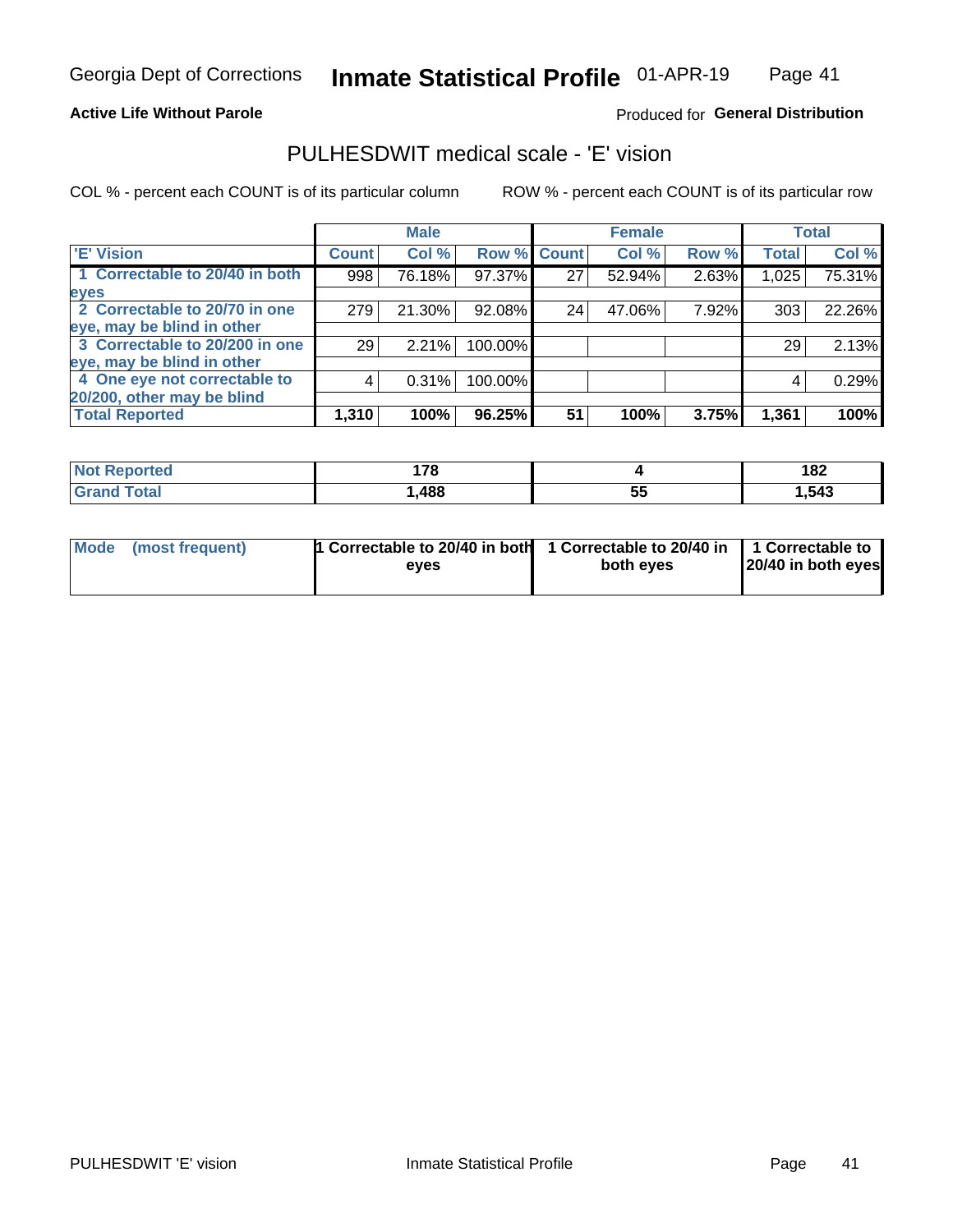### **Active Life Without Parole**

### Produced for General Distribution

## PULHESDWIT medical scale - 'S' pSychiatric

COL % - percent each COUNT is of its particular column

|                                        |              | <b>Male</b> |         |             | <b>Female</b> |        |              | <b>Total</b> |
|----------------------------------------|--------------|-------------|---------|-------------|---------------|--------|--------------|--------------|
| 'S' pSychiatric                        | <b>Count</b> | Col %       |         | Row % Count | Col %         | Row %  | <b>Total</b> | Col %        |
| 1 No impairment or disorders           | 1,155        | 82.97%      | 98.97%  | 12          | 27.27%        | 1.03%  | 1,167        | 81.27%       |
| 2 Stable, or in remission, or          | 178          | 12.79%      | 85.17%  | 31          | 70.45%        | 14.83% | 209          | 14.55%       |
| mild impairment or retardation         |              |             |         |             |               |        |              |              |
| 3 Requires moderate inpatient          | 49           | 3.52%       | 98.00%  |             | 2.27%         | 2.00%  | 50           | 3.48%        |
| treatment                              |              |             |         |             |               |        |              |              |
| 4 Requires intensive inpatient         | 9            | 0.65%       | 100.00% |             |               |        | 9            | 0.63%        |
| treatment                              |              |             |         |             |               |        |              |              |
| <b>5 Requires Crisis Stabilization</b> |              | $0.07\%$    | 100.00% |             |               |        |              | 0.07%        |
| Unit (CSU) inpatient care              |              |             |         |             |               |        |              |              |
| <b>Total Reported</b>                  | 1,392        | 100%        | 96.94%  | 44          | 100%          | 3.06%  | 1,436        | 100%         |

| <b>Not Reported</b> | 96  |   | 107   |
|---------------------|-----|---|-------|
| <b>Grand Total</b>  | 488 | ◡ | 1,543 |

| Mode (most frequent) | <b>1 No impairment or disorders</b> 2 Stable, or in remission, 11 No impairment or |                       |           |
|----------------------|------------------------------------------------------------------------------------|-----------------------|-----------|
|                      |                                                                                    | or mild impairment or | disorders |
|                      |                                                                                    | retardation           |           |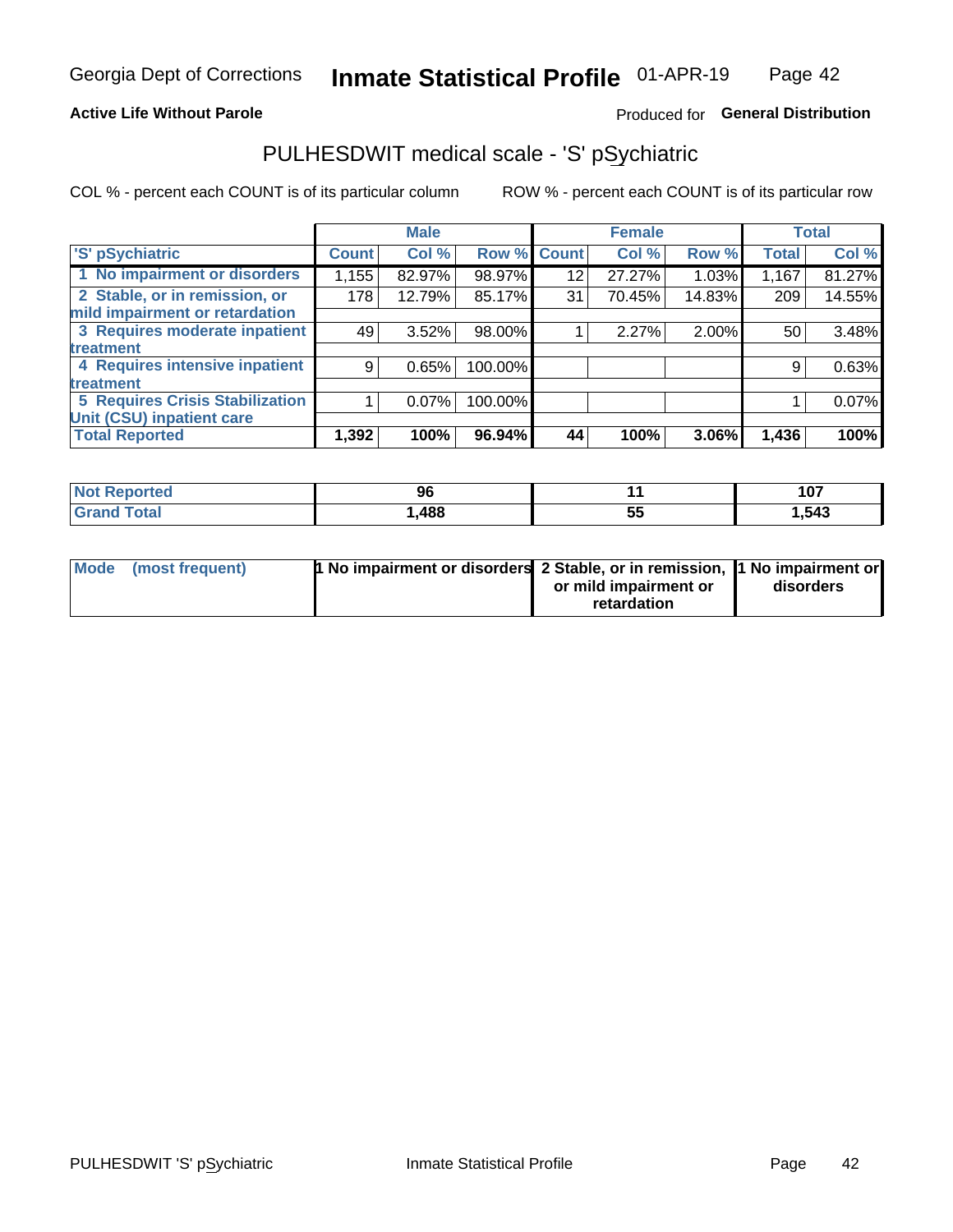### **Active Life Without Parole**

### Produced for General Distribution

## PULHESDWIT medical scale - 'D' dental

COL % - percent each COUNT is of its particular column

|                                 |              | <b>Male</b> |             |    | <b>Female</b> |       |              | <b>Total</b> |
|---------------------------------|--------------|-------------|-------------|----|---------------|-------|--------------|--------------|
| <b>D'</b> Dental                | <b>Count</b> | Col %       | Row % Count |    | Col %         | Row % | <b>Total</b> | Col %        |
| 1 Minimal routine dental health | 966          | 75.35%      | 95.55%      | 45 | 90.00%        | 4.45% | 1,011        | 75.90%       |
| <b>needs</b>                    |              |             |             |    |               |       |              |              |
| 2 Moderate cavities and/or gum  | 265          | 20.67%      | 99.25%      | 2  | 4.00%         | 0.75% | 267          | 20.05%       |
| disease                         |              |             |             |    |               |       |              |              |
| 3 Extensive gum disease         | 50           | 3.90%       | 94.34%      | 3  | 6.00%         | 5.66% | 53           | 3.98%        |
| and/or widespread decay         |              |             |             |    |               |       |              |              |
| 4 Urgent need for dental        |              | 0.08%       | 100.00%     |    |               |       |              | 0.08%        |
| <b>services</b>                 |              |             |             |    |               |       |              |              |
| <b>Total Reported</b>           | 1,282        | 100%        | 96.25%      | 50 | 100%          | 3.75% | 1,332        | 100.0%       |

| orted<br>NOT RADO<br>. | 206  |         | 24<br>. |
|------------------------|------|---------|---------|
| <b>Total</b>           | ,488 | --<br>◡ | .543    |

| <b>Mode</b> | (most frequent) | <b>Minimal routine dental</b><br>health needs | 1 Minimal routine dental 1 Minimal routine<br>health needs | dental health<br>needs |
|-------------|-----------------|-----------------------------------------------|------------------------------------------------------------|------------------------|
|-------------|-----------------|-----------------------------------------------|------------------------------------------------------------|------------------------|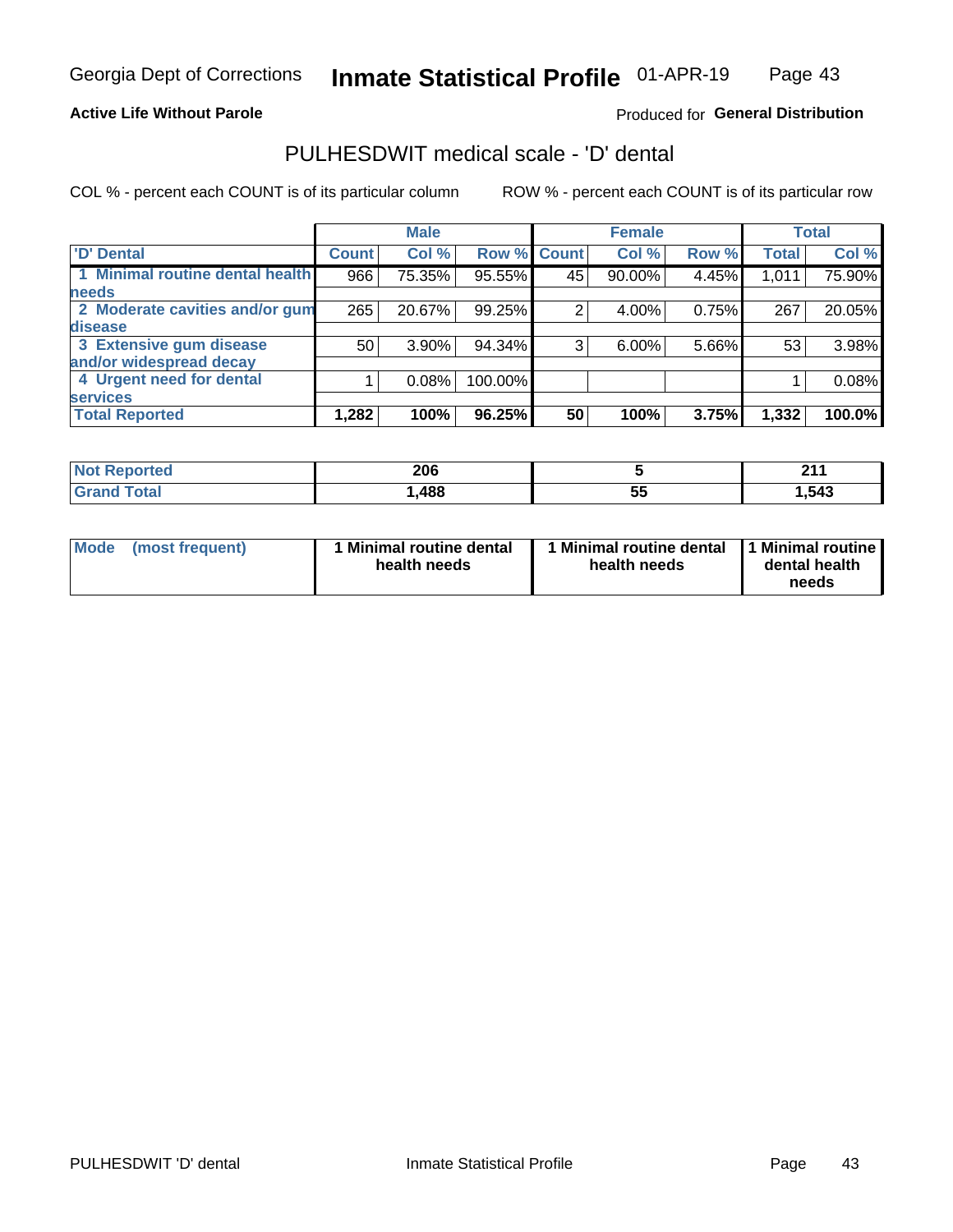### **Active Life Without Parole**

### Produced for General Distribution

### PULHESDWIT medical scale - 'W' work ability

COL % - percent each COUNT is of its particular column

|                                 |                 | <b>Male</b> |         |             | <b>Female</b> |       |              | <b>Total</b> |
|---------------------------------|-----------------|-------------|---------|-------------|---------------|-------|--------------|--------------|
| <b>W' work ability</b>          | <b>Count</b>    | Col %       |         | Row % Count | Col %         | Row % | <b>Total</b> | Col %        |
| 1 Unrestricted work or activity | 1,141           | 84.33%      | 96.69%  | 39          | 70.91%        | 3.31% | 1,180        | 83.81%       |
| 2 Minor restrictions on type of | 166             | 12.27%      | 91.21%  | 16          | 29.09%        | 8.79% | 182          | 12.93%       |
| <b>work</b>                     |                 |             |         |             |               |       |              |              |
| 3 Moderate restrictions on type | 30              | 2.22%       | 100.00% |             |               |       | 30           | 2.13%        |
| lof work                        |                 |             |         |             |               |       |              |              |
| 4 Major restrictions on type of | 10 <sup>1</sup> | 0.74%       | 100.00% |             |               |       | 10           | 0.71%        |
| <b>work</b>                     |                 |             |         |             |               |       |              |              |
| 5 Cannot work under any         | 6               | 0.44%       | 100.00% |             |               |       | 6            | 0.43%        |
| <b>circumstances</b>            |                 |             |         |             |               |       |              |              |
| <b>Total Reported</b>           | 1,353           | 100%        | 96.09%  | 55          | 100%          | 3.91% | 1,408        | 100.0%       |

| <b>Not Reported</b>  | 125<br>טטו |          | 12F<br>1 J J |
|----------------------|------------|----------|--------------|
| <b>Total</b><br>Cron | ,488       | --<br>v. | 543. ا       |

| Mode (most frequent) | 1 Unrestricted work or | 1 Unrestricted work or | 1 Unrestricted   |
|----------------------|------------------------|------------------------|------------------|
|                      | activity               | activity               | work or activity |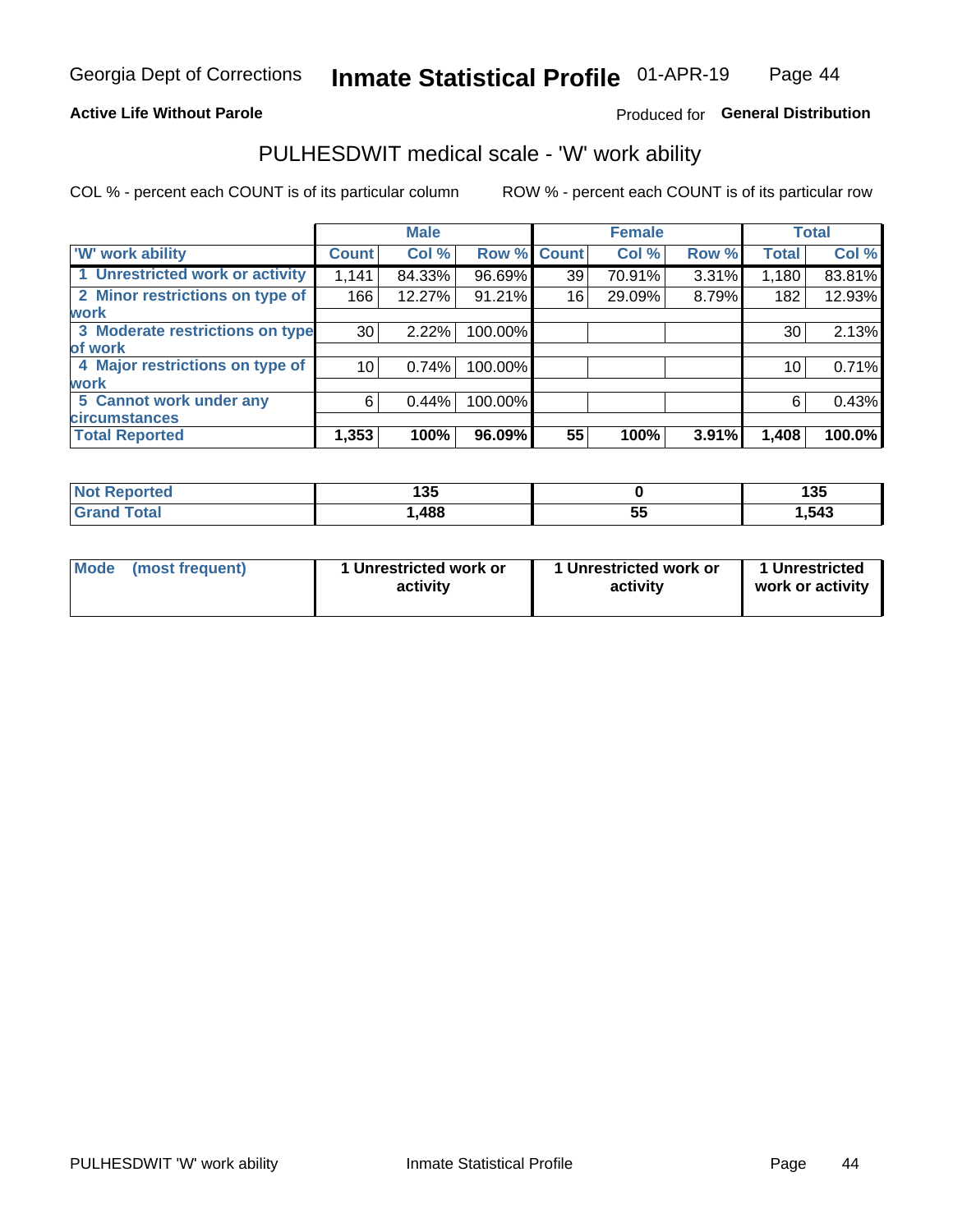### **Active Life Without Parole**

### Produced for General Distribution

## PULHESDWIT medical scale - 'I' impairment

COL % - percent each COUNT is of its particular column ROW % - percent each COUNT is of its particular row

|                                   |              | <b>Male</b> |             |    | <b>Female</b> |       |              | <b>Total</b> |
|-----------------------------------|--------------|-------------|-------------|----|---------------|-------|--------------|--------------|
| <b>T' Impairment</b>              | <b>Count</b> | Col %       | Row % Count |    | Col %         | Row % | <b>Total</b> | Col %        |
| 1 No impairments or               | 1,335        | 98.82%      | 96.04%      | 55 | 100.00%       | 3.96% | 1,390        | 98.86%       |
| <b>disabilities</b>               |              |             |             |    |               |       |              |              |
| 2 Wheelchair-bound but            | 9            | 0.67%       | 100.00%     |    |               |       | 9            | 0.64%        |
| otherwise OK                      |              |             |             |    |               |       |              |              |
| <b>3 Needs low-level Assisted</b> | 3            | 0.22%       | 100.00%     |    |               |       | 3            | 0.21%        |
| Living (level I)                  |              |             |             |    |               |       |              |              |
| 4 Needs moderate Assisted         |              | 0.07%       | 100.00%     |    |               |       |              | 0.07%        |
| Living (level II)                 |              |             |             |    |               |       |              |              |
| <b>5 Needs maximal Assisted</b>   | 3            | 0.22%       | 100.00%     |    |               |       | 3            | 0.21%        |
| <b>Living (level III)</b>         |              |             |             |    |               |       |              |              |
| <b>Total Reported</b>             | 1,351        | 100%        | 96.09%      | 55 | 100%          | 3.91% | 1,406        | 100%         |

| Reported     | "<br>1 J I |    | --<br>1 J I |
|--------------|------------|----|-------------|
| <b>Total</b> | ,488       | JJ | 1,543       |

| Mode | (most frequent) | 1 No impairments or<br>disabilities | 1 No impairments or<br>disabilities | 1 No impairments<br>or disabilities |
|------|-----------------|-------------------------------------|-------------------------------------|-------------------------------------|
|------|-----------------|-------------------------------------|-------------------------------------|-------------------------------------|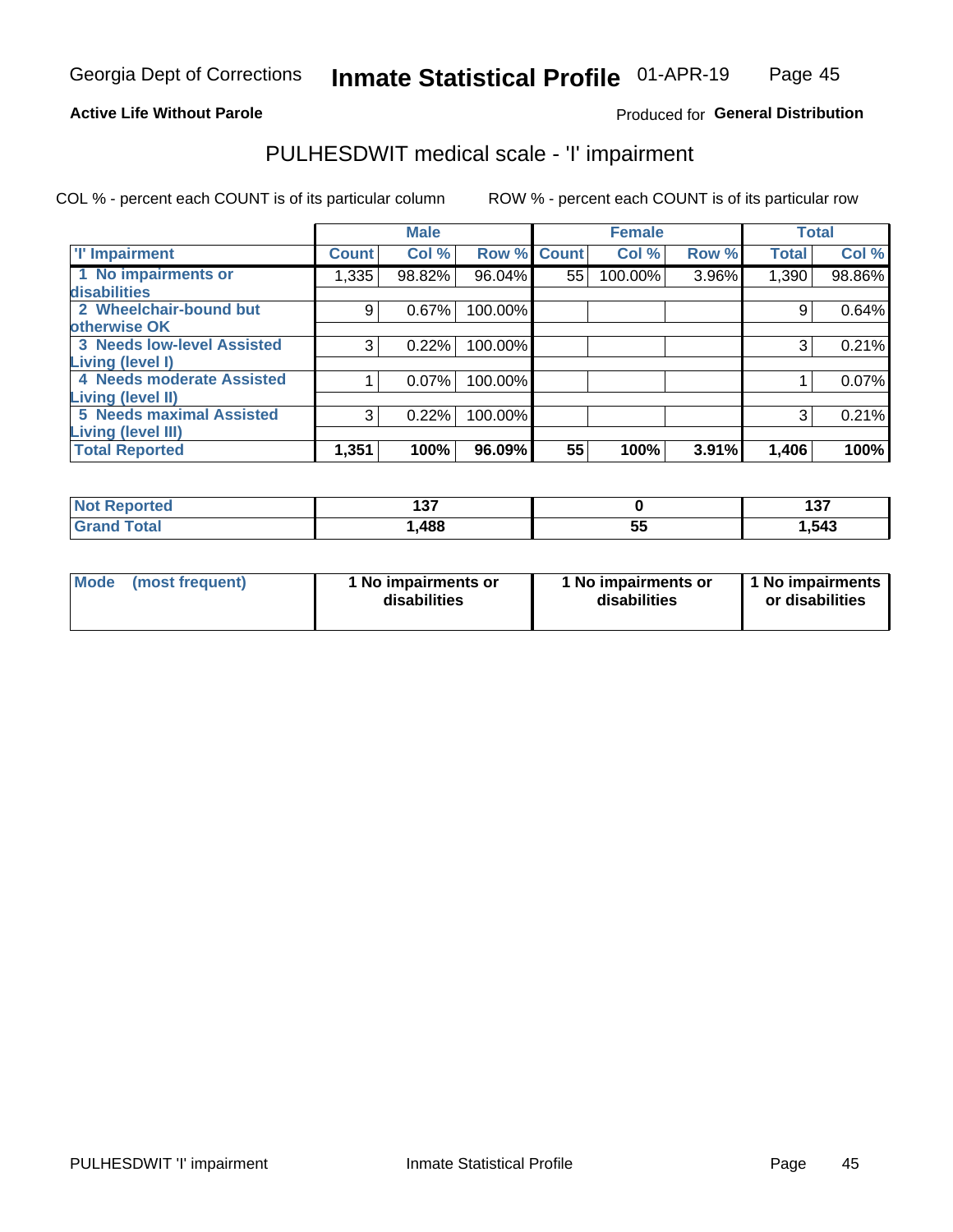#### **Active Life Without Parole**

### Produced fo General Distribution

## PULHESDWIT medical scale - 'T' transportability

COL % - percent each COUNT is of its particular column

|                             |              | <b>Male</b> |             |    | <b>Female</b> |       |              | <b>Total</b> |
|-----------------------------|--------------|-------------|-------------|----|---------------|-------|--------------|--------------|
| <b>TT Transportability</b>  | <b>Count</b> | Col %       | Row % Count |    | Col %         | Row % | <b>Total</b> | Col %        |
| 1 Can be transported in any | 1,348        | 99.26%      | 96.15%      | 54 | 100.00%       | 3.85% | 1,402        | 99.29%       |
| ordinary approved vehicle   |              |             |             |    |               |       |              |              |
| 2 Wheelchair-bound, not     |              | 0.29%       | 100.00%     |    |               |       |              | 0.28%        |
| needing special vehicle     |              |             |             |    |               |       |              |              |
| 5 Requires ambulance        | 6            | 0.44%       | 100.00%     |    |               |       |              | 0.42%        |
| transport                   |              |             |             |    |               |       |              |              |
| <b>Total Reported</b>       | 1,358        | 100%        | 96.18%      | 54 | 100%          | 3.82% | 1,412        | 100%         |

| <b>eported</b> | .<br>130 |          | 10.<br>ו טו |
|----------------|----------|----------|-------------|
| <b>otal</b>    | ,488     | --<br>JJ | 1,543       |

| Mode (most frequent) | 1 Can be transported in any 1 Can be transported in any | ordinary approved vehicle   ordinary approved vehicle   transported in any | 1 Can be<br>ordinary approved<br>vehicle |
|----------------------|---------------------------------------------------------|----------------------------------------------------------------------------|------------------------------------------|
|                      |                                                         |                                                                            |                                          |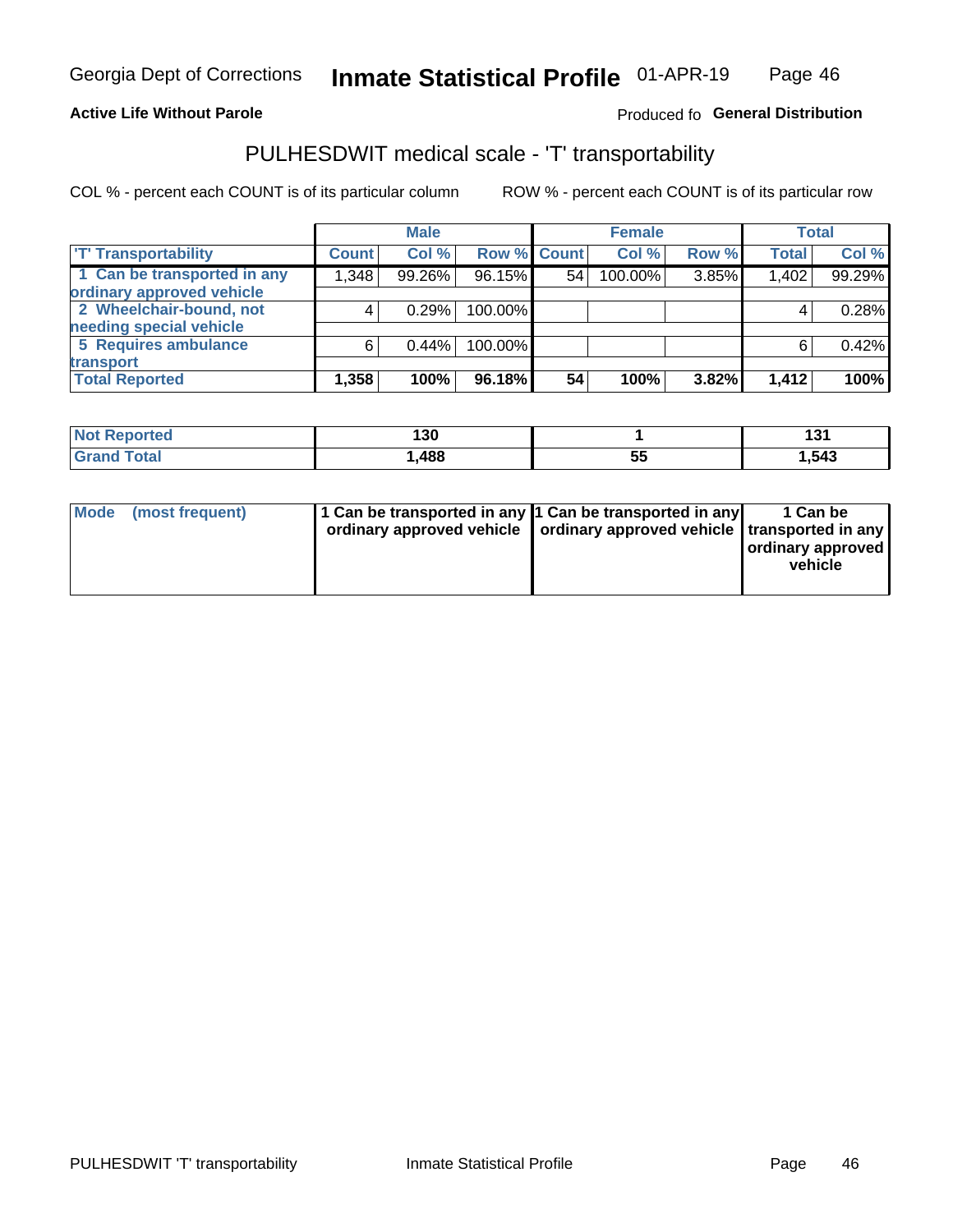#### Inmate Statistical Profile 01-APR-19 Page 47

#### **Active Life Without Parole**

### **Produced for General Distribution**

### Number of prior Georgia incarcerations

COL % - percent each COUNT is of its particular column

|                                       |       | <b>Male</b> |             |    | <b>Female</b> |          |       | <b>Total</b> |
|---------------------------------------|-------|-------------|-------------|----|---------------|----------|-------|--------------|
| <b>Num of Prior GA Incarcerations</b> | Count | Col %       | Row % Count |    | Col %         | Row %    | Total | Col %        |
| $\bf{0}$                              | 753   | 50.60%      | 94.48%      | 44 | 80.00%        | 5.52%    | 797   | 51.65%       |
|                                       | 294   | 19.76%      | $98.00\%$   | 6  | 10.91%        | $2.00\%$ | 300   | 19.44%       |
|                                       | 189   | 12.70%      | 98.95%      | 2  | 3.64%         | 1.05%    | 191   | 12.38%       |
| 3                                     | 121   | 8.13%       | 98.37%      | 2  | 3.64%         | 1.63%    | 123   | 7.97%        |
| 4                                     | 61    | 4.10%       | 100.00%     |    |               |          | 61    | 3.95%        |
| 5                                     | 38    | 2.55%       | 100.00%     |    |               |          | 38    | 2.46%        |
| <b>More Than 5</b>                    | 32    | 2.15%       | 96.97%      |    | 1.82%         | 3.03%    | 33    | 2.14%        |
| <b>Total Reported</b>                 | 1,488 | 100%        | 96.44%      | 55 | 100.0%        | 3.56%    | 1,543 | 100%         |

| orted<br>NO                      |     |          |       |
|----------------------------------|-----|----------|-------|
| <b>cotal</b><br>$\mathbf{v}$ and | 488 | . .<br>ູ | 1,543 |

| Mean (average)       | 1 1 2 | .42 | 1.10 |
|----------------------|-------|-----|------|
| Median (middle)      |       |     |      |
| Mode (most frequent) |       |     |      |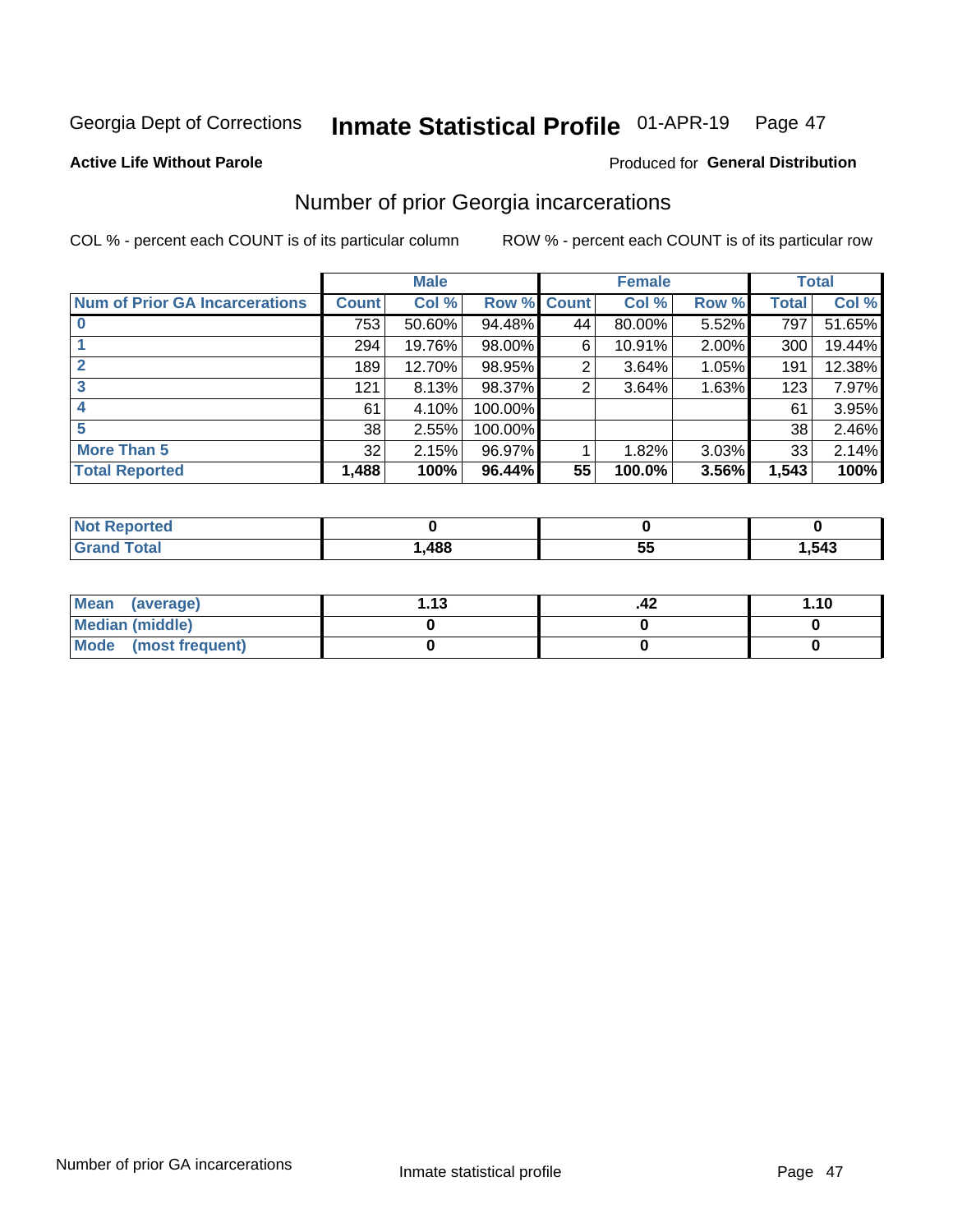#### Inmate Statistical Profile 01-APR-19 Page 48

**Active Life Without Parole** 

Produced for General Distribution

### Prison sentence in years

COL % - percent each COUNT is of its particular column

ROW % - percent each COUNT is of its particular row

|                                 | <b>Male</b>  |            |                    |    | <b>Female</b> | $\tau$ otal |              |         |
|---------------------------------|--------------|------------|--------------------|----|---------------|-------------|--------------|---------|
| <b>Prison Sentence In Years</b> | <b>Count</b> | Col %      | <b>Row % Count</b> |    | Col%          | Row %       | <b>Total</b> | Col %   |
| <b>Life Without Parole</b>      | .488         | $100.00\%$ | 96.44%             | 55 | $100.00\%$    | $3.56\%$    | 1.543        | 100.00% |
| <b>Total Reported</b>           | $ $ ,488     | 100%       | $96.44\%$          | 55 | 100%          | 3.56%       | 1,543        | 100%    |

| Reported |      |         |      |
|----------|------|---------|------|
| Total    | .488 | --<br>◡ | .543 |

#### **Determinate (numeric) sentences only**

| <b>Mean</b> | (average) |  |  |
|-------------|-----------|--|--|
|             |           |  |  |

All sentences (including determinate), with life, life without parole, and death sentences figured at 45 years

| Me<br>.<br> | -- | -- |  |
|-------------|----|----|--|
|             |    |    |  |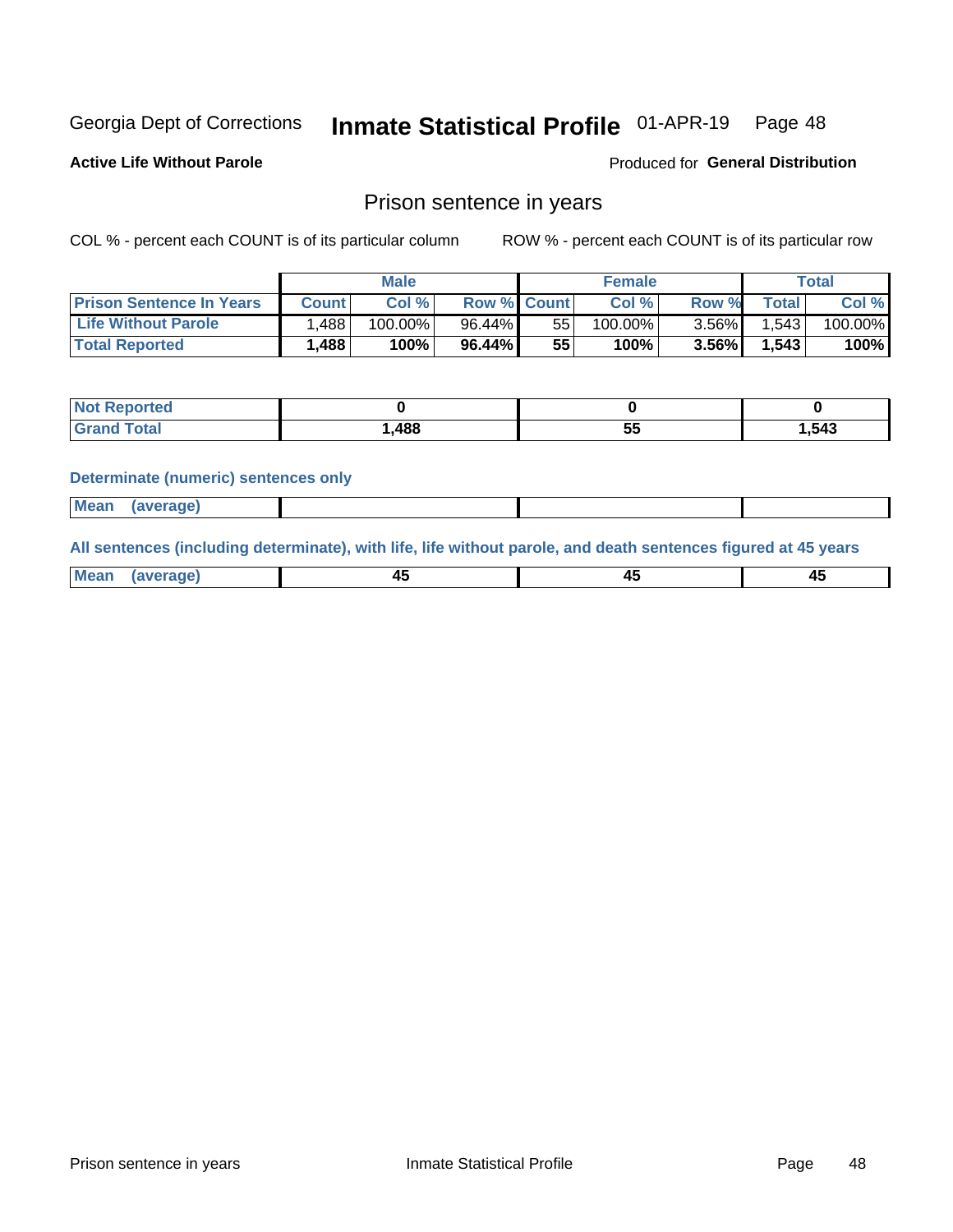#### Georgia Dept of Corrections Inmate Statistical Profile 01-APR-19 Page 49

#### **Active Life Without Parole**

#### Produced for General Distribution

### Primary offense, broken out into felonies vs misdemeanors

COL % - percent each COUNT is of its particular column

|                                  | <b>Male</b>  |         |                    | <b>Female</b>   |         |          | Total        |         |
|----------------------------------|--------------|---------|--------------------|-----------------|---------|----------|--------------|---------|
| <b>Felonies and Misdemeanors</b> | <b>Count</b> | Col%    | <b>Row % Count</b> |                 | Col%    | Row %    | <b>Total</b> | Col %   |
| <b>Felonies</b>                  | .483         | 100.00% | $96.55\%$          | 53              | 100.00% | $3.45\%$ | 1.536        | 100.00% |
| <b>Total Reported</b>            | 1,483        | $100\%$ | 96.55%             | 53 <sub>1</sub> | 100%    | 3.45%    | 1,536        | 100%    |

| <b>Not Reported</b> |      |      |       |
|---------------------|------|------|-------|
| <b>Grand Total</b>  | ,488 | ,485 | .,543 |

| <b>Mode</b><br>frequent)<br>nies<br>≧ (most tr.<br>. | onies<br>. | lonies<br>ею<br>____ |
|------------------------------------------------------|------------|----------------------|
|------------------------------------------------------|------------|----------------------|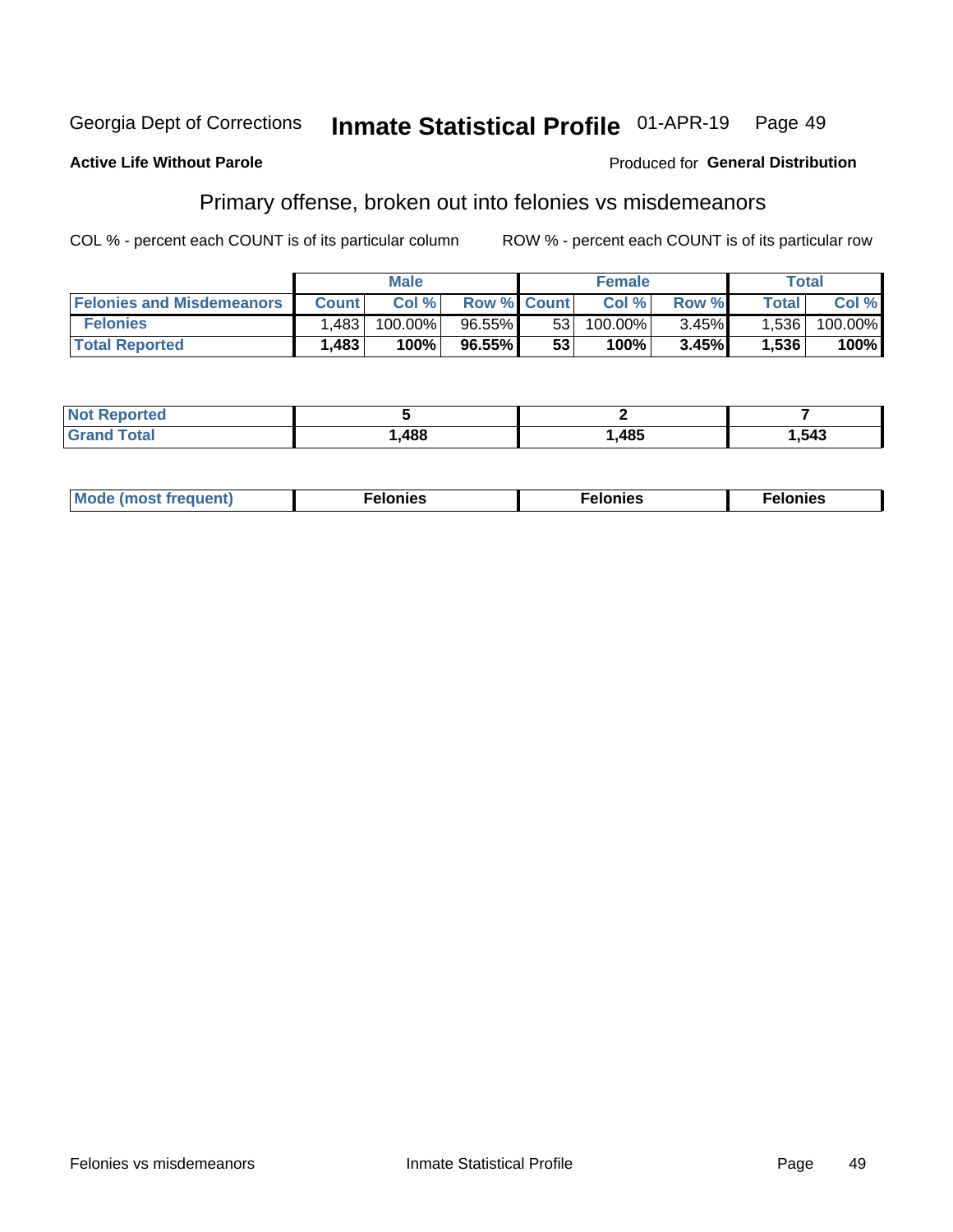#### Inmate Statistical Profile 01-APR-19 Page 50

### **Active Life Without Parole**

#### Produced for General Distribution

### Primary offense, broken out into six broad crime categories

COL % - percent each COUNT is of its particular column

|                         | <b>Male</b>  |        |           | <b>Female</b>      |        |          | <b>Total</b>     |        |
|-------------------------|--------------|--------|-----------|--------------------|--------|----------|------------------|--------|
| <b>Crime Categories</b> | <b>Count</b> | Col %  |           | <b>Row % Count</b> | Col %  | Row %    | <b>Total</b>     | Col %  |
| <b>Violent</b>          | 1,281        | 86.09% | 95.96%    | 54                 | 98.18% | $4.04\%$ | 1,335            | 86.52% |
| <b>Sex Crime</b>        | 198          | 13.31% | 99.50%    |                    | 1.82%  | $.50\%$  | 199 <sub>1</sub> | 12.90% |
| <b>Drug</b><br>4        | ⇁            | .47%   | 100.00%   |                    | .00%   |          |                  | .45%   |
| <b>Other</b><br>6       | 2            | .13%   | 100.00%   |                    | .00%   |          |                  | .13%   |
| <b>Total Reported</b>   | 1,488        | 100%   | $96.44\%$ | 55                 | 100%   | 3.56%    | 1,543            | 100%   |

| orted<br><b>NOT REPO</b> |      |           |      |
|--------------------------|------|-----------|------|
| Total                    | ,488 | --<br>JJ. | .543 |

| <b>Mode (most frequent)</b> |         |                | --             |
|-----------------------------|---------|----------------|----------------|
|                             | violent | <b>Violent</b> | <b>Violent</b> |
|                             |         |                |                |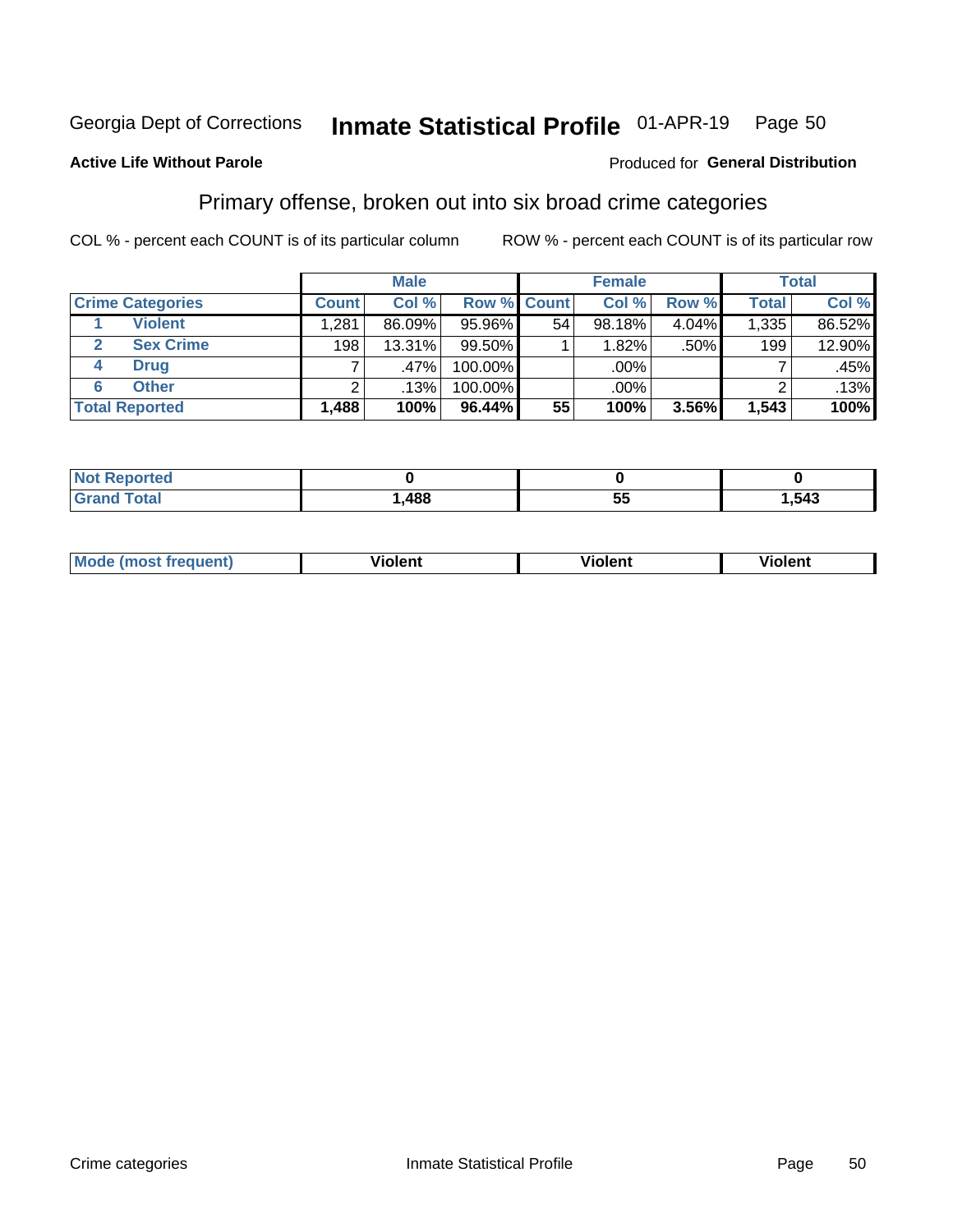#### Inmate Statistical Profile 01-APR-19 Page 51

#### **Active Life Without Parole**

#### Produced for General Distribution

## Primary offense, detailed offense code

COL % - percent each COUNT is of its particular column

|                                                   |                | <b>Male</b>                |                   |                 | <b>Female</b> |         |                | <b>Total</b>    |
|---------------------------------------------------|----------------|----------------------------|-------------------|-----------------|---------------|---------|----------------|-----------------|
| <b>Primary Offense</b>                            | <b>Count</b>   | $\overline{\text{Col }^9}$ | Row %             | <b>Count</b>    | Col %         | Row %   | <b>Total</b>   | Col %           |
| <b>Agg Sex Battery Atmpt (2099)</b>               | 1.             | .07%                       | 100.00%           |                 |               |         | 1              | $.06\%$         |
| <b>Aggrav Assault (1302)</b>                      |                |                            |                   | $\mathbf{1}$    | 1.82%         | 100.00% | 1              | .06%            |
| <b>Aggrav Battery (1305)</b>                      | 1              | .07%                       | 100.00%           |                 |               |         | 1              | .06%            |
| <b>Aggrav Child Molestation (2021)</b>            | 28             | 1.88%                      | 100.00%           |                 |               |         | 28             | 1.81%           |
| <b>Aggrav Sexual Battery (2009)</b>               | 6              | .40%                       | 100.00%           |                 |               |         | 6              | .39%            |
| <b>Aggrav Sodomy (2003)</b>                       | 10             | .67%                       | 100.00%           |                 |               |         | 10             | .65%            |
| <b>Armed Robbery (1902)</b>                       | 154            | 10.35%                     | 99.35%            | $\mathbf 1$     | 1.82%         | .65%    | 155            | 10.05%          |
| <b>Child Molestation (2019)</b>                   | 5              | .34%                       | 100.00%           |                 |               |         | 5              | .32%            |
| <b>False Imprisonment (1308)</b>                  |                | .07%                       | 100.00%           |                 |               |         |                | $.06\%$         |
| <b>Hijacking Motor Vehicle (1911)</b>             | 1              | .07%                       | 100.00%           |                 |               |         | 1              | .06%            |
| Kidnapping (1311)                                 | 95             | 6.38%                      | 100.00%           |                 |               |         | 95             | 6.16%           |
| <b>Murder (1101)</b>                              | 1,027          | 69.02%                     | 95.18%            | 52              | 94.55%        | 4.82%   | 1,079          | 69.93%          |
| <b>Poss Firearm Convct Felon</b>                  | $\overline{2}$ | .13%                       | 100.00%           |                 |               |         | $\overline{2}$ | .13%            |
| (2914)                                            |                |                            |                   |                 |               |         |                |                 |
| <b>Poss Of Firearm Dur Crime</b><br>(2910)        | $\mathbf{1}$   | .07%                       | 100.00%           |                 |               |         | 1              | $.06\%$         |
| Poss W Int Dist Cocaine (4050)                    | 1              | .07%                       | 100.00%           |                 |               |         | 1              | $.06\%$         |
| <b>Rape (2001)</b>                                | 148            | 9.95%                      | 99.33%            | $\mathbf{1}$    | 1.82%         | .67%    | 149            | 9.66%           |
| <b>S/D Cocaine (4021)</b>                         | 1              | .07%                       | 100.00%           |                 |               |         | 1              | $.06\%$         |
| S/D Cont Sub Public (4017)                        | 1              | .07%                       | 100.00%           |                 |               |         | 1              | $.06\%$         |
| S/D Cont Sub School (4018)                        | 1              | .07%                       | 100.00%           |                 |               |         | 1              | .06%            |
| <b>Traf Cocaine 401+ Gm (4103)</b>                | $\overline{2}$ | .13%                       | 100.00%           |                 |               |         | $\overline{2}$ | .13%            |
| <b>Traf Methamph 28-199 Gm</b>                    | 1              | .07%                       | 100.00%           |                 |               |         | 1              | .06%            |
| (4140)<br><b>Traffick Sexual Servitude (1331)</b> | 1              |                            |                   |                 |               |         |                |                 |
| <b>Total Rported</b>                              | 1,488          | .07%<br>100%               | 100.00%<br>96.44% | $\overline{55}$ | 100%          | 3.56%   | 1,543          | $.06\%$<br>100% |
|                                                   |                |                            |                   |                 |               |         |                |                 |

| Reported     |      |           |      |
|--------------|------|-----------|------|
| <b>Total</b> | ,488 | . .<br>J, | .543 |

| Mode (most frequent) | 1101 Murder | 1101 Murder | 1101 Murder |
|----------------------|-------------|-------------|-------------|
|                      |             |             |             |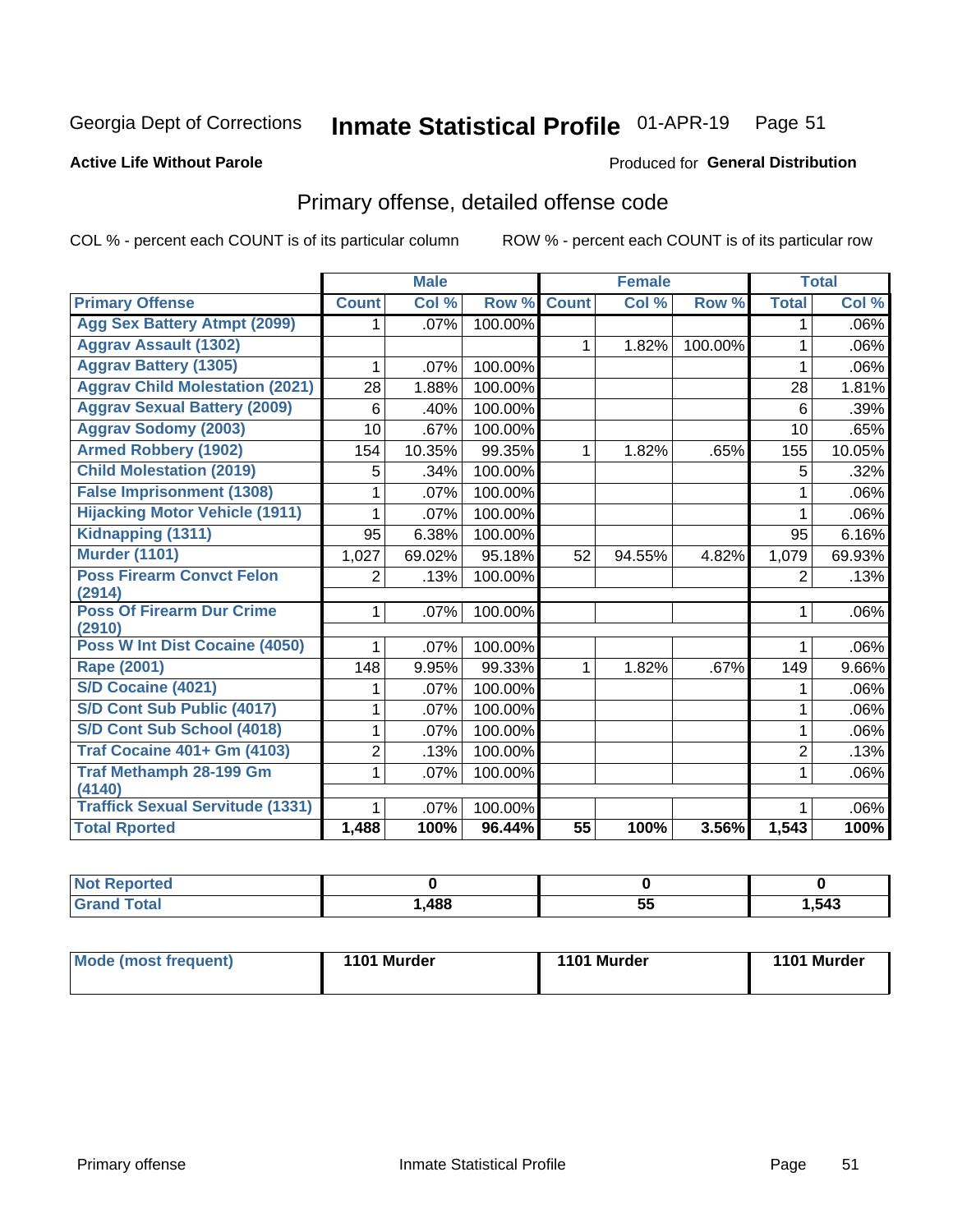## Inmate Statistical Profile 01-APR-19 Page 52

### **Active Life Without Parole**

#### Produced for General Distribution

## County of conviction of primary offense

COL % - percent each COUNT is of its particular column

|     |                             |                | <b>Male</b> |         |                | <b>Female</b> |        |                | <b>Total</b> |
|-----|-----------------------------|----------------|-------------|---------|----------------|---------------|--------|----------------|--------------|
|     | <b>County of Conviction</b> | <b>Count</b>   | Col %       | Row %   | <b>Count</b>   | Col %         | Row %  | <b>Total</b>   | Col %        |
| 000 | <b>Unknown</b>              | 5              | .34%        | 71.43%  | $\overline{2}$ | 3.64%         | 28.57% | 7              | .45%         |
| 001 | <b>Appling County</b>       | 4              | .27%        | 100.00% |                |               |        | 4              | .26%         |
| 002 | <b>Atkinson County</b>      | 4              | .27%        | 100.00% |                |               |        | 4              | .26%         |
| 003 | <b>Bacon County</b>         | 5              | .34%        | 100.00% |                |               |        | 5              | .32%         |
| 004 | <b>Baker County</b>         | $\mathbf{1}$   | .07%        | 100.00% |                |               |        | 1              | .06%         |
| 005 | <b>Baldwin County</b>       | 5              | .34%        | 100.00% |                |               |        | 5              | .32%         |
| 006 | <b>Banks County</b>         | 3              | .20%        | 100.00% |                |               |        | $\overline{3}$ | .19%         |
| 007 | <b>Barrow County</b>        | $\overline{7}$ | .47%        | 100.00% |                |               |        | $\overline{7}$ | .45%         |
| 008 | <b>Bartow County</b>        | 9              | .60%        | 90.00%  | 1              | 1.82%         | 10.00% | 10             | .65%         |
| 009 | <b>Ben Hill County</b>      | 8              | .54%        | 100.00% |                |               |        | 8              | .52%         |
| 010 | <b>Berrien County</b>       | $\overline{c}$ | .13%        | 100.00% |                |               |        | $\overline{2}$ | .13%         |
| 011 | <b>Bibb County</b>          | 47             | 3.16%       | 95.92%  | $\overline{2}$ | 3.64%         | 4.08%  | 49             | 3.18%        |
| 012 | <b>Bleckley County</b>      | $\mathbf{1}$   | .07%        | 100.00% |                |               |        | $\mathbf{1}$   | .06%         |
| 013 | <b>Brantley County</b>      | $\overline{2}$ | .13%        | 100.00% |                |               |        | $\overline{2}$ | .13%         |
| 014 | <b>Brooks County</b>        | $\overline{c}$ | .13%        | 100.00% |                |               |        | $\overline{2}$ | .13%         |
| 015 | <b>Bryan County</b>         | $\mathbf{1}$   | .07%        | 100.00% |                |               |        | $\mathbf{1}$   | .06%         |
| 016 | <b>Bulloch County</b>       | 7              | .47%        | 87.50%  | 1              | 1.82%         | 12.50% | 8              | .52%         |
| 017 | <b>Burke County</b>         | 13             | .87%        | 100.00% |                |               |        | 13             | .84%         |
| 018 | <b>Butts County</b>         | 5              | .34%        | 100.00% |                |               |        | 5              | .32%         |
| 019 | <b>Calhoun County</b>       | $\overline{c}$ | .13%        | 100.00% |                |               |        | $\overline{c}$ | .13%         |
| 020 | <b>Camden County</b>        | 6              | .40%        | 100.00% |                |               |        | 6              | .39%         |
| 021 | <b>Candler County</b>       | 3              | .20%        | 100.00% |                |               |        | 3              | .19%         |
| 022 | <b>Carroll County</b>       | 5              | .34%        | 100.00% |                |               |        | 5              | .32%         |
| 023 | <b>Catoosa County</b>       | 4              | .27%        | 80.00%  | 1              | 1.82%         | 20.00% | 5              | .32%         |
| 025 | <b>Chatham County</b>       | 60             | 4.03%       | 96.77%  | $\overline{2}$ | 3.64%         | 3.23%  | 62             | 4.02%        |
| 027 | <b>Chattooga County</b>     | $\overline{2}$ | .13%        | 100.00% |                |               |        | $\overline{2}$ | .13%         |
| 028 | <b>Cherokee County</b>      | 8              | .54%        | 100.00% |                |               |        | 8              | .52%         |
| 029 | <b>Clarke County</b>        | 23             | 1.55%       | 95.83%  | 1              | 1.82%         | 4.17%  | 24             | 1.56%        |
| 030 | <b>Clay County</b>          | $\mathbf{1}$   | .07%        | 100.00% |                |               |        | $\mathbf{1}$   | .06%         |
| 031 | <b>Clayton County</b>       | 68             | 4.57%       | 93.15%  | 5              | 9.09%         | 6.85%  | 73             | 4.73%        |
| 032 | <b>Clinch County</b>        | $\mathbf{1}$   | .07%        | 100.00% |                |               |        | 1              | .06%         |
| 033 | <b>Cobb County</b>          | 71             | 4.77%       | 97.26%  | 2              | 3.64%         | 2.74%  | 73             | 4.73%        |
| 034 | <b>Coffee County</b>        | 9              | .60%        | 90.00%  | 1              | 1.82%         | 10.00% | 10             | .65%         |
| 035 | <b>Colquitt County</b>      | $\overline{2}$ | .13%        | 100.00% |                |               |        | $\overline{2}$ | .13%         |
| 036 | <b>Columbia County</b>      | 9              | .60%        | 81.82%  | $\overline{2}$ | 3.64%         | 18.18% | 11             | .71%         |
| 037 | <b>Cook County</b>          | 5              | .34%        | 100.00% |                |               |        | 5              | .32%         |
| 038 | <b>Coweta County</b>        | 9              | .60%        | 100.00% |                |               |        | 9              | .58%         |
| 040 | <b>Crisp County</b>         | $\overline{7}$ | .47%        | 100.00% |                |               |        | $\overline{7}$ | .45%         |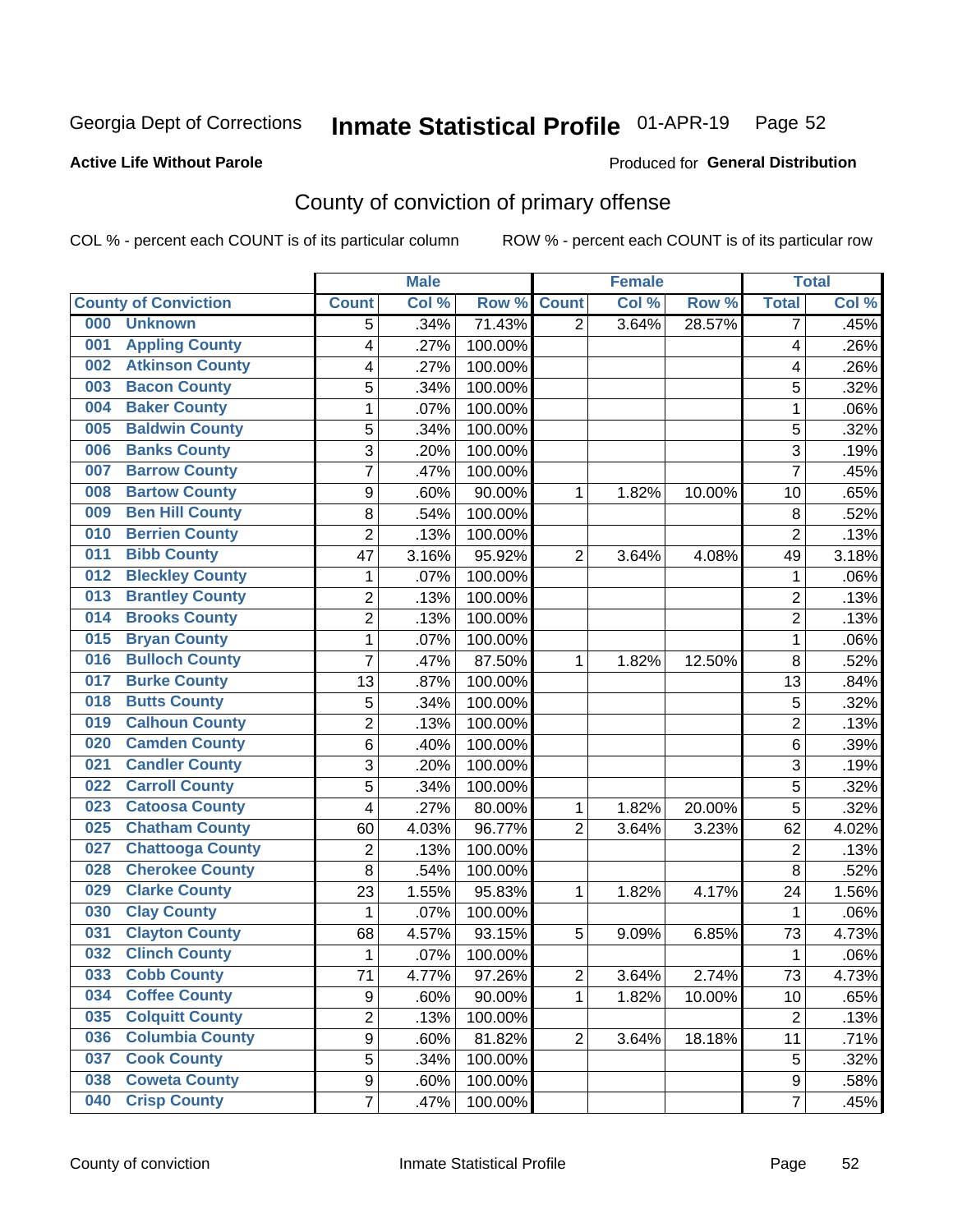## Inmate Statistical Profile 01-APR-19 Page 53

#### **Active Life Without Parole**

#### Produced for General Distribution

## County of conviction of primary offense

COL % - percent each COUNT is of its particular column

|                                 |                         | <b>Male</b> |         |                | <b>Female</b> |        |                | <b>Total</b> |
|---------------------------------|-------------------------|-------------|---------|----------------|---------------|--------|----------------|--------------|
| <b>County of Conviction</b>     | <b>Count</b>            | Col %       | Row %   | <b>Count</b>   | Col %         | Row %  | <b>Total</b>   | Col %        |
| <b>Dade County</b><br>041       | 1                       | .07%        | 100.00% |                |               |        | 1              | .06%         |
| <b>Dawson County</b><br>042     | $\overline{2}$          | .13%        | 100.00% |                |               |        | $\overline{2}$ | .13%         |
| <b>Decatur County</b><br>043    | $\overline{7}$          | .47%        | 100.00% |                |               |        | $\overline{7}$ | .45%         |
| <b>Dekalb County</b><br>044     | 135                     | 9.07%       | 97.12%  | 4              | 7.27%         | 2.88%  | 139            | 9.01%        |
| <b>Dooly County</b><br>046      | $\overline{2}$          | .13%        | 100.00% |                |               |        | $\overline{2}$ | .13%         |
| <b>Dougherty County</b><br>047  | 28                      | 1.88%       | 96.55%  | 1              | 1.82%         | 3.45%  | 29             | 1.88%        |
| <b>Douglas County</b><br>048    | 35                      | 2.35%       | 94.59%  | $\overline{2}$ | 3.64%         | 5.41%  | 37             | 2.40%        |
| <b>Early County</b><br>049      | $\overline{2}$          | .13%        | 100.00% |                |               |        | $\overline{2}$ | .13%         |
| <b>Effingham County</b><br>051  | 6                       | .40%        | 100.00% |                |               |        | 6              | .39%         |
| <b>Elbert County</b><br>052     | 3                       | .20%        | 100.00% |                |               |        | 3              | .19%         |
| <b>Emanuel County</b><br>053    | 10                      | .67%        | 100.00% |                |               |        | 10             | .65%         |
| <b>Fayette County</b><br>056    | 8                       | .54%        | 100.00% |                |               |        | 8              | .52%         |
| <b>Floyd County</b><br>057      | 32                      | 2.15%       | 96.97%  | 1              | 1.82%         | 3.03%  | 33             | 2.14%        |
| <b>Forsyth County</b><br>058    | $\overline{\mathbf{4}}$ | .27%        | 80.00%  | 1              | 1.82%         | 20.00% | 5              | .32%         |
| <b>Franklin County</b><br>059   | 6                       | .40%        | 85.71%  | 1              | 1.82%         | 14.29% | $\overline{7}$ | .45%         |
| <b>Fulton County</b><br>060     | 197                     | 13.24%      | 98.50%  | 3              | 5.45%         | 1.50%  | 200            | 12.96%       |
| <b>Gilmer County</b><br>061     | $\overline{2}$          | .13%        | 100.00% |                |               |        | $\overline{2}$ | .13%         |
| <b>Glynn County</b><br>063      | 20                      | 1.34%       | 100.00% |                |               |        | 20             | 1.30%        |
| <b>Gordon County</b><br>064     | $\overline{7}$          | .47%        | 100.00% |                |               |        | $\overline{7}$ | .45%         |
| <b>Grady County</b><br>065      | 3                       | .20%        | 100.00% |                |               |        | 3              | .19%         |
| <b>Greene County</b><br>066     | $\overline{2}$          | .13%        | 100.00% |                |               |        | $\overline{2}$ | .13%         |
| <b>Gwinnett County</b><br>067   | 64                      | 4.30%       | 94.12%  | 4              | 7.27%         | 5.88%  | 68             | 4.41%        |
| <b>Habersham County</b><br>068  | 4                       | .27%        | 100.00% |                |               |        | 4              | .26%         |
| <b>Hall County</b><br>069       | 22                      | 1.48%       | 84.62%  | $\overline{4}$ | 7.27%         | 15.38% | 26             | 1.69%        |
| <b>Haralson County</b><br>071   | 5                       | .34%        | 100.00% |                |               |        | 5              | .32%         |
| <b>Harris County</b><br>072     | $\overline{2}$          | .13%        | 100.00% |                |               |        | $\overline{2}$ | .13%         |
| <b>Hart County</b><br>073       | $\overline{3}$          | .20%        | 100.00% |                |               |        | $\overline{3}$ | .19%         |
| <b>Henry County</b><br>075      | 19                      | 1.28%       | 95.00%  | 1              | 1.82%         | 5.00%  | 20             | 1.30%        |
| <b>Houston County</b><br>076    | 26                      | 1.75%       | 100.00% |                |               |        | 26             | 1.69%        |
| <b>Irwin County</b><br>077      | $\overline{2}$          | .13%        | 100.00% |                |               |        | $\overline{2}$ | .13%         |
| <b>Jackson County</b><br>078    | 11                      | .74%        | 100.00% |                |               |        | 11             | .71%         |
| 079<br><b>Jasper County</b>     | 1                       | .07%        | 100.00% |                |               |        | 1              | .06%         |
| <b>Jeff Davis County</b><br>080 | 1                       | .07%        | 100.00% |                |               |        | $\mathbf{1}$   | .06%         |
| <b>Jefferson County</b><br>081  | 6                       | .40%        | 100.00% |                |               |        | 6              | .39%         |
| <b>Jenkins County</b><br>082    | $\overline{2}$          | .13%        | 100.00% |                |               |        | 2              | .13%         |
| <b>Johnson County</b><br>083    | 1                       | .07%        | 100.00% |                |               |        | 1              | .06%         |
| <b>Jones County</b><br>084      | 1                       | .07%        | 50.00%  | 1              | 1.82%         | 50.00% | $\overline{2}$ | .13%         |
| <b>Lamar County</b><br>085      | 1                       | .07%        | 100.00% |                |               |        | 1              | .06%         |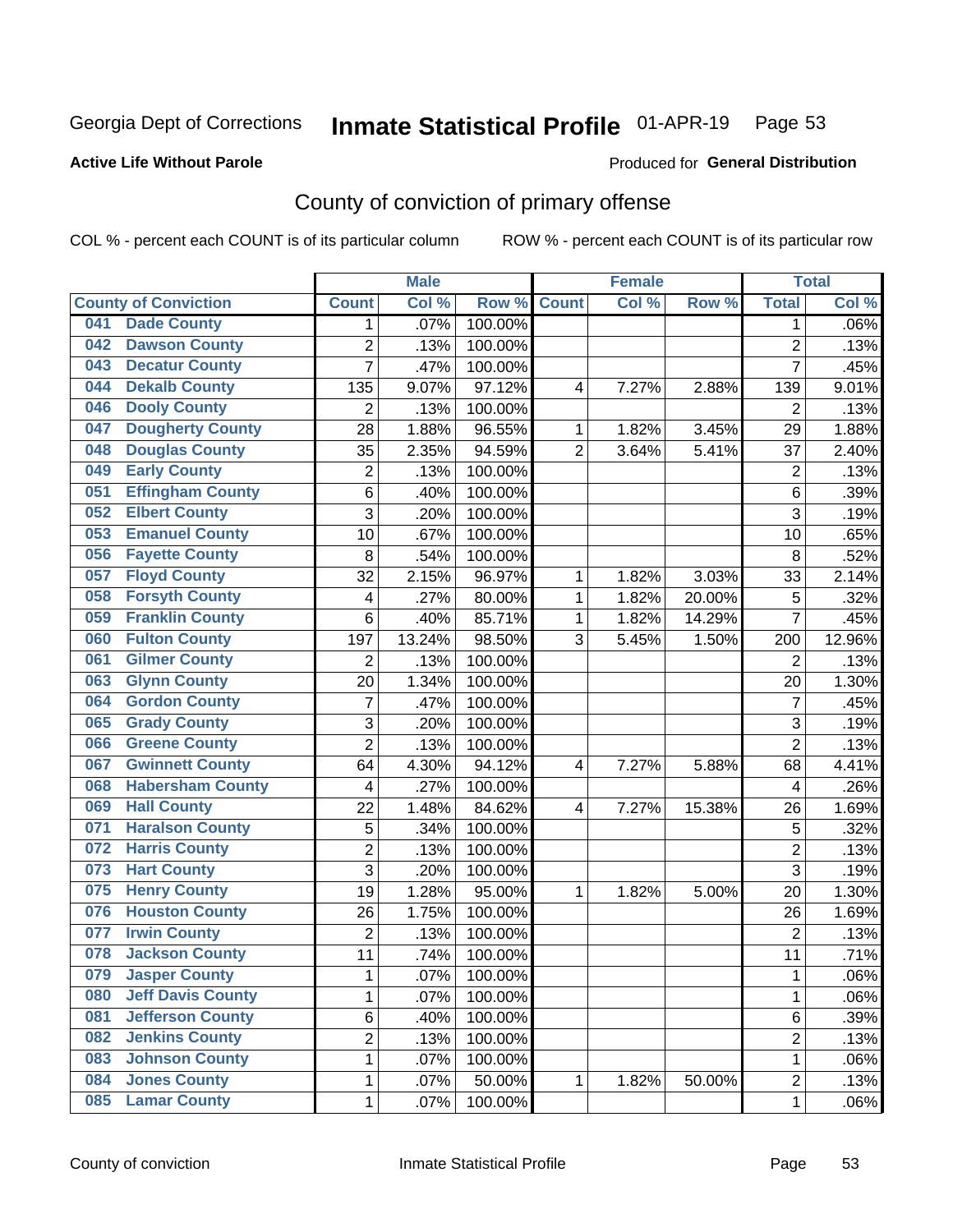#### Inmate Statistical Profile 01-APR-19 Page 54

#### **Active Life Without Parole**

#### Produced for General Distribution

### County of conviction of primary offense

COL % - percent each COUNT is of its particular column

|                                            |                | <b>Male</b> |         |                | <b>Female</b> |        |                | <b>Total</b> |
|--------------------------------------------|----------------|-------------|---------|----------------|---------------|--------|----------------|--------------|
| <b>County of Conviction</b>                | <b>Count</b>   | Col %       | Row %   | <b>Count</b>   | Col %         | Row %  | <b>Total</b>   | Col %        |
| <b>Lanier County</b><br>086                | 2              | .13%        | 100.00% |                |               |        | 2              | .13%         |
| <b>Laurens County</b><br>087               | 4              | .27%        | 100.00% |                |               |        | 4              | .26%         |
| <b>Lee County</b><br>088                   | 4              | .27%        | 100.00% |                |               |        | 4              | .26%         |
| <b>Liberty County</b><br>089               | 7              | .47%        | 100.00% |                |               |        | 7              | .45%         |
| <b>Long County</b><br>091                  | 5              | .34%        | 100.00% |                |               |        | 5              | .32%         |
| <b>Lowndes County</b><br>092               | 7              | .47%        | 100.00% |                |               |        | $\overline{7}$ | .45%         |
| <b>Lumpkin County</b><br>093               | 1              | .07%        | 100.00% |                |               |        | 1              | .06%         |
| <b>Madison County</b><br>095               | $\overline{2}$ | .13%        | 100.00% |                |               |        | $\overline{2}$ | .13%         |
| <b>Marion County</b><br>096                | 1              | .07%        | 100.00% |                |               |        | 1              | .06%         |
| <b>Mcduffie County</b><br>097              | 3              | .20%        | 100.00% |                |               |        | 3              | .19%         |
| <b>Miller County</b><br>100                | 1              | .07%        | 100.00% |                |               |        | 1              | .06%         |
| <b>Mitchell County</b><br>101              | 1              | .07%        | 100.00% |                |               |        | $\mathbf{1}$   | .06%         |
| <b>Monroe County</b><br>102                | 7              | .47%        | 100.00% |                |               |        | $\overline{7}$ | .45%         |
| <b>Morgan County</b><br>104                | 1              | .07%        | 100.00% |                |               |        | $\mathbf{1}$   | .06%         |
| <b>Murray County</b><br>105                | 3              | .20%        | 100.00% |                |               |        | 3              | .19%         |
| <b>Muscogee County</b><br>106              | 43             | 2.89%       | 97.73%  | 1              | 1.82%         | 2.27%  | 44             | 2.85%        |
| <b>Newton County</b><br>107                | 12             | .81%        | 85.71%  | $\overline{2}$ | 3.64%         | 14.29% | 14             | .91%         |
| <b>Oconee County</b><br>108                | 1              | .07%        | 100.00% |                |               |        | 1              | .06%         |
| <b>Oglethorpe County</b><br>109            | 1              | .07%        | 100.00% |                |               |        | $\mathbf{1}$   | .06%         |
| <b>Paulding County</b><br>110              | 3              | .20%        | 100.00% |                |               |        | 3              | .19%         |
| <b>Peach County</b><br>111                 | 4              | .27%        | 100.00% |                |               |        | 4              | .26%         |
| <b>Pickens County</b><br>$\overline{112}$  | $\overline{2}$ | .13%        | 100.00% |                |               |        | $\overline{2}$ | .13%         |
| 113<br><b>Pierce County</b>                | $\overline{2}$ | .13%        | 100.00% |                |               |        | $\overline{2}$ | .13%         |
| <b>Pike County</b><br>114                  | $\overline{3}$ | .20%        | 60.00%  | $\overline{2}$ | 3.64%         | 40.00% | 5              | .32%         |
| <b>Polk County</b><br>$\overline{115}$     | 5              | .34%        | 100.00% |                |               |        | 5              | .32%         |
| <b>Pulaski County</b><br>116               | 1              | .07%        | 100.00% |                |               |        | $\mathbf{1}$   | .06%         |
| <b>Putnam County</b><br>117                | 7              | .47%        | 100.00% |                |               |        | $\overline{7}$ | .45%         |
| <b>Rabun County</b><br>119                 | 1              | .07%        | 100.00% |                |               |        | $\mathbf{1}$   | .06%         |
| <b>Randolph County</b><br>120              | 2              | .13%        | 100.00% |                |               |        | $\overline{2}$ | .13%         |
| <b>Richmond County</b><br>121              | 73             | 4.91%       | 97.33%  | $\overline{2}$ | 3.64%         | 2.67%  | 75             | 4.86%        |
| <b>Rockdale County</b><br>122              | 11             | .74%        | 100.00% |                |               |        | 11             | .71%         |
| 125<br><b>Seminole County</b>              | 2              | .13%        | 100.00% |                |               |        | 2              | .13%         |
| <b>Spalding County</b><br>126              | 14             | .94%        | 100.00% |                |               |        | 14             | .91%         |
| <b>Stephens County</b><br>127              | 3              | .20%        | 100.00% |                |               |        | 3              | .19%         |
| <b>Stewart County</b><br>128               | 1              | .07%        | 100.00% |                |               |        | $\mathbf{1}$   | .06%         |
| <b>Sumter County</b><br>129                | $\overline{2}$ | .13%        | 100.00% |                |               |        | $\overline{2}$ | .13%         |
| <b>Taliaferro County</b><br>131            | 1              | .07%        | 100.00% |                |               |        | $\mathbf{1}$   | .06%         |
| <b>Tattnall County</b><br>$\overline{132}$ | 4              | .27%        | 80.00%  | 1              | 1.82%         | 20.00% | 5              | .32%         |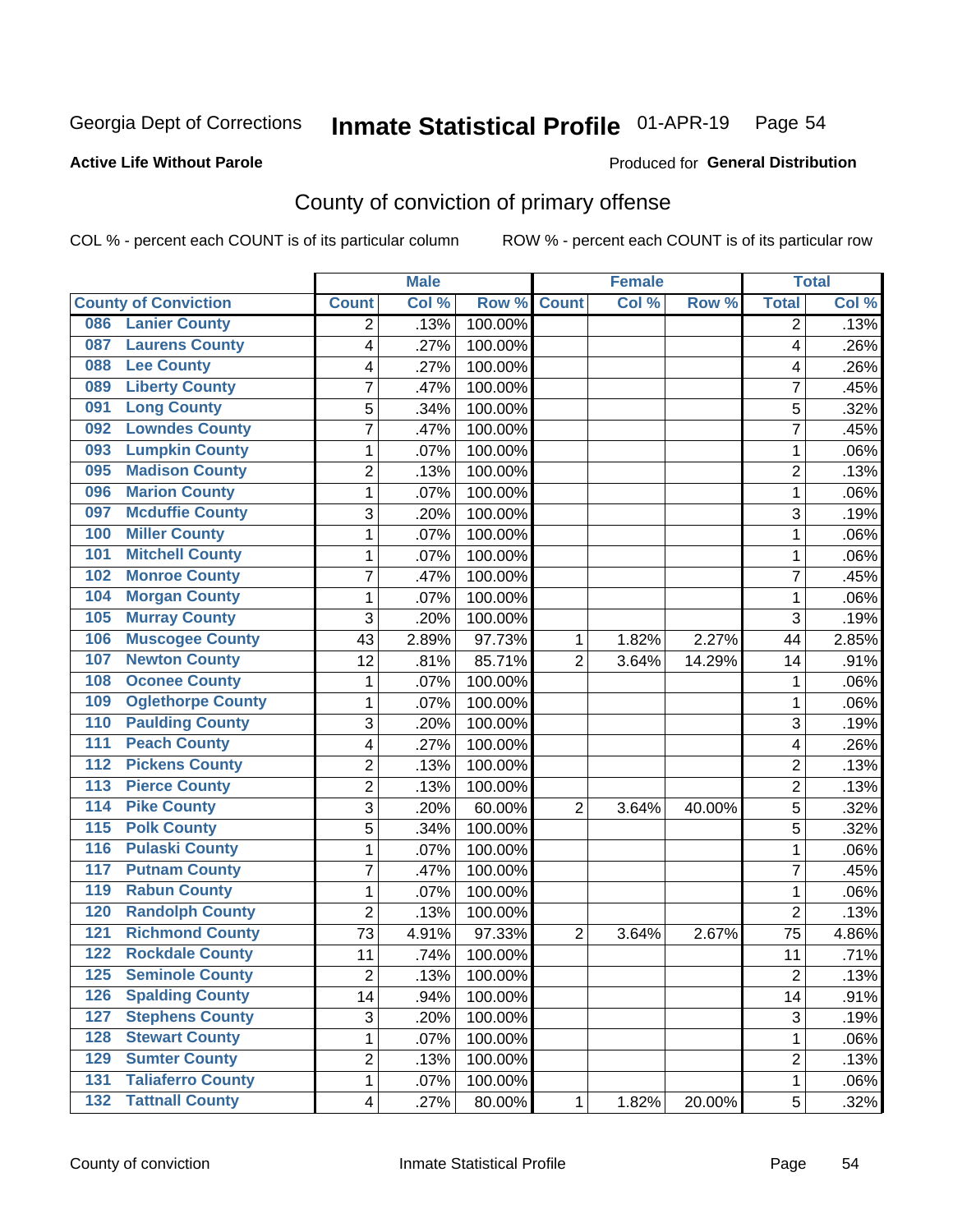## Inmate Statistical Profile 01-APR-19 Page 55

### **Active Life Without Parole**

#### Produced for General Distribution

## County of conviction of primary offense

COL % - percent each COUNT is of its particular column

|                                 |                | <b>Male</b> |         |              | <b>Female</b> |        |              | <b>Total</b> |
|---------------------------------|----------------|-------------|---------|--------------|---------------|--------|--------------|--------------|
| <b>County of Conviction</b>     | <b>Count</b>   | Col %       | Row %   | <b>Count</b> | Col %         | Row %  | <b>Total</b> | Col %        |
| <b>Taylor County</b><br>133     | 2              | .13%        | 100.00% |              |               |        | 2            | .13%         |
| <b>Terrell County</b><br>135    | $\overline{2}$ | .13%        | 100.00% |              |               |        | 2            | .13%         |
| <b>Thomas County</b><br>136     | 6              | .40%        | 100.00% |              |               |        | 6            | .39%         |
| <b>Tift County</b><br>137       | 9              | .60%        | 100.00% |              |               |        | 9            | .58%         |
| <b>Toombs County</b><br>138     | 10             | .67%        | 100.00% |              |               |        | 10           | .65%         |
| <b>Towns County</b><br>139      | 1              | .07%        | 100.00% |              |               |        |              | .06%         |
| <b>Treutlen County</b><br>140   | 5              | .34%        | 100.00% |              |               |        | 5            | .32%         |
| <b>Troup County</b><br>141      | 11             | .74%        | 91.67%  | 1            | 1.82%         | 8.33%  | 12           | .78%         |
| <b>Turner County</b><br>142     | $\overline{2}$ | .13%        | 100.00% |              |               |        | 2            | .13%         |
| <b>Twiggs County</b><br>143     | 1              | .07%        | 100.00% |              |               |        |              | .06%         |
| <b>Upson County</b><br>145      | 5              | .34%        | 100.00% |              |               |        | 5            | .32%         |
| <b>Walker County</b><br>146     | 11             | .74%        | 91.67%  | 1            | 1.82%         | 8.33%  | 12           | .78%         |
| <b>Walton County</b><br>147     | 19             | 1.28%       | 100.00% |              |               |        | 19           | 1.23%        |
| <b>Ware County</b><br>148       | 14             | .94%        | 100.00% |              |               |        | 14           | .91%         |
| <b>Warren County</b><br>149     | $\overline{2}$ | .13%        | 66.67%  | 1            | 1.82%         | 33.33% | 3            | .19%         |
| <b>Washington County</b><br>150 | 6              | .40%        | 100.00% |              |               |        | 6            | .39%         |
| <b>Wayne County</b><br>151      | 12             | .81%        | 100.00% |              |               |        | 12           | .78%         |
| <b>Whitfield County</b><br>155  | 11             | .74%        | 91.67%  | 1            | 1.82%         | 8.33%  | 12           | .78%         |
| <b>Wilkes County</b><br>157     | 2              | .13%        | 100.00% |              |               |        | 2            | .13%         |
| <b>Worth County</b><br>159      | 1              | .07%        | 100.00% |              |               |        |              | .06%         |
| <b>Total Rported</b>            | 1,488          | 100%        | 96.44%  | 55           | 100%          | 3.56%  | 1,543        | 100%         |

| vrret. |     |          |      |
|--------|-----|----------|------|
|        | 488 | --<br>J, | .543 |

| Mode (most frequent)<br><b>Clayton County</b><br>Fulton County<br><b>Fulton County</b> |
|----------------------------------------------------------------------------------------|
|----------------------------------------------------------------------------------------|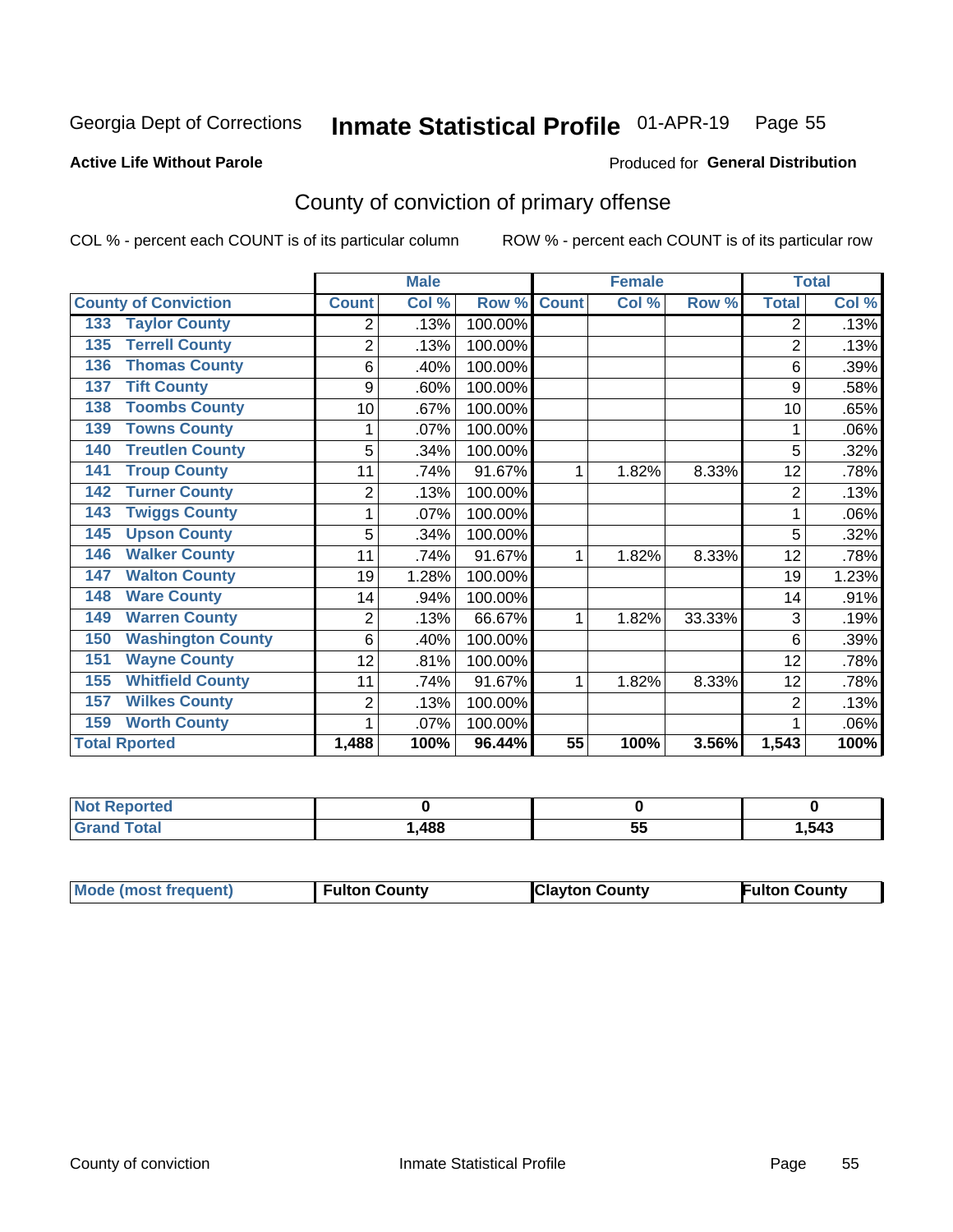### Georgia Dept of Corrections **Active Life Without Parole**

#### Inmate Statistical Profile 01-APR-19 Page 56

Produced for General Distribution

## Circuit of conviction of primary offense

COL % - percent each COUNT is of its particular column ROW % - percent each COUNT is of its particular row

|                         |                                 |                | <b>Male</b> |         |                         | <b>Female</b> |        |                  | <b>Total</b> |
|-------------------------|---------------------------------|----------------|-------------|---------|-------------------------|---------------|--------|------------------|--------------|
|                         | <b>Circuit of Conviction</b>    | <b>Count</b>   | Col %       | Row %   | <b>Count</b>            | Col %         | Row %  | <b>Total</b>     | Col %        |
| 1                       | <b>Alapaha Circuit</b>          | 14             | .94%        | 100.00% |                         |               |        | 14               | .91%         |
| $\overline{2}$          | <b>Alcovy Circuit</b>           | 31             | 2.09%       | 93.94%  | $\overline{2}$          | 3.77%         | 6.06%  | 33               | 2.15%        |
| $\overline{\mathbf{3}}$ | <b>Atlanta Circuit</b>          | 197            | 13.28%      | 98.50%  | 3                       | 5.66%         | 1.50%  | 200              | 13.02%       |
| 4                       | <b>Atlantic Circuit</b>         | 17             | 1.15%       | 94.44%  | $\mathbf{1}$            | 1.89%         | 5.56%  | 18               | 1.17%        |
| $\overline{5}$          | <b>Augusta Circuit</b>          | 95             | 6.41%       | 95.96%  | $\overline{4}$          | 7.55%         | 4.04%  | 99               | 6.45%        |
| $\overline{6}$          | <b>Blue Ridge Circuit</b>       | 8              | .54%        | 100.00% |                         |               |        | $\,8\,$          | .52%         |
| 7                       | <b>Brunswick Circuit</b>        | 43             | 2.90%       | 100.00% |                         |               |        | 43               | 2.80%        |
| 8                       | <b>Chattahoochee Circuit</b>    | 48             | 3.24%       | 97.96%  | 1                       | 1.89%         | 2.04%  | 49               | 3.19%        |
| $\overline{9}$          | <b>Cherokee Circuit</b>         | 16             | 1.08%       | 94.12%  | 1                       | 1.89%         | 5.88%  | 17               | 1.11%        |
| 10                      | <b>Clayton Circuit</b>          | 68             | 4.59%       | 93.15%  | 5                       | 9.43%         | 6.85%  | 73               | 4.75%        |
| $\overline{11}$         | <b>Cobb Circuit</b>             | 71             | 4.79%       | 97.26%  | $\overline{2}$          | 3.77%         | 2.74%  | 73               | 4.75%        |
| $\overline{12}$         | <b>Conasauga Circuit</b>        | 14             | .94%        | 93.33%  | $\mathbf{1}$            | 1.89%         | 6.67%  | 15               | .98%         |
| $\overline{13}$         | <b>Cordele Circuit</b>          | 17             | 1.15%       | 100.00% |                         |               |        | 17               | 1.11%        |
| $\overline{14}$         | <b>Coweta Circuit</b>           | 25             | 1.69%       | 96.15%  | $\mathbf{1}$            | 1.89%         | 3.85%  | 26               | 1.69%        |
| $\overline{15}$         | <b>Dougherty Circuit</b>        | 28             | 1.89%       | 96.55%  | $\mathbf{1}$            | 1.89%         | 3.45%  | 29               | 1.89%        |
| 16                      | <b>Dublin Circuit</b>           | 11             | .74%        | 100.00% |                         |               |        | 11               | .72%         |
| $\overline{17}$         | <b>Eastern Circuit</b>          | 60             | 4.05%       | 96.77%  | $\overline{2}$          | 3.77%         | 3.23%  | 62               | 4.04%        |
| $\overline{18}$         | <b>Flint Circuit</b>            | 19             | 1.28%       | 95.00%  | $\mathbf{1}$            | 1.89%         | 5.00%  | 20               | 1.30%        |
| 19                      | <b>Griffin Circuit</b>          | 30             | 2.02%       | 93.75%  | $\overline{2}$          | 3.77%         | 6.25%  | 32               | 2.08%        |
| 20                      | <b>Gwinnett Circuit</b>         | 64             | 4.32%       | 94.12%  | $\overline{4}$          | 7.55%         | 5.88%  | 68               | 4.43%        |
| $\overline{21}$         | <b>Houston Circuit</b>          | 26             | 1.75%       | 100.00% |                         |               |        | 26               | 1.69%        |
| $\overline{22}$         | <b>Lookout Mountain Circuit</b> | 18             | 1.21%       | 90.00%  | $\overline{2}$          | 3.77%         | 10.00% | 20               | 1.30%        |
| 23                      | <b>Macon Circuit</b>            | 51             | 3.44%       | 96.23%  | $\overline{2}$          | 3.77%         | 3.77%  | 53               | 3.45%        |
| 24                      | <b>Middle Circuit</b>           | 35             | 2.36%       | 100.00% |                         |               |        | 35               | 2.28%        |
| $\overline{25}$         | <b>Mountain Circuit</b>         | 8              | .54%        | 100.00% |                         |               |        | 8                | .52%         |
| 26                      | <b>Northeastern Circuit</b>     | 24             | 1.62%       | 85.71%  | $\overline{\mathbf{4}}$ | 7.55%         | 14.29% | 28               | 1.82%        |
| $\overline{27}$         | <b>Northern Circuit</b>         | 15             | 1.01%       | 93.75%  | 1                       | 1.89%         | 6.25%  | 16               | 1.04%        |
| 28                      | <b>Ocmulgee Circuit</b>         | 17             | 1.15%       | 94.44%  | 1                       | 1.89%         | 5.56%  | 18               | 1.17%        |
| 29                      | <b>Oconee Circuit</b>           | $\overline{2}$ | .13%        | 100.00% |                         |               |        | $\overline{2}$   | .13%         |
| 30                      | <b>Ogeechee Circuit</b>         | 15             | 1.01%       | 93.75%  | 1                       | 1.89%         | 6.25%  | 16               | 1.04%        |
| $\overline{31}$         | <b>Pataula Circuit</b>          | 10             | .67%        | 100.00% |                         |               |        | 10               | .65%         |
| 32                      | <b>Piedmont Circuit</b>         | 21             | 1.42%       | 100.00% |                         |               |        | 21               | 1.37%        |
| 33                      | <b>Rome Circuit</b>             | 32             | 2.16%       | 96.97%  | $\mathbf 1$             | 1.89%         | 3.03%  | 33               | 2.15%        |
| 34                      | <b>South Georgia Circuit</b>    | 14             | .94%        | 100.00% |                         |               |        | 14               | .91%         |
| 35                      | <b>Southern Circuit</b>         | 17             | 1.15%       | 100.00% |                         |               |        | 17               | 1.11%        |
| 36                      | <b>Southwestern Circuit</b>     | $\overline{7}$ | .47%        | 100.00% |                         |               |        | $\overline{7}$   | .46%         |
| 37                      | <b>Stone Mountain Circuit</b>   | 135            | 9.10%       | 97.12%  | 4                       | 7.55%         | 2.88%  | 139              | 9.05%        |
| 38                      | <b>Tallapoosa Circuit</b>       | 10             | .67%        | 100.00% |                         |               |        | 10               | .65%         |
| 39                      | <b>Tifton Circuit</b>           | 14             | .94%        | 100.00% |                         |               |        | 14               | .91%         |
| 40                      | <b>Toombs Circuit</b>           | 8              | .54%        | 88.89%  | $\mathbf{1}$            | 1.89%         | 11.11% | $\boldsymbol{9}$ | .59%         |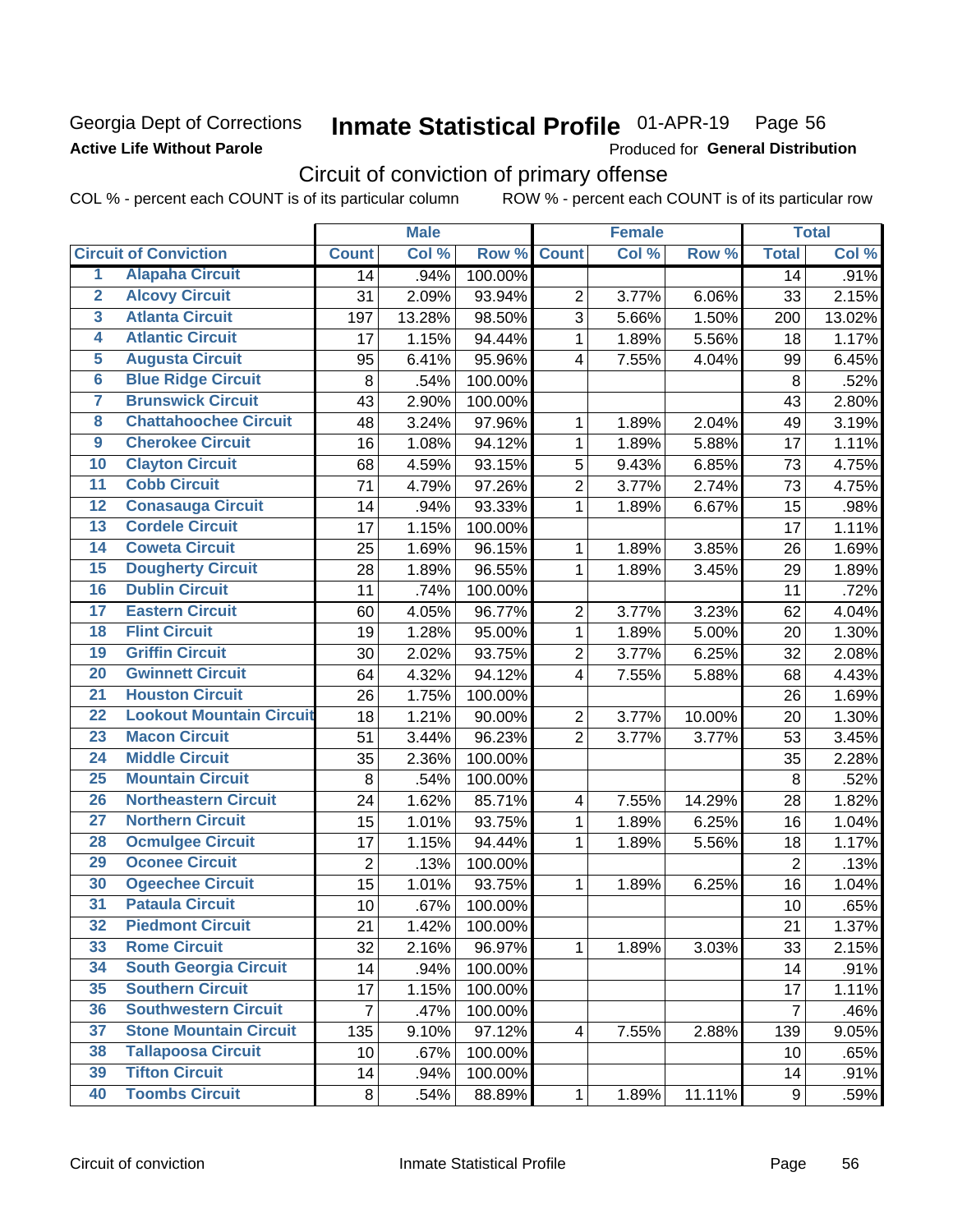### Georgia Dept of Corrections **Active Life Without Parole**

#### Inmate Statistical Profile 01-APR-19 Page 57

Produced for General Distribution

## Circuit of conviction of primary offense

COL % - percent each COUNT is of its particular column ROW % - percent each COUNT is of its particular row

|    |                                  |              | <b>Male</b>    |         |                | <b>Female</b> |        |              | <b>Total</b>   |
|----|----------------------------------|--------------|----------------|---------|----------------|---------------|--------|--------------|----------------|
|    | <b>Circuit of Conviction</b>     | <b>Count</b> | Col %          | Row %   | <b>Count</b>   | Col %         | Row %  | <b>Total</b> | Col %          |
| 41 | <b>Waycross Circuit</b>          | 32           | 2.16%          | 96.97%  |                | 1.89%         | 3.03%  | 33           | 2.15%          |
| 42 | <b>Western Circuit</b>           | 24           | 1.62%          | 96.00%  |                | 1.89%         | 4.00%  | 25           | 1.63%          |
| 43 | <b>Rockdale Circuit</b>          | 11           | .74%           | 100.00% |                |               |        | 11           | .72%           |
| 44 | <b>Douglas Circuit</b>           | 35           | 2.36%          | 94.59%  | $\overline{2}$ | 3.77%         | 5.41%  | 37           | 2.41%          |
| 45 | <b>Appalachian Circuit</b>       | 4            | .27%           | 100.00% |                |               |        | 4            | .26%           |
| 46 | <b>Enotah Circuit</b>            | 2            | .13%           | 100.00% |                |               |        | 2            | .13%           |
| 47 | <b>Bell-Forsyth J.C.</b>         | 4            | .27%           | 80.00%  |                | 1.89%         | 20.00% | 5            | .33%           |
| 48 | <b>Towaliga Judicial Circuit</b> | 13           | .88%           | 100.00% |                |               |        | 13           | .85%           |
| 49 | <b>Paulding Circuit</b>          | 3            | .20%           | 100.00% |                |               |        | 3            | .20%           |
|    | <b>Total Rported</b>             | 1,483        | 100%           | 96.55%  | 53             | 100%          | 3.45%  | 1,536        | 100%           |
|    | <b>Not Reported</b>              |              | 5              |         |                | $\mathbf{2}$  |        |              | 7              |
|    | <b>Grand Total</b>               |              | 1,488          |         |                | 55            |        |              | 1,543          |
|    | <b>Mode (most frequent)</b>      |              | <b>Atlanta</b> |         |                | Clayton       |        |              | <b>Atlanta</b> |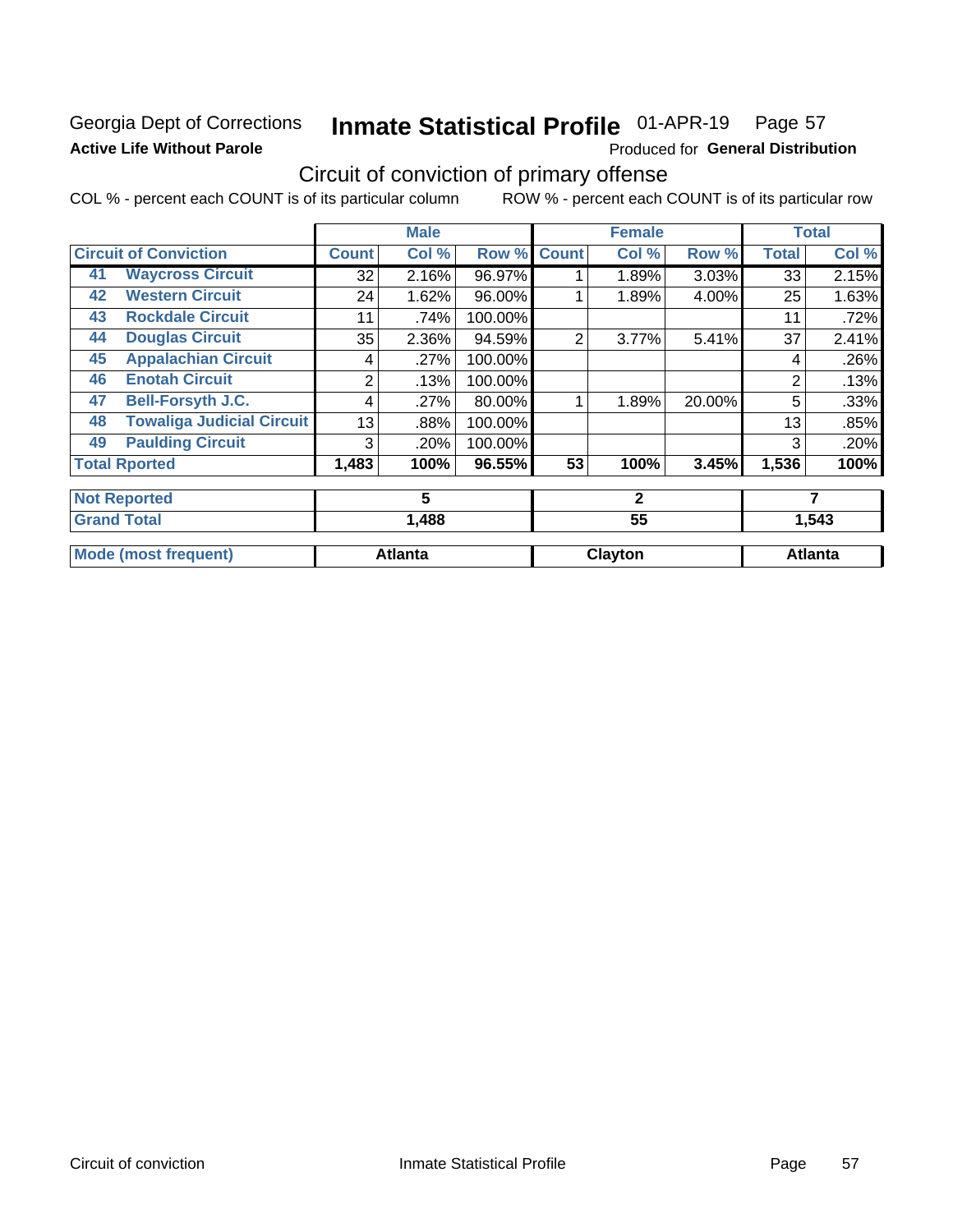### **Active Life Without Parole**

### Produced for General Distribution

### Years served (jail + prison) in this incarceration

COL % - percent each COUNT is of its particular column

|                        |                 | <b>Male</b> |                  |                 | <b>Female</b> |       |                 | <b>Total</b> |
|------------------------|-----------------|-------------|------------------|-----------------|---------------|-------|-----------------|--------------|
| <b>Years Served</b>    | <b>Count</b>    | Col %       | Row <sup>%</sup> | <b>Count</b>    | Col %         | Row % | <b>Total</b>    | Col %        |
| Less than one year     | $\overline{42}$ | 2.82%       | 97.67%           | 1               | 1.82%         | 2.33% | $\overline{43}$ | 2.79%        |
| 1 to 1.99 years        | 63              | 4.23%       | 96.92%           | $\overline{2}$  | 3.64%         | 3.08% | 65              | 4.21%        |
| 2 to 2.99 years        | 92              | 6.18%       | 95.83%           | 4               | 7.27%         | 4.17% | 96              | 6.22%        |
| 3 to 3.99 years        | 117             | 7.86%       | 95.12%           | 6               | 10.91%        | 4.88% | 123             | 7.97%        |
| 4 to 4.99 years        | 120             | 8.06%       | 95.24%           | 6               | 10.91%        | 4.76% | 126             | 8.17%        |
| 5 to 5.99 years        | 112             | 7.53%       | 94.92%           | 6               | 10.91%        | 5.08% | 118             | 7.65%        |
| 6 to 6.99 years        | 102             | 6.85%       | 92.73%           | 8               | 14.55%        | 7.27% | 110             | 7.13%        |
| 7 to 7.99 years        | 99              | 6.65%       | 95.19%           | 5               | 9.09%         | 4.81% | 104             | 6.74%        |
| <b>8 to 8.99 years</b> | 85              | 5.71%       | 94.44%           | 5               | 9.09%         | 5.56% | 90              | 5.83%        |
| 9 to 9.99 years        | 53              | 3.56%       | 98.15%           | $\mathbf 1$     | 1.82%         | 1.85% | 54              | 3.50%        |
| 10 to 10.99 years      | 49              | 3.29%       | 100.00%          |                 |               |       | 49              | 3.18%        |
| 11 to 11.99 years      | 45              | 3.02%       | 97.83%           | 1               | 1.82%         | 2.17% | 46              | 2.98%        |
| 12 to 12.99 years      | 29              | 1.95%       | 93.55%           | 2               | 3.64%         | 6.45% | 31              | 2.01%        |
| 13 to 13.99 years      | 29              | 1.95%       | 96.67%           | 1               | 1.82%         | 3.33% | 30              | 1.94%        |
| 14 to 14.99 years      | 38              | 2.55%       | 100.00%          |                 |               |       | 38              | 2.46%        |
| 15 to 15.99 years      | 31              | 2.08%       | 96.88%           | 1               | 1.82%         | 3.13% | 32              | 2.07%        |
| 16 to 16.99 years      | 42              | 2.82%       | 91.30%           | 4               | 7.27%         | 8.70% | 46              | 2.98%        |
| 17 to 17.99 years      | 39              | 2.62%       | 100.00%          |                 |               |       | 39              | 2.53%        |
| 18 to 18.99 years      | 42              | 2.82%       | 100.00%          |                 |               |       | 42              | 2.72%        |
| 19 to 19.99 years      | 39              | 2.62%       | 100.00%          |                 |               |       | 39              | 2.53%        |
| 20 to 20.99 years      | 28              | 1.88%       | 96.55%           | 1               | 1.82%         | 3.45% | 29              | 1.88%        |
| 21 to 21.99 years      | 48              | 3.23%       | 97.96%           | 1               | 1.82%         | 2.04% | 49              | 3.18%        |
| 22 to 22.99 years      | 40              | 2.69%       | 100.00%          |                 |               |       | 40              | 2.59%        |
| 23 to 23.99 years      | 24              | 1.61%       | 100.00%          |                 |               |       | 24              | 1.56%        |
| 24 to 24.99 years      | 25              | 1.68%       | 100.00%          |                 |               |       | 25              | 1.62%        |
| 25 to 25.99 years      | 21              | 1.41%       | 100.00%          |                 |               |       | 21              | 1.36%        |
| 26 to 26.99 years      | 5               | 0.34%       | 100.00%          |                 |               |       | 5               | 0.32%        |
| 27 to 27.99 years      | 6               | 0.40%       | 100.00%          |                 |               |       | $\,6$           | 0.39%        |
| 28 to 28.99 years      | 1               | 0.07%       | 100.00%          |                 |               |       | 1               | 0.06%        |
| 29 to 29.99 years      | $\overline{2}$  | 0.13%       | 100.00%          |                 |               |       | $\overline{2}$  | 0.13%        |
| Thirty + years         | 20              | 1.34%       | 100.00%          |                 |               |       | 20              | 1.30%        |
| <b>Total Reported</b>  | 1,488           | 100%        | 96.44%           | $\overline{55}$ | 100%          | 3.56% | 1,543           | 100%         |

| <b>Not Reported</b> |       |    |       |
|---------------------|-------|----|-------|
| <b>Grand Total</b>  | 1,488 | 55 | 1,543 |
|                     |       |    |       |

| <b>Mean</b><br>(average) | 10.46           | 7.46            | 10.35           |
|--------------------------|-----------------|-----------------|-----------------|
| Median (middle)          | 7.975           | 6.17            | 7.87            |
| Mode (most frequent)     | 7 to 7.99 years | 8 to 8.99 years | 7 to 7.99 years |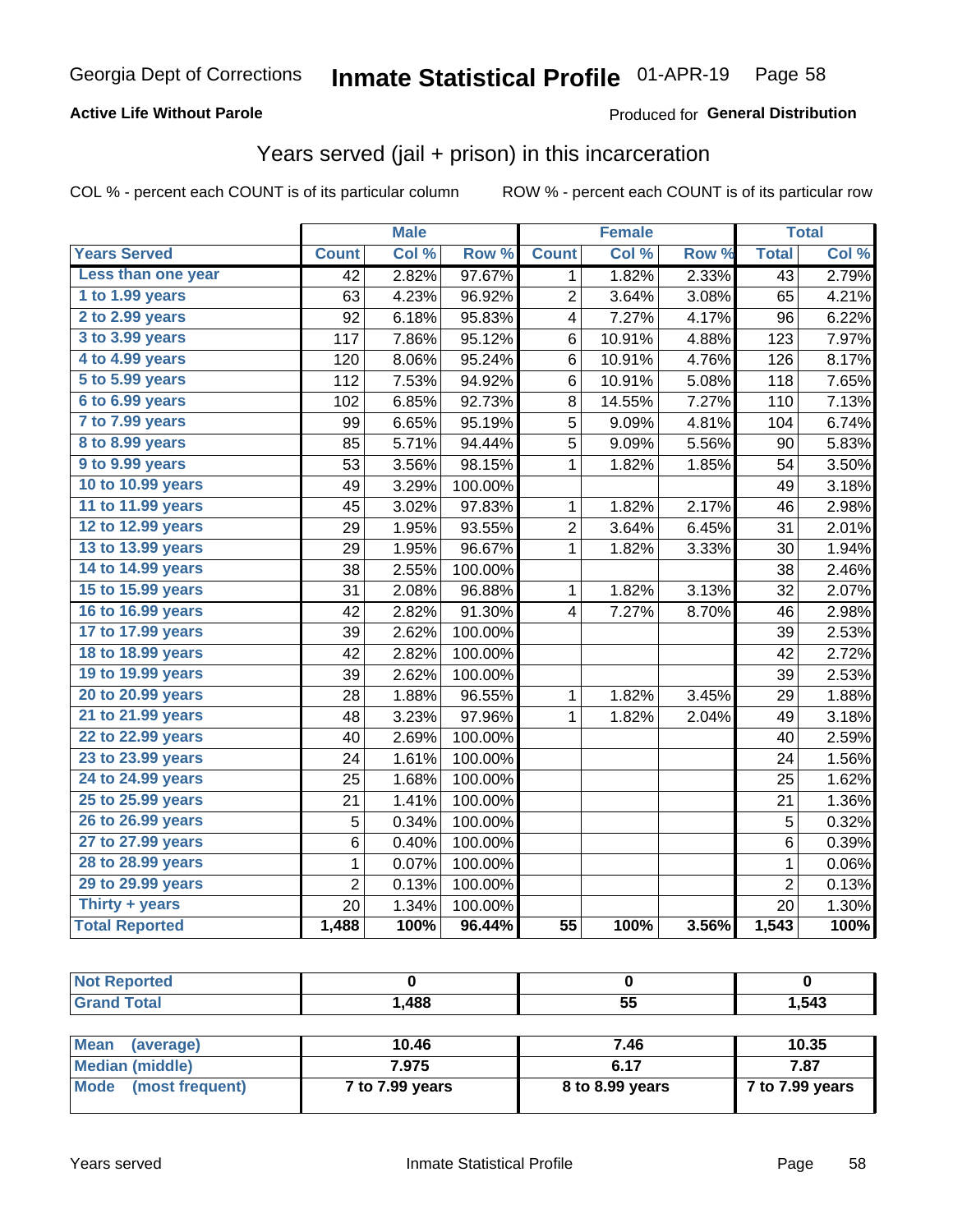#### Inmate Statistical Profile 01-APR-19 Page 59

### **Active Life Without Parole**

Produced for General Distribution

### Results of most recent HIV tests

COL % - percent each COUNT is of its particular column

|                         | <b>Male</b>     |           |        | <b>Female</b> |          |          | Total       |        |
|-------------------------|-----------------|-----------|--------|---------------|----------|----------|-------------|--------|
| <b>HIV Test Results</b> | <b>Count</b>    | Col %     | Row %I | <b>Count</b>  | Col %    | Row %    | $\tau$ otal | Col %  |
| <b>Positive</b>         | 12 <sup>2</sup> | $0.84\%$  | 92.31% |               | $1.92\%$ | $7.69\%$ | 13          | 0.88%  |
| <b>Negative</b>         | .411            | $99.16\%$ | 96.51% | 51            | 98.08%   | $3.49\%$ | .462        | 99.12% |
| <b>Total Reported</b>   | ,423            | 100%      | 96.47% | 52            | 100%     | 3.53%    | 1,475       | 100%   |

| <b>Not Reported</b>  | . .<br>uj |         | 68     |
|----------------------|-----------|---------|--------|
| <b>Total</b><br>Gr2r | ,488      | 長長<br>◡ | 543, ا |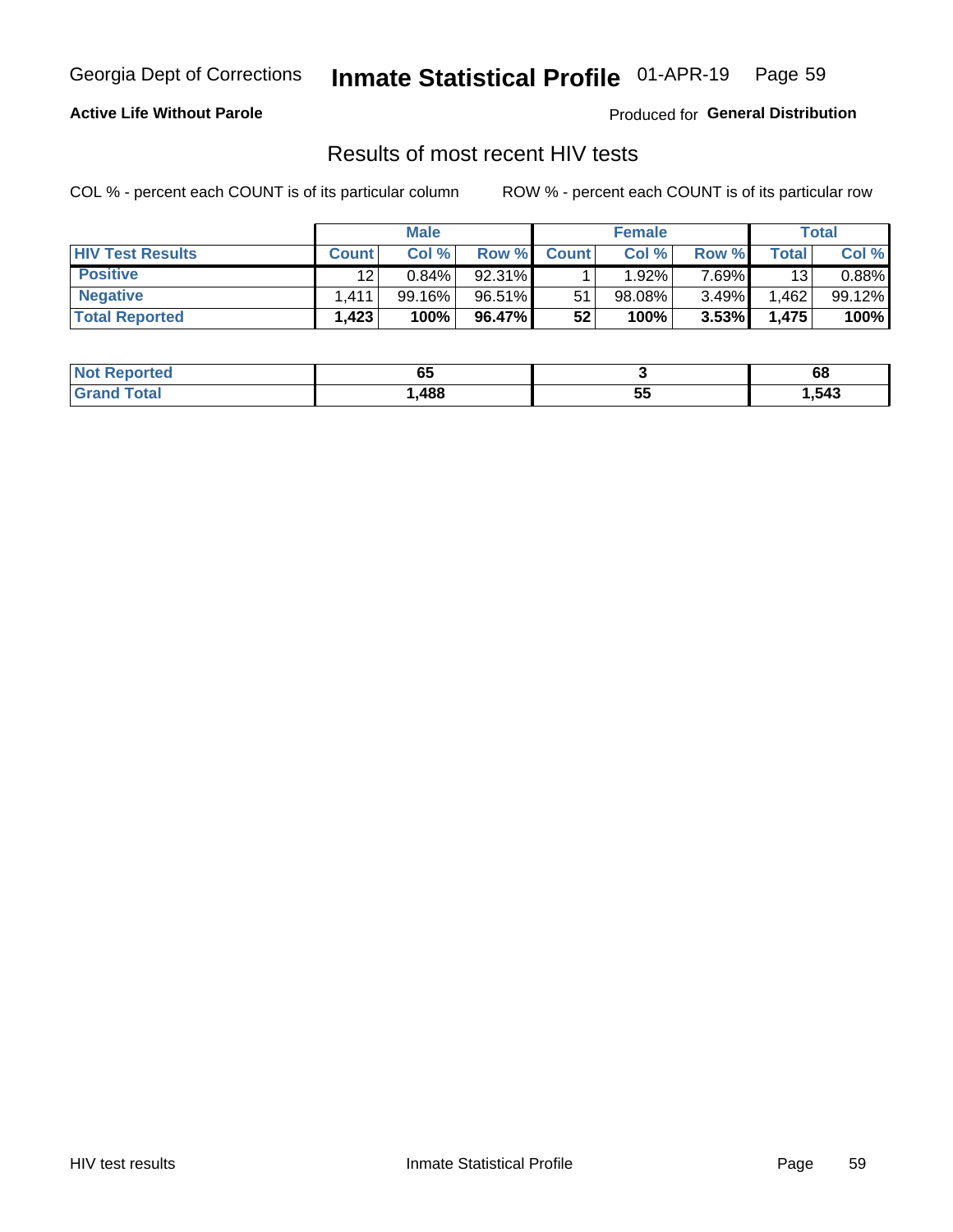## Georgia Dept of Corrections **Inmate Statistical Profile** 01-APR-19 Page 60

### **Active Life Without Parole**

Produced for **General Distribution**

## Results of most recent tuberculosis test

COL % - percent each COUNT is of its particular column ROW % - percent each COUNT is of its particular row

|                                  | <b>Male</b>  |           |           | <b>Female</b> |        |          | Total        |        |
|----------------------------------|--------------|-----------|-----------|---------------|--------|----------|--------------|--------|
| <b>Tuberculosis Test Results</b> | <b>Count</b> | Col %     | Row %I    | <b>Count</b>  | Col %  | Row %    | <b>Total</b> | Col %  |
| <b>Positive on current test</b>  | 278          | 18.96%    | $99.29\%$ |               | 3.85%  | $0.71\%$ | 280          | 18.45% |
| <b>Negative</b>                  | .188         | $81.04\%$ | 95.96%    | 50            | 96.15% | 4.04%    | 1,238        | 81.55% |
| <b>Total Reported</b>            | .466         | 100%      | 96.57%    | 52            | 100%   | $3.43\%$ | 1,518        | 100%   |

| <b>Not Reported</b> | n,<br>-- |    | ሳር<br>~ |
|---------------------|----------|----|---------|
| <b>Total</b><br>.C. | ,488     | JJ | 1,543   |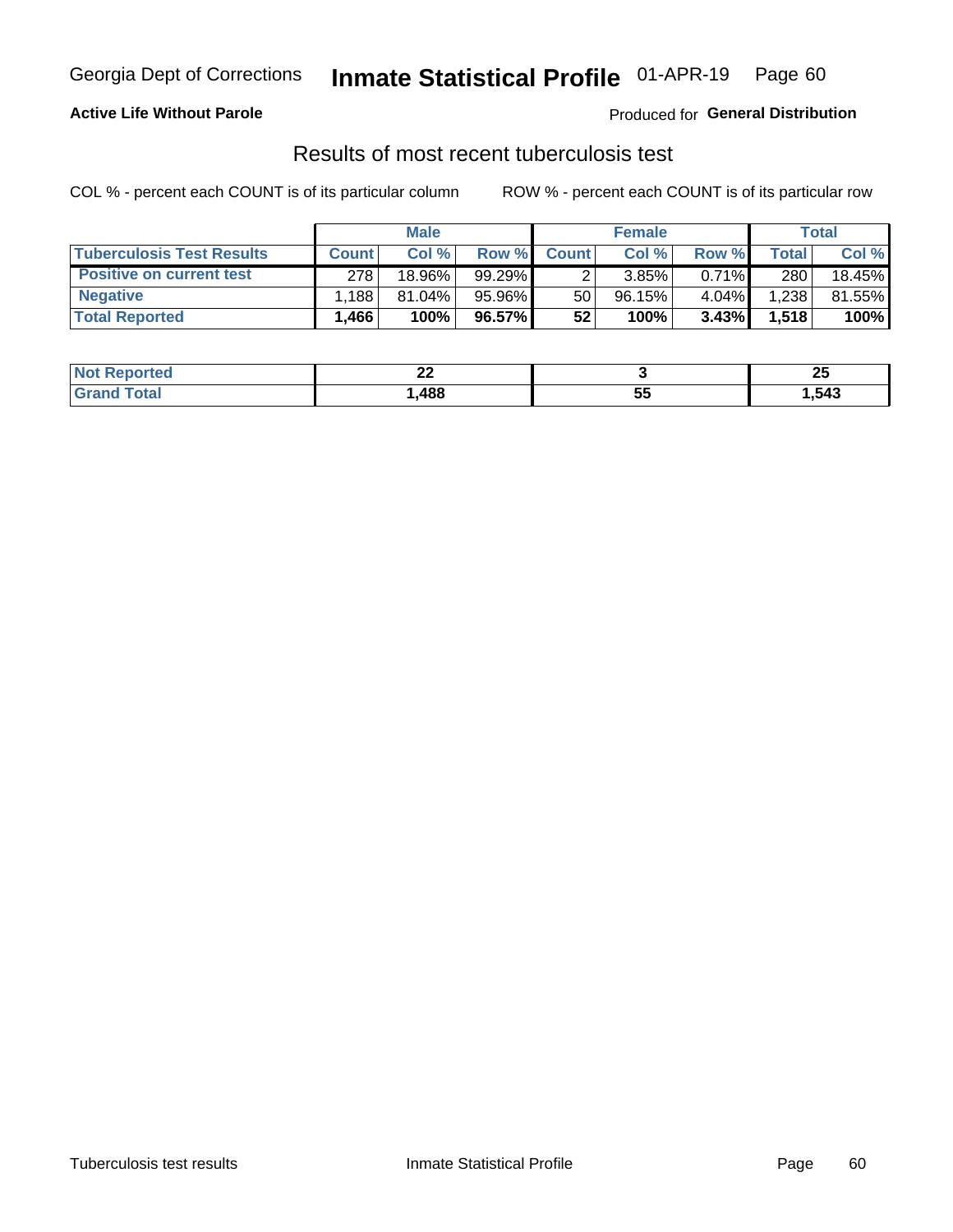## Georgia Dept of Corrections **Inmate Statistical Profile** 01-APR-19 Page 61

### **Active Life Without Parole**

Produced for **General Distribution**

### Results of most recent syphilis test

COL % - percent each COUNT is of its particular column ROW % - percent each COUNT is of its particular row

|                                 | <b>Male</b>  |           |           | <b>Female</b> |           |          | Total        |        |
|---------------------------------|--------------|-----------|-----------|---------------|-----------|----------|--------------|--------|
| <b>Syphilis Test Results</b>    | <b>Count</b> | Col%      | Row %I    | <b>Count</b>  | Col%      | Row %    | <b>Total</b> | Col %  |
| <b>Positive on current test</b> | 16           | 2.70%     | $94.12\%$ |               | 9.09%     | 5.88%    | 17           | 2.82%  |
| <b>Negative</b>                 | 576'         | $97.30\%$ | 98.29%    | 10            | $90.91\%$ | $1.71\%$ | 586          | 97.18% |
| <b>Total Reported</b>           | 592          | 100%      | 98.18% I  | 11            | 100%      | $1.82\%$ | 603          | 100%   |

| <b>Not Reported</b> | 896  | 44       | 940    |
|---------------------|------|----------|--------|
| Total               | ,488 | --<br>ວວ | 543. ا |